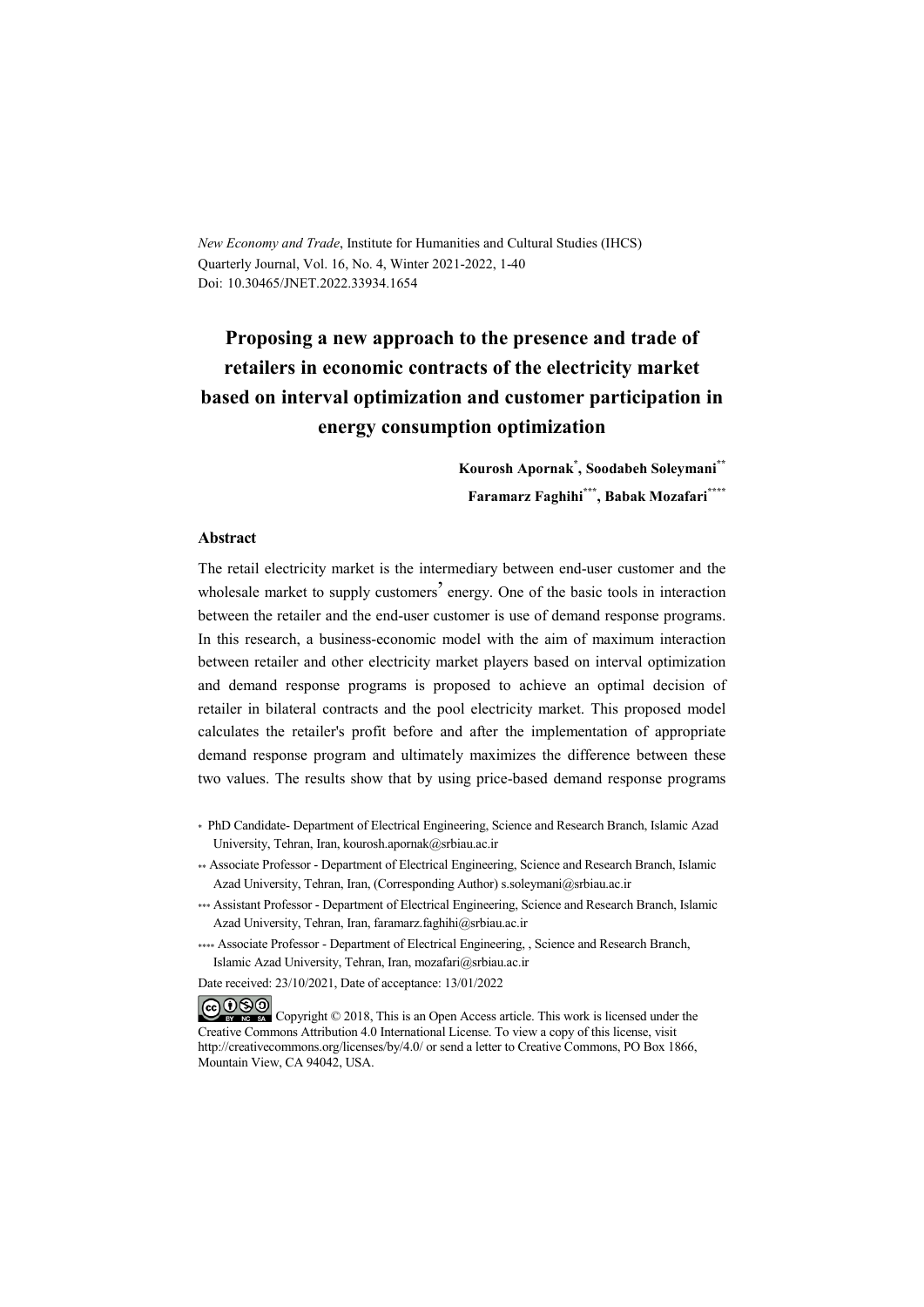and price elasticity of each customer, maximum participation of customer in reducing peak load of the power grid can be achieved. On the other hand, based on proper modeling of uncertainties such as price elasticity and pool electricity market prices, the retailer's profit will increase with a suitable level of risk. For retailer profit, it can be concluded that based on application of fuzzy and epsilon constraint method, determining an optimal pareto points and retailer profit maximization will occur in real time pricing tariff compared to time of use pricing tariff . From the maximum interaction point of view between the retailer and the end-user customer in the electricity market based on the current research, the preferred policy is the policy of using intelligent methods of price-based demand response programs.

**Keywords:** Business-Economical Model, Electricity Market, Retailer-Customer Interaction, Electricity Retail Market, Demand Response

JEL Classification: K32-L81-Q43-O13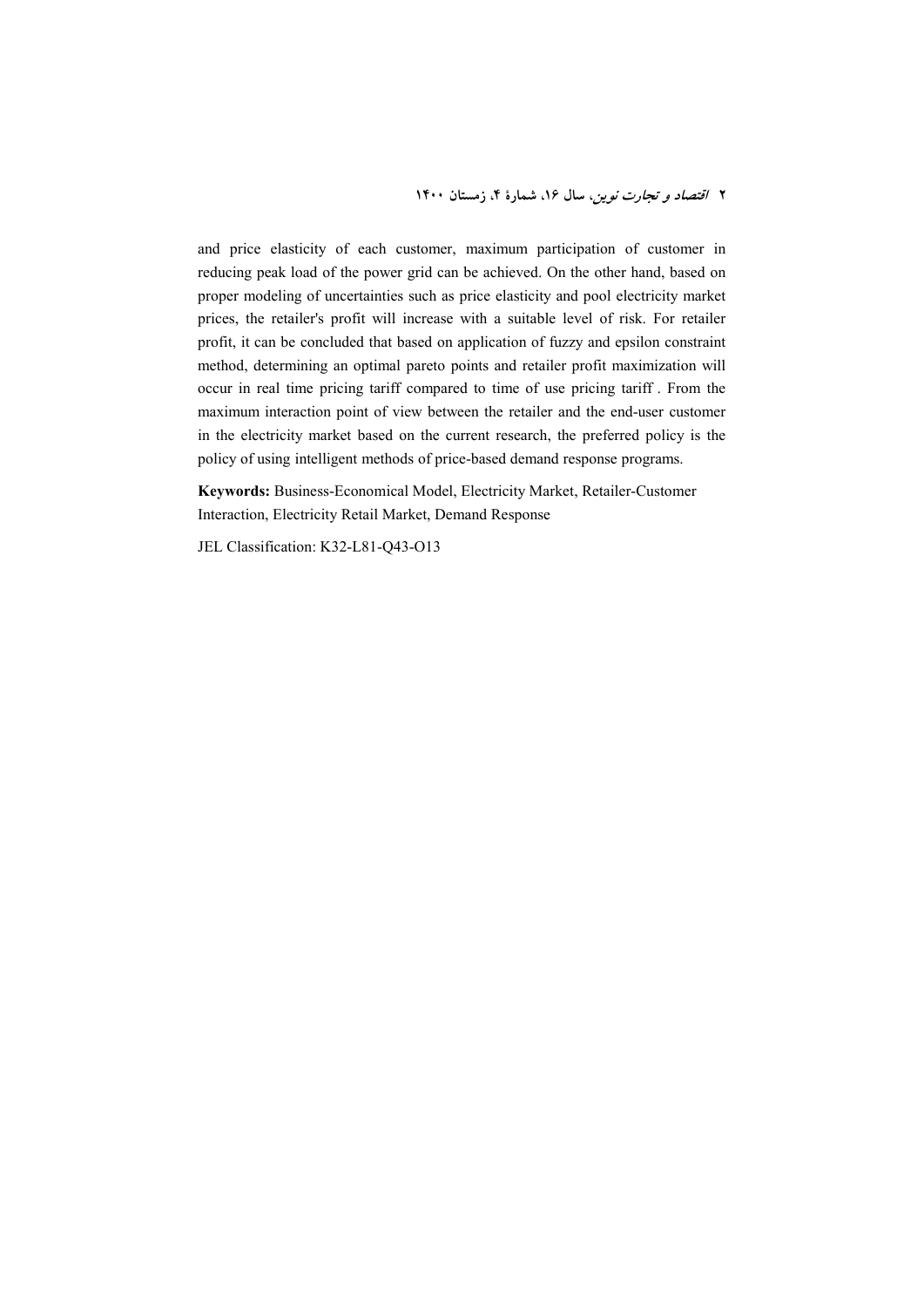*اقتصاد و تجارت نوین*، پژوهشگاه علوم انسان<sub>ی</sub> و مطالعات فرهنگی فصلنامهٔ علمی (مقالهٔ علمی ـ پژوهشی)، سال ۱۶، شمارهٔ ۴، زمستان ۱۴۰۰، ۳ ـ ۴۰

ارائهٔ رویکرد نوین جهت حضور و تجارت خردهفروش در قراردادهای اقتصادی بازار برق مبتنیبر بهینهسازی بازهای و مشارکت مصرف کننده در بهینهسازی مصرف انرژی

كوروش أيرناك\* سودابه سلیمانی \*\*، فرامرز فقیهی \*\*\*، سیدبابک مظفر بی\*\*\*

#### حكىدە

بازار خرده فروشي برق واسطى ميان مصرفكننده نهايي و بازار عمده فروشي جهت تــامين انرژی مصرف کننده مے باشید. یکیے از ایزارهیای اساسے در تعامیل میان خبردهف وش و مصرفکننده نهایی، بهرهگیری از برنامههای یاسخگویی بار میباشد. در این پـژوهش مــدلی تجاری-اقتصادی با هدف حداکثر تعامل میان خبر دهف وش و سپایر بیاز یگران بیازار پیرق مبتنی پر بهینهسازی بازهای و برنامـههـای پاسـخگویی بـار بـه منظـور تصــمیمگیـری بهینــه خردهفروش در قراردادهـاي دوجانبـه و بـازار حوضـچه پيشـنهاد شـده اسـت. ايـن مـدل پیشـنهادی سـود خـردهفـروش را قبـل و بعــد از اجـرای برنامــه مناســب پاســخگویی بــار

\* دانشجوی دکتری،گروه مهندسی برق قدرت و کنترل، دانشکدهٔ مکانیک، بـرق و کـامپیوتر، دانشگاه آزاد اسلامي، واحد علوم و تحقيقات، تهران، ايران، kourosh.apornak@srbiau.ac.ir

\*\* دانشیار، گروه مهندس<sub>ی</sub> برق قدرت و کنترل، دانشکدهٔ مکانیک، برق و کامپیوتر، دانشگاه آزاد اسـلامی، واحد علوم و تحقيقات، تهران، ايران (نويسندهٔ مسئول)، s.soleymani@srbiau.ac.ir

\*\*\* استادیار، گروه برق قدرت و کنترل، دانشکدهٔ مکانیک، برق و کامپیوتر، دانشگاه آزاد اسـلامی، واحـد علوم و تحقيقات، تهران، ايران، faramarz.faghihi@srbiau.ac.ir

\*\*\*\* دانشبار، گروه مهندسے بے ق قبدرت و کنتے ل، دانشبکدۂ مکانیک، سرق و کیامپیوتر، دانشبگاه آزاد اسلامي، واحد علوم و تحقيقات، تهران، ايران، mozafari@srbiau.ac.ir تاريخ دريافت: ٠/٨/٠١/١٤١٠، تاريخ پذيرش: ١۴٠٠/١٠/٢٣

COOD Copyright © 2018, This is an Open Access article distributed under the terms of the Creative Commons Attribution 4.0 International, which permits others to download this work, share it with others and Adapt the material for any purpose.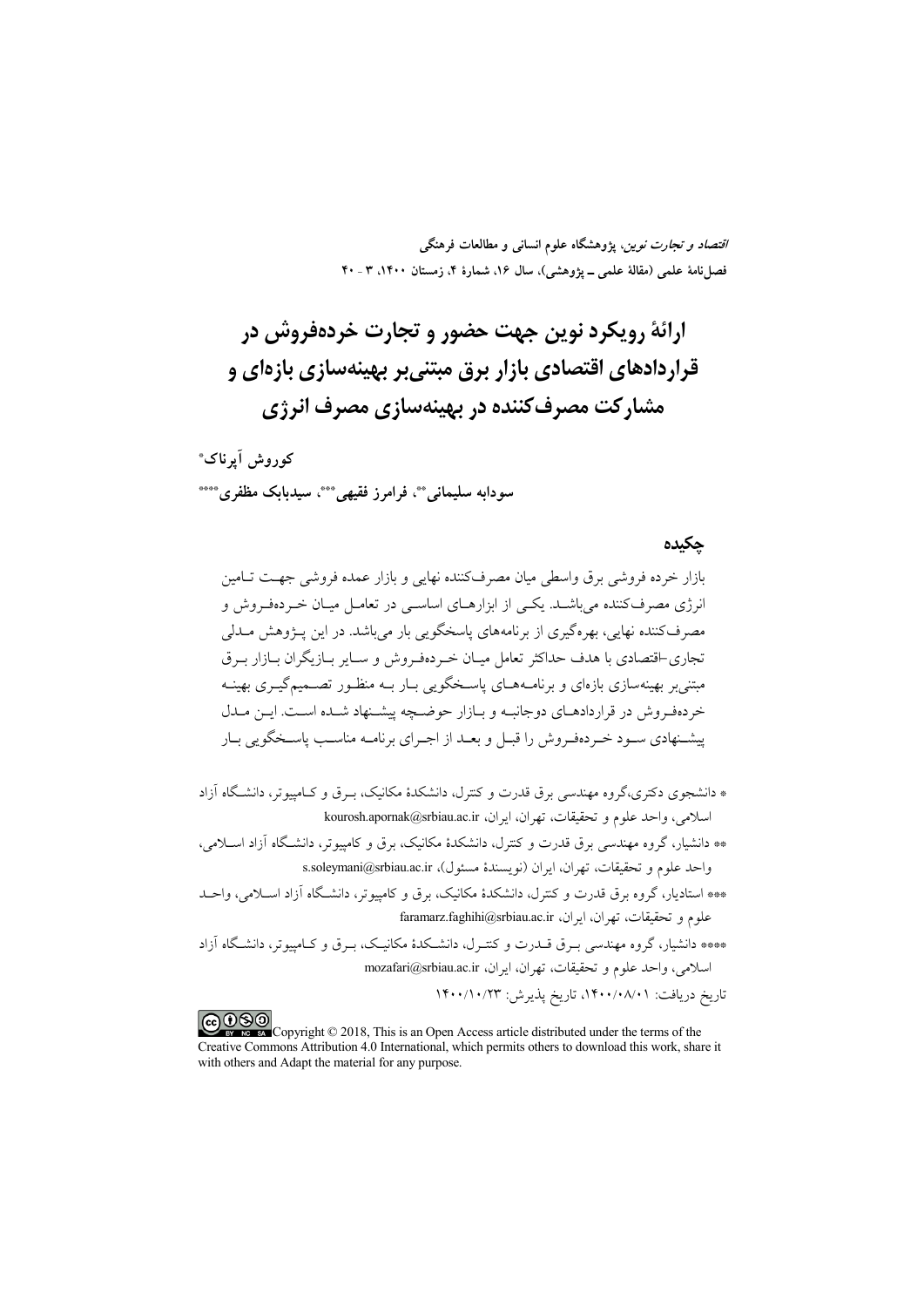محاسبه کرده و در نهایت اختلاف میان این دو مقدار را حـداکثر مـیکنـد. نتـایج حاصـل از حل مدل پیشنهادی نشان میدهد که با بکارگیری برنامههای قیمت محـور پاسـخگـویی بـار حداکثرشدن مشارکت مصرفکننده در کاهش میزان اوج بار شـبکه براسـاس میـزان کشـش قیمتی هر مشترک قابل دستیابی است. در طـرف مقابـل نیـز براسـاس مدلسـازی مناسـب عدمقطعیتها از جمله کشش قیمتی مشتریان و قیمتهای بازار حوضچه، سود خـردهفـروش با حد مناسبی از ریسک افـزایش خواهـد یافـت. در مـورد سـود خـردهفـروش مـیتوان نتیجه گرفت که براساس اعمال رویکرد فازی و ایسیلون محدود و تعیـین نقـاط بهینــه پرتــو حداکثر سود در تعرفه قیمتگذاری زمان لحظهای در مقایسه با تعرف قیمتگذاری زمـان استفاده رخ خواهد داد. از نقطه نظر حداكثر تعامل ميان خردهفروش و مصــرفکننــده نهــايي در بازار برق براساس پــژوهش کنــونی، سیاســت مطلــوب سیاســت اســتفاده از روش۵حـای هوشمند برنامههای قیمت-محور پاسخگویی بار میباشد.

**کلیدواژهها:** مدل تجـاري-اقتصــادي، بــازار بــرق، تعامــل خــردهفـروش و مشــتري، بــازار خردەفروشى برق، پاسخگويى بار

طبقەبندى IEL 243-O13 K32-L81-Q43-O13

### 1. مقدمه

تبادلات و تجارت انرژی الکتریکی فعالیتی است که معــاملات در آن بــه طــور مســتقیم بــین دو شرکتکننده و یا غیرمستقیم انجام میگردد. تجدید ساختار و ایجاد بازار برق در شـیلی و آمریکا شروع شد. کشور انگلستان اولین کشور اروپایی بـود کـه اقـدام بـه تغییـر سـاختار و مقرراتزدایی نمود. در آسیا چین و ژاین اولـین کشـورهایی آسـیایی بودنـد کـه ایــن تغییــر سـاختار را شـروع نمودنـد. فرأينـد تجديـد سـاختار در صـنعت بـرق در أفريقـا از كشـور آفريقاي جنوبي در جنوب اين قاره آغاز شد، در شمال آفريقا اولين كشورها مراكش و مصــر آغازگر بودند؛ در غرب این قاره نیز نیجریه شروع به مقرراتزدایی نمود. در بازارهـای بــرق که منتج از گسترش تجدید ساختار در صنعت برق بوده است، بــازیگران مختلفــی از جملــه خردهفروشان انرژی، عمدهفروشان انرژی ایجاد شــدهانــد. از جملــه مســائلی کــه لازم اســت بهطور کامل و بهینه مورد بررسی قرار گیرد رقابت خردهفروشان با یکدیگر و تعامل آن ها بــا مصرفکنندگان نهایی میباشد.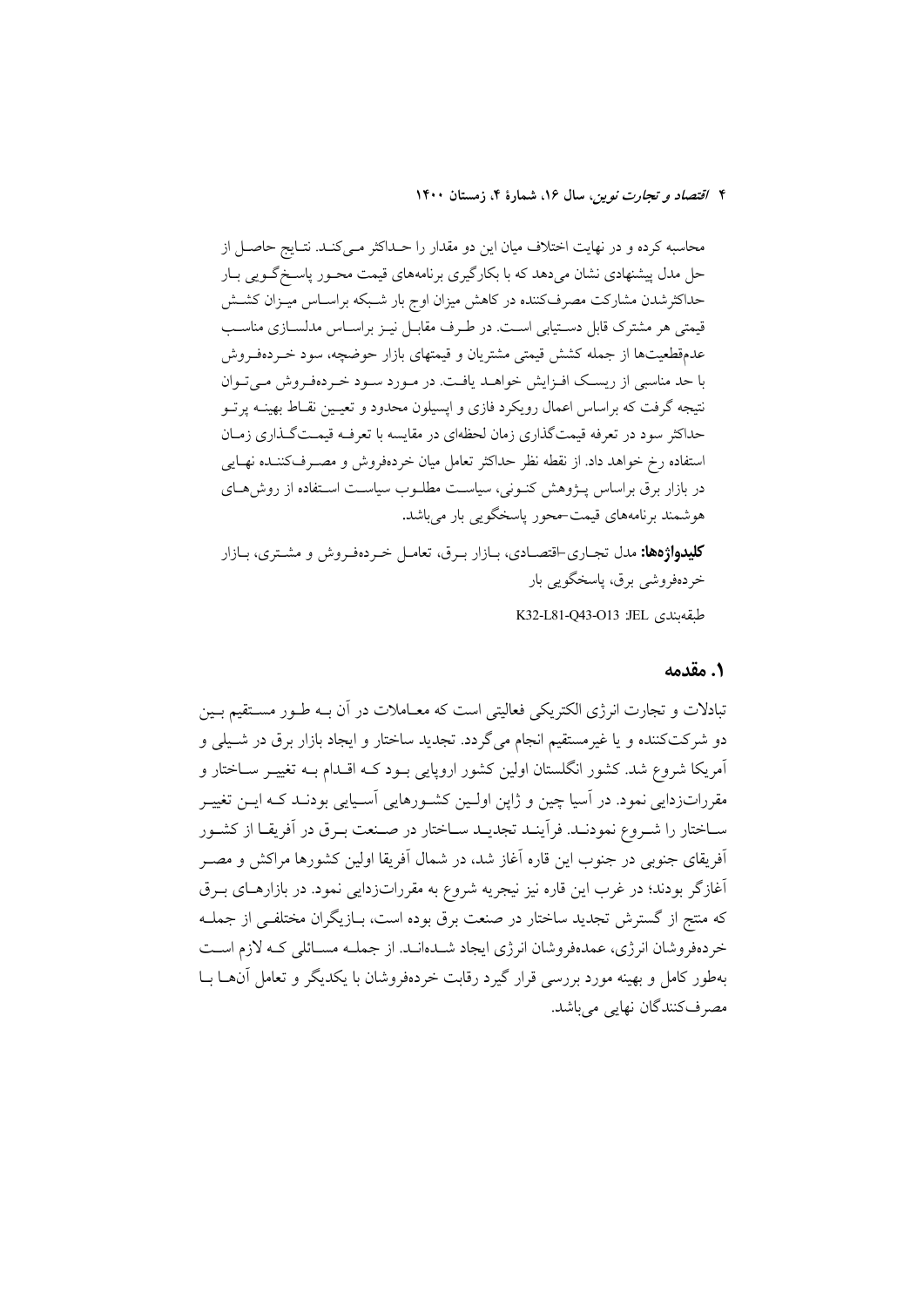ارائهٔ رویکرد نوین جهت حضور و تجارت … (کوروش اَیرناک و دیگران) ۵

## ٢. مباني نظري

در بازار برق، خردهفروش، انرژی الکتریکی را از بازار عمده فروشی خریداری که ده و آن را به مشتركين نهايي مي فروشـد. از ايــن رو خــردهفروشــان دو مجموعــه از قراردادهــا را بايــد مدبريت كنند. قرارداد با سمت تقاضا و قرارداد با سمت عرضه.

در سمت عرضه، براساس پژوهش یانگ و همکــاران (Yang et.al, 2018)خــر دهفـروش میزان تقاضا را از طریق حوضچههای برق و واحدهای تولید خود تامین و تقسیم مـی کنـد. قیمتهای حوضچه برق همواره متغیر و در حال تغییر می باشند. از ایــزرو خــردهفـروش بــا عدم قطعیت روبروست. خردهفروش بازار برق همواره بـا یـک ایجـاد مصـالحه بـین منـابع مختلف تامین انرژی روبروست.

وجود بازار خردهفروشـي در انـرژي الكتريكـي و همچنـين گزينـههـاي مختلـف بـراي مصرف کنندگان نهایی ضمن حضور آنها در بازار برق همگی در جهـت رسـیدن بـه اهــداف مورد انتظار در برنامه تجدیدساختار در صنعت برق از ضروریات اساسی است.

سه روش قیمتگذاری زمان استفاده، قیمتگذاری پیک بحرانبی و قیمـتگـذاری زمـان حقیقی از نوع قیمت محور هستند که در آنها تعرفهی انرژی بـرای مشـترکین متناسـب بـا هزینهی تولید انرژی در هر لحظه خواهد بود. در این پژوهش نیز از برنامـه زمـان اسـتفاده و زمان حقیقی که از زیر شاخههای قیمت محور می باشد استفاده شده است. بر اســاس پـــژوهش شاريف و همكاران ( Shareef et al, 2018) تعرفه قيمتگذاري زمان حقيقي به دليل انعكــاس شرایط واقعی بازار از مرسومترین برنامههای پاسخگویی بار قیمت-محور می باشند.

همواره هدف اصلی و اساسی خردهفروش در بازار برق حداکثرسازی سود مـورد انتظـار خود در یک بازه زمانی مشخص میباشد. براین اساس سود خردهفروش در بازه زمـانی = t ......0 به معنای اختلاف میان هزینههای خرید انرژی از بالادسـت و درآمـدهای ناشــی از فروش انرژی به مصرفکننده نهایی خواهد بود. این مفهوم را می توان به صـورت رابطـه (۱) نشان داد.

$$
Max \int_0^T Profits(t)dt = Max \int_0^T (Revenue(t) - Costs(t))dt
$$
 (1)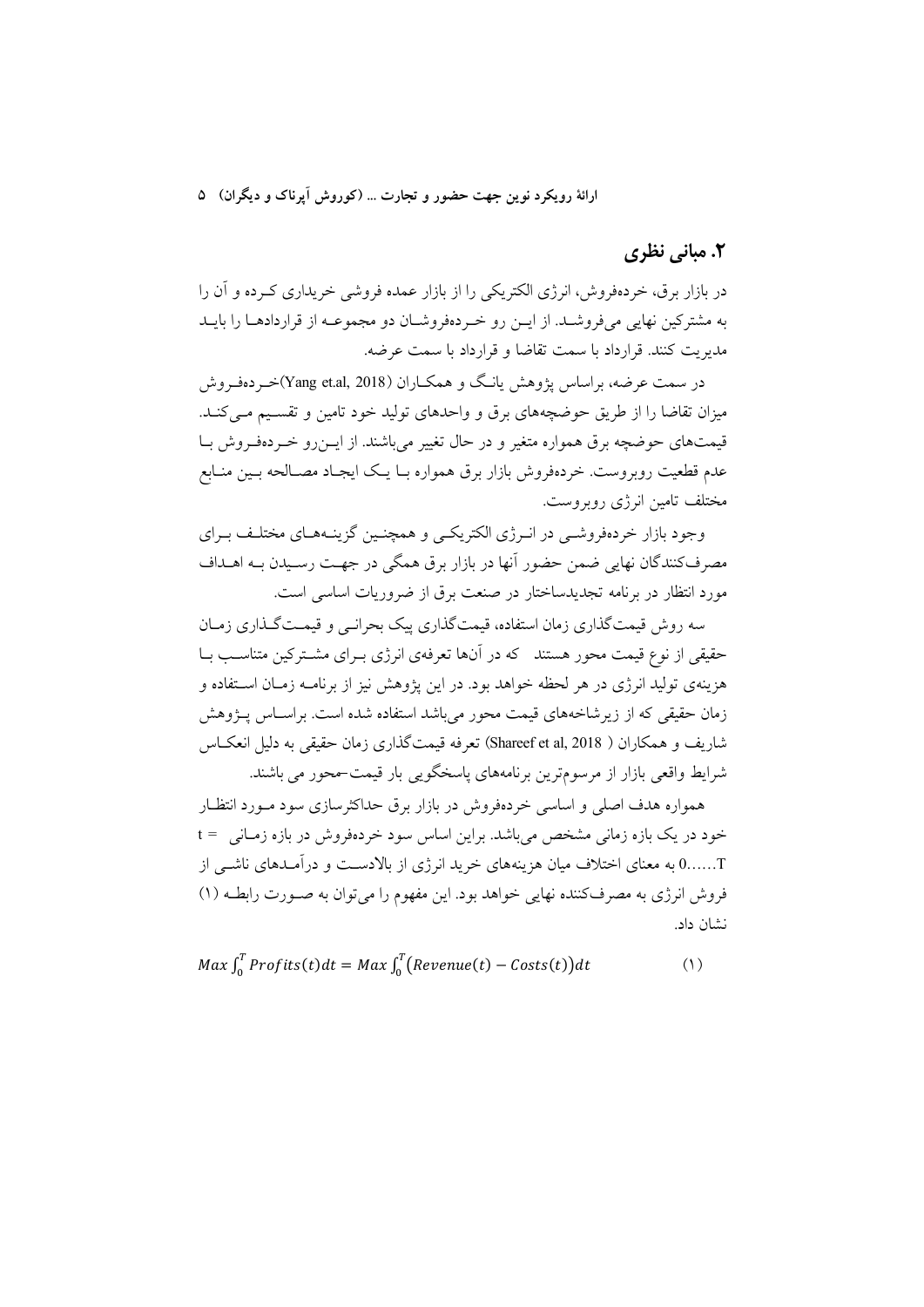بنابراین سود نهایی خرده فروشان در بازار برق به مقدار و قیمت انرژی فروختـه شـده و خریداری شده بستگی دارد. بنابراین، حداکثر سود در بـازه زمـانی t = 0......T بـه صـورت رابطه (۲) معرفی می گردد.

 $Max \int_0^T Profits(t)dt = Max \int_0^T ((\rho_{sell}(t) * E_{sell}(t) - (\rho_{buy}(t) * E_{buy}(t))dt \quad (7)$ 

در رابطه فوق:

: قیمت انرژی فروخته شده  $\bm{\rho}_{sell}(t)$ :  $E_{sell}(t)$  بمیزان انرژی فروخته شده در بازار خردهفروشبی: : قیمت انرژی خریداری شده  $\rho_{\textit{buv}}(t)$ عبران انرژی خریداری شده در بازار عمدهفروشی :  $E_{huv}(t)$ 

به طور کلی مساله تصمیمگیری خـردهفـروش در جهـت حداکثرسـازی سـود براسـاس دو رويكرد اصلى انجام خواهد شد :

> ١. حداقل سازي هزينههاي خريد انرژي ۲. حداکثرسازی درآمد ناشی از فروش انرژی

از نقطه نظر حداکثرسازی درآمد ناشی از فروش انرژی، در شرایط قیمتگذاری ثابت پــا گاها لحظهای میزان سود خردهفروش محدود به مقداری مشخص خواهد بود. از این جهت تعیین قیمت بهینه فروش و ترغیب مشترک به انعقاد قرارداد با خردهفـروش امـری ضـروری خواهد بود کـه در نهایـت منجـر بـه مسـالهای بهینـهسـازی بـا هـدف حداکثرسـازی سـود خردهفروش در شرايط مختلف خواهد شد.

از نقطه نظر حداقل سازی هزینههای خرید انرژی می توان دو حالت برنامهریــزی را بــرای خردهفروش در نظر گرفت:

ـ برنامه ریزی بلند مدت که این نوع برنامهریزی را می توان بـا اسـتفاده از قراردادهـای تجاری-اقتصادی بازار انـرژی ماننـد قراردادهــای اَتــی، ســلف و بســتن قراردادهــای دوجانبه براساس تصميمات دو طرفه ميان خردهفروش و مصرفكننده بهنتيجه رساند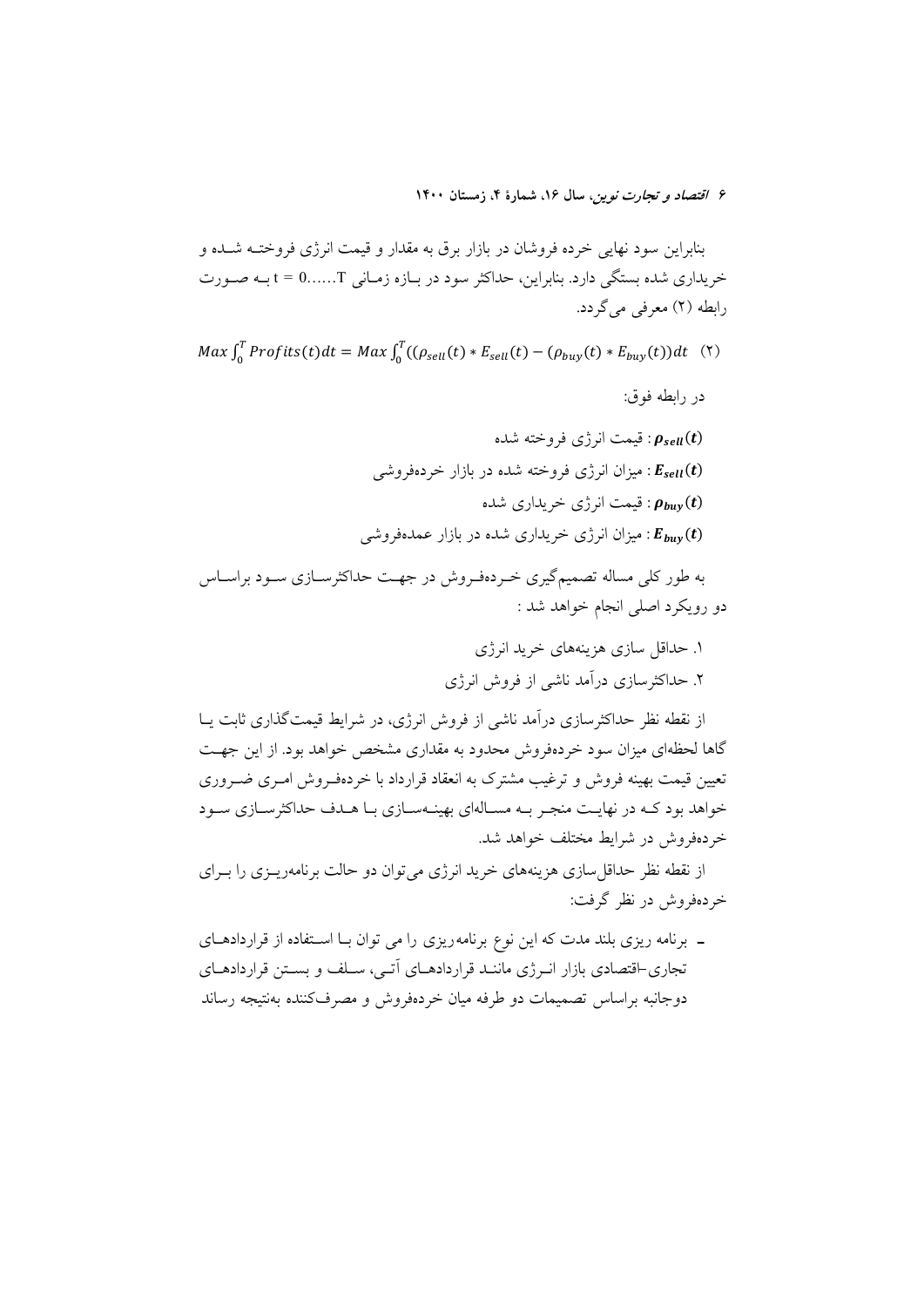ـ برنامهریزی کوتـاه مـدت کـه در بـر گیرنـده فضـای آزادتـری بـرای تصـمیمگیـری خـردهفـروش بـوده و از طريــق بازارهــاي انــرژي كــه دوره زمــاني كوتــاه مــدتي را فراهم مي كنند قابل انجام است.

در یک نگاه کلی ایجاد بازار خردهفروشی دارای مزایای به ترتیب زیر است:

١. افزايش بهرءوري اقتصادي: ماهيت رقابت، سبب افزايش حق انتخاب مصرفكننـدگان خواهد شد. ایجاد ساختاری به منظور ارایه حق انتخابهای قیمتگذاری مختلف، یـک مولفـه ضروری بـرای بازارهــای رقــابتی بــوده کــه نقــش اساســی در بهبــود رضــایت عمــومی مصرفکننده دارد.

۲. بهبود قابلیت اطمینان: در صورت وجود بازار خردهفروشی و حضور مصرفکننـدگان در بازاری با قیمتهای متفاوت در ساعتهای مختلف، ناگزیر مصرفکننـدگان الگـوی مصـرف خود را تغییر داده و مصرف خود را از ساعات با قیمت بـالا بـه سـاعات بـا قیمـت پـایین جابهجا مي كنند.

۳. بهبود کیفیت محیطزیست: در صورتی که مصرفکنندگان به قیمت حساس باشند، بـا جابهجایی مصرف از ساعات پیک به ساعات غیرپیک، موجب بهبود ضریب بـار و افـزایش استفاده از ژنراتورهای موجود شده و در نتیجه موجـب کـاهش نیـاز بـه سـاخت خطـوط و ژنراتورهای جدید در شبکه خواهند شد.

ساختار مفهومی مدل تجاری-اقتصادی ناشی از مشارکت خبرده فروشیان و مشتریان در بــازار بــرق كــه در ايــن پــژوهش نيــز از آن اســتفاده شـــده اســت در شــكل (۱) نشــان داده شده است. این ساختار رابطـه بـین خـرده فـروش بـازار بـرق و مشـتریان را بـا اسـتفاده از برنامههای پاسخگویی بار نشان میدهد بر مبنای این طرح خرده فروشـان براسـاس خریــد و فروش انرژی درآمدها و هزینههایی خواهند داشت. همچنین به منظور بهرممنـدی هــمزمــان خردهفروش و مشترکین از منافع مد نظر خود ارتباطی از جنس پاسـخگویی بـار بـین آنهـا برقرار می شود و در مجموع تبادلات بین خردهفروش و مشترک از نــوع پاســخگــویـی بــار و مالي خواهد بود.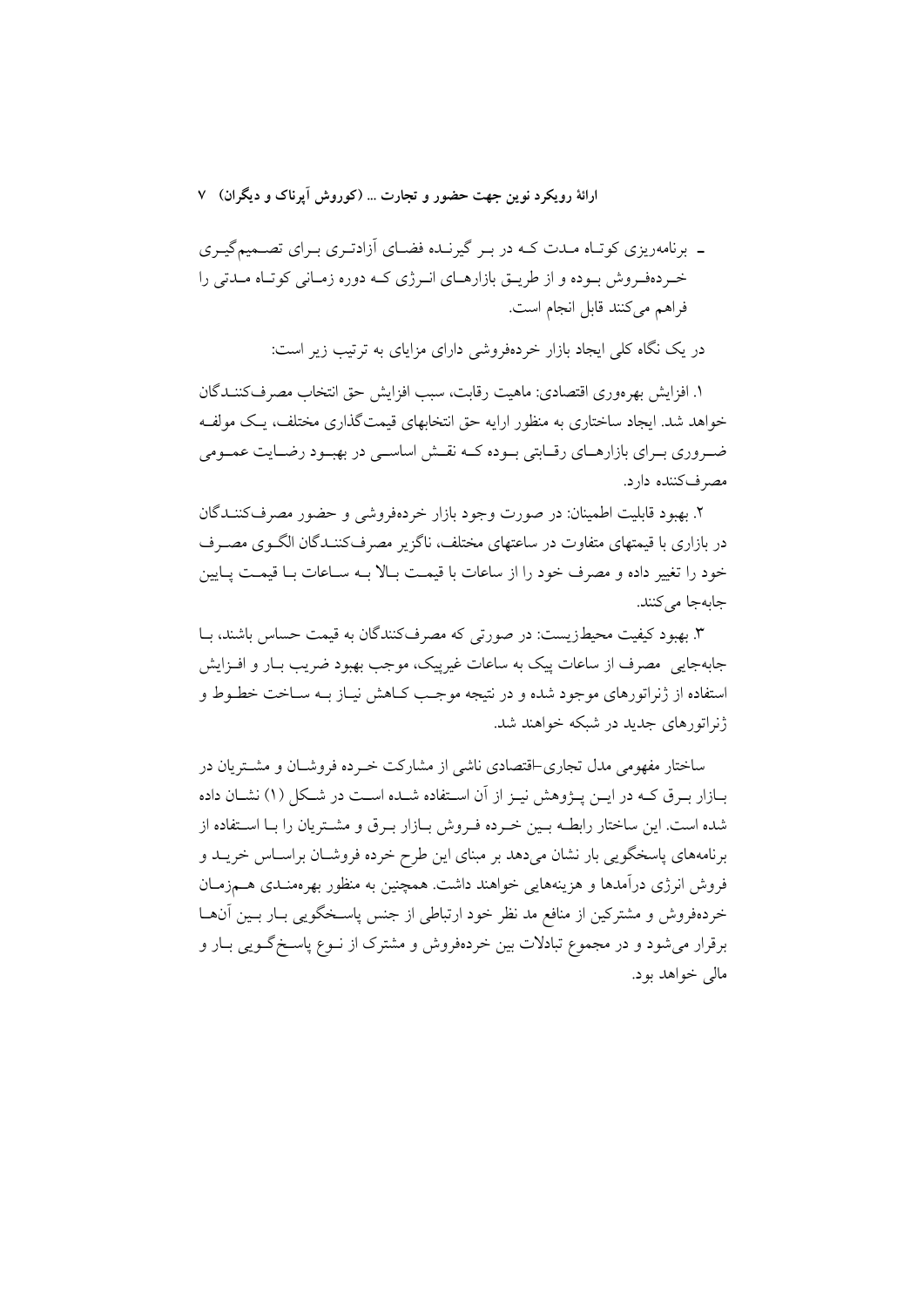

شکل ۱. ساختاری کلی از مدل تجاری-اقتصادی بازار برق منبع: خروجي نرم افزار Visio

# ٣. مباني تجربي (پيشينهٔ پژوهش)

مطالعـات مختلفـي در داخـل و خـارج مسـائل بـازار خـردهفروشـي بـرق را بررسـي و مطالعه کردهاند. عمده مدلسازیها به صورت تک سطحی در جهت تامین منافع خــردهفــروش یا ترغیب مصرفکننده به تعامل انجام شده است.

خردهفروشان به منظور تامین برق مورد نیاز برای مشترکینی که توانایی شـرکت مسـتقیم در بـازار بـرق را ندارنــد بايــد پاسـخگو باشــند و آن را بــا كيفيــت مطلــوبي بــه مشــتركين تحتمديريت خود برسانند.

خردهفروشان برق مـورد نيـاز مشـتركين تحـت مـديريت خـود را در طـي قراردادهـاي دو جانبه، قراردادهای آتیه، خود تولیـدی و مبتنـی بـر بـازار حوضـچه تـامین مـیکننـد کـه مورد اَخر منشا اصلی عدم قطعیت در تصمیمگیریهای خردهفـروش مـی،باشـد. خودتولیـدی منابع تجدیدپذیر به خردهفروش کمک خواهد کرد علاوه بر کاهش هزینههای خرید، درآمـد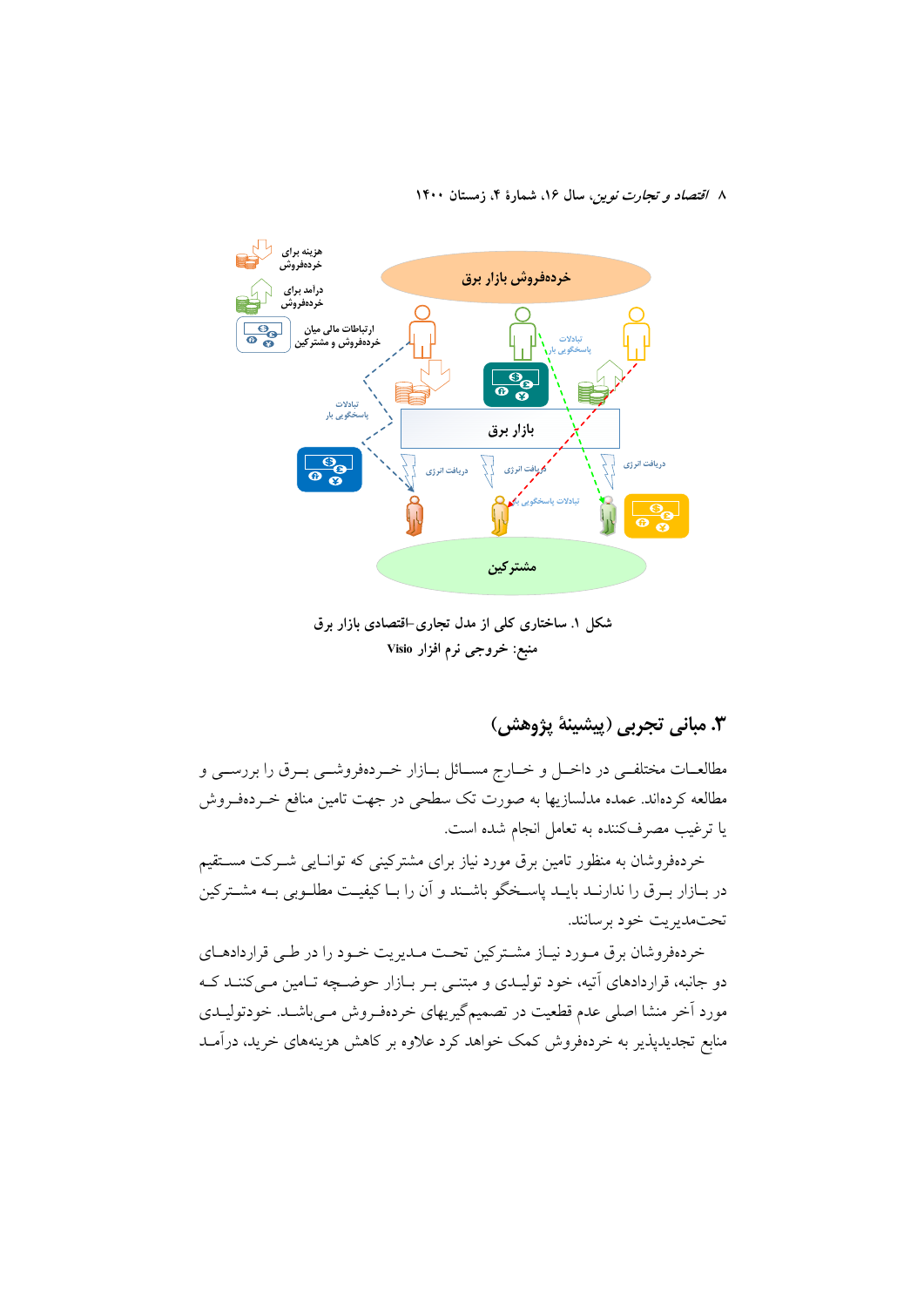ارائهٔ رویکرد نوین جهت حضور و تجارت … (کوروش اَیرناک و دیگران) ۹

ناشی از فروش ناخالص خود در بازار زمان حقیقی را نیز افزایش دهند اما بایـد نکتــهای نیــز مد نظر خردهفروشان قرار گیرد و آن ماهیت تناوبی و عــدم قطعیــت در منــابع تجدیــد پــذیر ازجمله تصادفی بودن تابش خورشید و میزان وزش باد است.

در يـــۋوهش كونجــو و همكــاران (Conjeo et al, 2010) مســاله عــدم قطعيــت در منــابع تجدیدپذیر به عنوان مولفهای مهـم در تعیـین تصـمیمگیـری بهینـه مدلسـازی شـده اسـت. بهطور معمول و سنتی می توان میزان بار را از روشها و تکنیکهای آماری یا هوش مصنوعی از جمله رگرسیون، شبکههای عصبی، منطـق فـازی و سیســتمهـای خبـره کــه در پــژوهش فينبسرك و جنتليسو (Feinberg and Genethliou,2005) بسه آنهسا يرداختسه شسده اسست ييش بيني نمود.

در راستای ایجاد و تشکیل برنامههبای مبدیریت سیمت تقاضیا بیا هیدف تعیین مبدلی اقتصادی و حداقل سازی هزینـه و مـدیریت بهینـه مصـرف، پـژوهش نوجـوان و همکـاران (Nojavan et al,2017) به بررسی فعالیت و حضور خبردهفروشیان در قراردادهیای آتیبه و حوضچه جهت تامین و خریداری انرژی مورد نیاز خود پرداخته است. بنا به عدمقطعیــتهــا در قیمتهای بازار حوضچه، یژوهش مزیبدی و همکباران (Mazidi et al, 2016) رویک دی جدید را برای خردهفروشان به منظور برنامهریزی بر مبنـای رویکـرد بهینـهسـازی مقــاوم در حضور پاسخگويي بار معرفي نموده است.

یاسخگویی بار در صنعت برق تجدیدساختار یافته همواره به عنـوان یـک راهکـار مـوثر بهمنظور تعامل بین مشترکین و خردهفروش در بـازار معرفـی شــده اســت. پاسـخگویی بــار میتواند به عنوان یک پاسخ مناسب از طرف مصرفکننده در قبال تغییـرات قیمـت در بــازار عمدهفروشی و یا به خطر افتادن میزان قابلیت اطمینان سیستم معرفی گردد.

براساس يژوهش آلبادي و ساداني (Albadi and Saadany, 2007) ياسخگويي بار مي توانيد در قالب یک عامل مشوق نیز مصرفکننــده را وارد برنامــههــای مــدیریت مصــرف نمایــد و تعامل مناسبی مبان خردهفروشان بازار و مصرف کنندگان نهایی ایجاد نماید.

در یژوهش ژانگ و لی (Zhang and Li,2012) برنامههای پاسخگویی بار ابزاری مناسب برای اپراتورهای مستقل سیستم معرفی شده به طوری کـه ایــن ابــزار بــه عنــوان یــک منبــع مناسب جهت سرویسهای مهم انرژی از جمله ظرفیت و سرویسـهای جـانبی مـورد اسـتفاده قرار مے گیرد.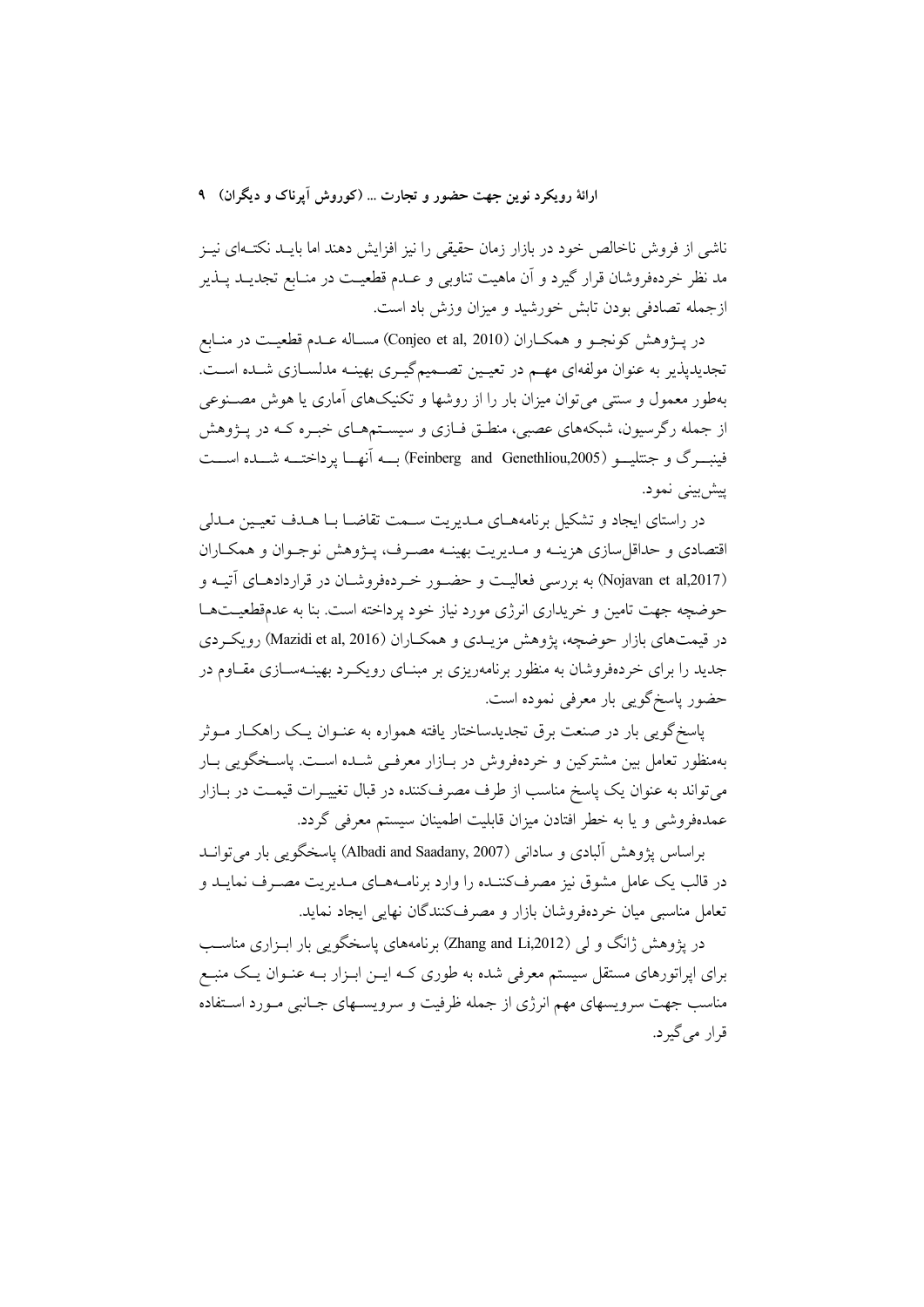برنامههای پاسخگویی بار سبب ارتبـاط میـان مصـرفکننـده و شـبکه شـده و شـناخت مصرفکنندگان از وضعیت لحظهای شـبکه را افـزایش مـی دهـد. براسـاس نتـایج پــژوهش نوجوان و همكاران (Nojavan et al,2017) مهمترين سود و منفعت استفاده از ايـن برنامــههـا مسطح کردن منحنی بار و کاهش هزینه انرژی در ساعات اوج میباشد.

در برخبی پژوهشـها از جملــه پــژوهش نوجــوان و همکــاران (Nojavan et al,2017) برنامههای پاسخگویی بار به عنوان یک راهکـار و انتخـاب مـوثر بــه منظـور کــاهش هزینــه خردهفروشان تحت شرايط عدم قطعيت معرفي شده است.

برنامهریزی بهینه خردهفروش به لحاظ بازههای زمانی بـه دورههـای کوتـاه مــدت، میــان مدت و بلند مدت تقسیم می شود. در پژوهش نظری و فـورود (Nazari and Foroud, 2013) تعیین راهکار و استراتژی بهینه برای خردهفروش بــه منظـور خریــد انــرژی در کوتـاه مــدت مطالعه شده است.

در يــــزوهش گابريـــل و همكـــاران (Gabriel et al, 2006) مســاله تنظــيم قراردادهـــا ميــان عرضه کنندگان و مشـترکین نهـایی در جهـت دسـتیابی بـه حـداکثر سـود خـردهفـروش بـا حد قابل قبولی از سطح ریسک در تصمیمگیری خردهفروشان بررسی شده است.

چهارچوب برنامهریزی تصـادفی بـر مبنـای ریسـک در قراردادهــای اَتیــهی بــازار بــرق بهمنظور دستیابی به سود بیشینه خردهفـروش ضـمن تعیـین میـزان بهینـه عرضـه انـرژی در يژوهش كاريون و همكاران (Carrion et al,2007) ديده مي شود.

به منظور درنظر گرفتن همزمان عدم قطعیت در میزان بار و قیمت یک راهکار مبتنــی بــر عـدم قطعیـت دو مرحلـهای مبتنـی بـر شـاخص هـای ریسـک در پـژوهش کتـونن و بـون (Kettunen and Bunn,2010) معرفی شده است.

در پـــۋوهش چـــاروارد و همکـــاران (Charwand et al,2017) راهکارهـــایی بـــه منظــور مدلسازی عدم قطعیت برای خردهفروش به منظور بیشینه سازی سود و مدیریت ریسک در سطوح مختلف ضمن مطالعه تعامل خردهفروش با بازار عمده فروشي در سيستمهاى قـــدرت تجديدساختار بافته بيان شده است.

تعیین قیمت بهینه فروش انرژی در کنار گزینش سیاست بهینه خریــد بــرق از بالادســت توسط خردهفروش نیز در یژوهش حاتمی و همکاران(Hatmani et al, 2009) براساس مــدل برنامهریزی خطی عدد صحیح مختلط مبتنی با درنظرگیری عدم قطعیتها انجام شده است.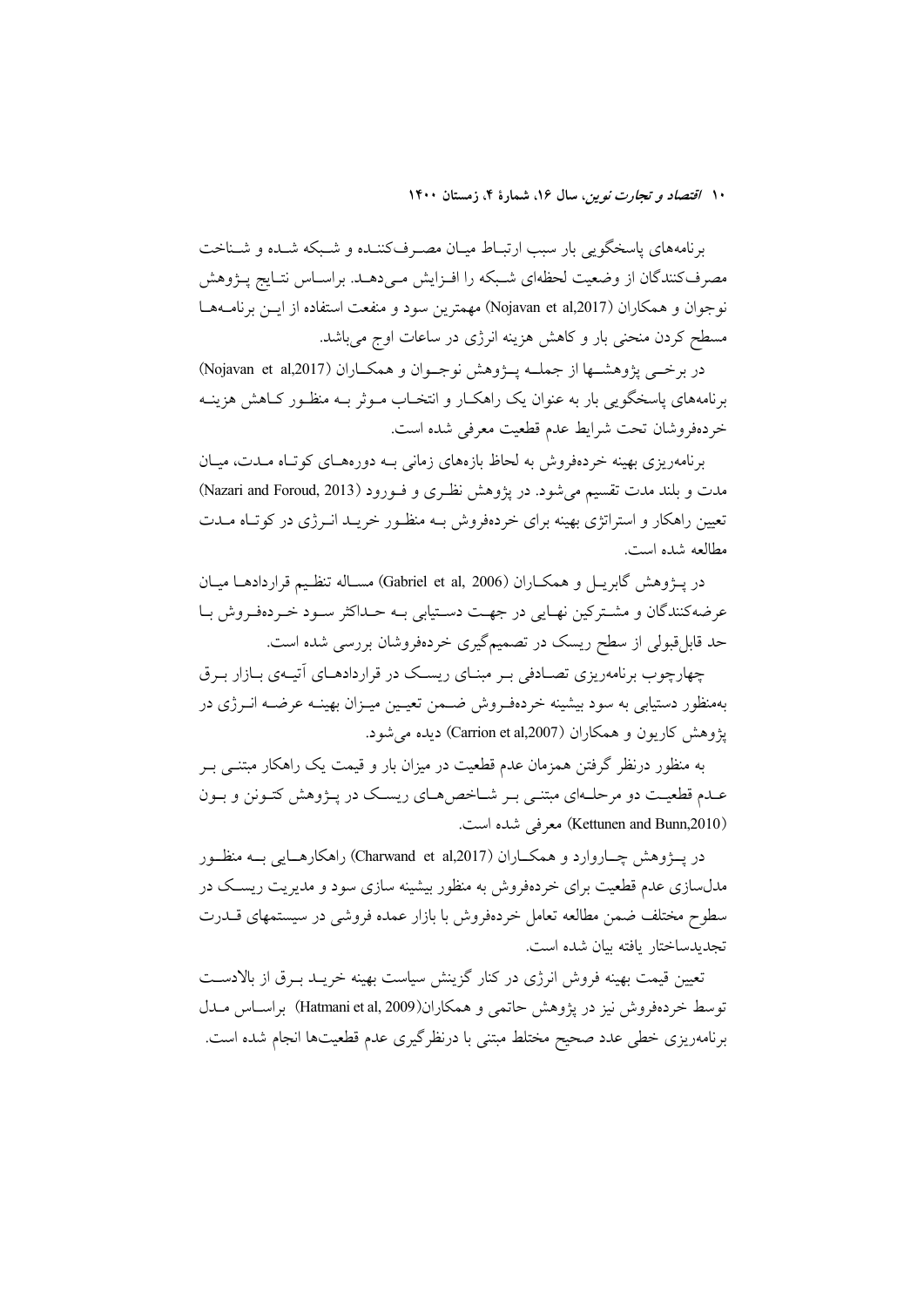## ارائهٔ رویکرد نوین جهت حضور و تجارت ... (کوروش آیرناک و دیگران) ۱۱

در پژوهش احمدی و همکاران(Ahmadi et al, 2013) قیـود مبتنـبی بـر ریسـک مـالی در قراردادهای اّتی وابسته به عدم قطعیت قیمتهای بازار بـرق بـا اسـتفاده از پـایینتـرین سـطح مورد انتظار ریسک توسط یک مساله بهینهسازی و در قالب یک مساله عدد صـحیح مخــتلط انجام شده است.

براســاس پـــۋوهش واردكــاس و همكــاران (Vardakas et al, 2015) مــي تــوان ايــن گونــه بیان نمود که برنامههای پاسخگویی بار و روشـهای قیمـتگـذاری آنهـا همـواره بـه عنـوان روشی موثر در تعیین تصمیمگیری بهینه خردهفروش مطـرح بــودهانــد. از دیگــر کاربردهــا و توسعههای ناشی از بهرهمندی از برنامههای پاسخگویی بار می توان به کنترل بارهـای واسـبته به ولتاژ، کنترل مصرف انرژی در ساختمانهای تجاری و مسکونی و مدیریت شارژ و دشــارژ خودروهای الکتریکی اشاره نمود که در پــژوهش هــائو و همکــاران (Hao et al,2017) بــدان بر داخته شده است.

یکمی دیگی از تصمیم گیبریهبای بهینــه از طـرف خـردهفـروش، اسـتفاده از رویکـرد برنامهریـزی دو مرحلـهای در میـان مـدت مـی باشـد کـه در پــژوهش کـاریون و همکـاران (Carrion et al,2009) بر دسی شده است و براساس این پژوهش خردهف وش درباره میبزان مشارکت خود در بازار آتیه و حوضچه ضمن تعیین میـزان قیمـت پیشـنهادی بـه مشـترکین خـود بـا هــدف بیشــینهســازی ســود مــورد انتظــار خــود بــا حــد قابــل قبــولی از ریســک تصميم گيري مي کند.

بر مبنای یژوهش مرزبند و همکاران (Marzband et al,2018) استفاده از رویک و نظریــه بازیها نیز راهکاری بهینه و مناسب به منظور بهرمبرداری از یک شــبکه توزیــع هنگــامی کــه خردهفروش در این شبکه فعالیت میکند خواهـد بـود. همچنـین جهـت تعیـین اسـتراتژی قیمتگذاری و بهرهبرداری با در نظرگرفتن برنامههای پاسـخگویی بـار بـرای خـردهفـروش صاحب ریزشبکه میتوان از رویکرد سیستمهای انرژی تجمیع یافته(مجتمع) که در پـژوهش جین و همکاران (Jin et al,2018) بیان شده است استفاده نمود.

تحلیل و بررسی تاثیر ساختار بـازار بـرق و نــوع قــرارداد بــر میــزان کشــش و تقاضــای مصرف کننده نیز امری مهم در تصـمیمگیـری بهینــه خـردهفروشــان اســت. بــر ایــن اســاس مدلسازی رفتار مصرفکننده همچون پژهشی که کرشن و همکاران (Kirschen et al,2000) بر مینای ماتریس خودی و متقابل کشش انجام دادهاند.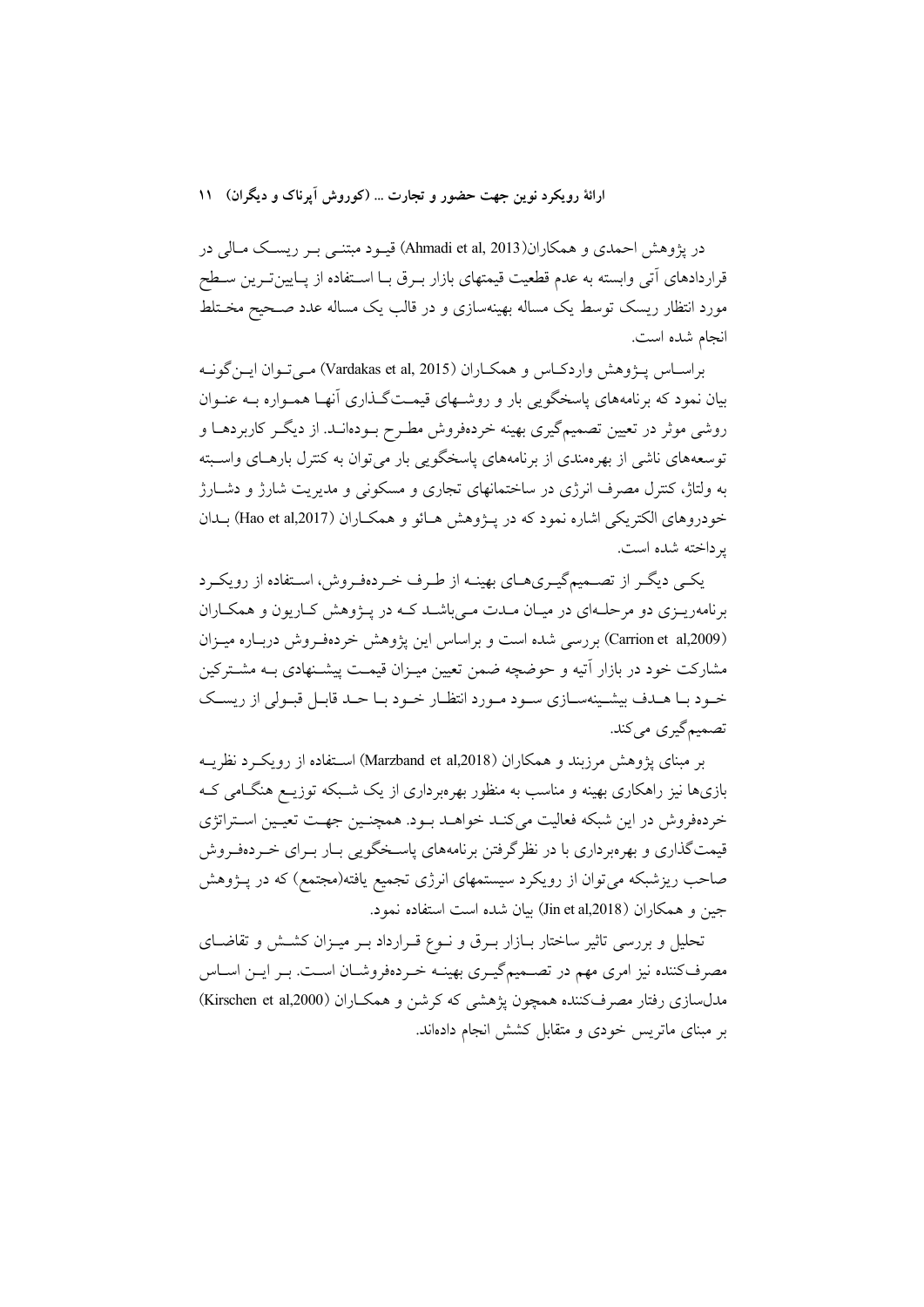از دیگر رویکردهای جدید می توان به مدل جدیدی از پاسخگویی بـار بـر مبنـای نظریـه بازی اشاره نمود که این مدل در یژوهش یائل و همکاران (Pal et al,2018) دیده شده است. این مدل مبتنی بر تصمیم گیری مصرفکنندگان و رقابت با یک دیگر است بـه گونـهای کـه رقابت بين مصرف كنندگان در مديريت مصرف سبب بهر ممنـدي بيشـتر آنهـا از منـافع مـالي اقتصادي مديريت سمت تقاضا شده و خردهفروشـان نيـز در قبـال ايــز رفتـار مشــتركين بــا ریسک قابل قبول و مطمئن تری وارد بازار شوند.

مساله اساسبي ديگري کـه در پـژوهش جينـگ و همکـاران (Jiang et al,2019)بررسـي شده است مقابله با عدم تعادل بین حجم قرارداد خردهفروش و مصرفکننده و میزان انــرژی واقعی تولیدی علی الخصوص در بازارهـای ترتیبـی اسـت کـه لازم اسـت در مـدلسـازی تصميم گيري بهينه خردهفروش لحاظ شود تا در نهايت احتمال عـدم تعـادل ميـان عرضــه و تقاضای انرژی به حداقل مقدار ممکن برسد. بخشی از به حداقل رسـاندن عـدم تعـادل میـان عرضه و تقاضا در کنار مدیریت بهینه ریسک در بـازار براسـاس پــژوهش کـائو و همکــاران (Cao et al, 2020) توسط قرارداد با مشتریان صنعتی، تجاری و خانگی که دارای سیستمهای بزرگ ذخیرهساز انرژی هستند و توانایی حضور فعال در برنامههـای پاسـخگویی بـار دارنــد انجام می شود به طوری که سیستم ذخیرهساز در ساعات اوج شبکه سبب تامین قابل توجهی از نیاز مصرفکنندگان خواهد شد.

در پژوهش سان و همکاران ( Sun et al, 2021) یک رویکرد جدیـد بـرای تجدیدســاختار در سیستم قدرت به ویژه بازار خرده فروشی پیشنهاد شده است. این ساختار جدید مبتنی بـر چندین خریدار و چندین فروشنده است. در نهایت ساختار پیشنهادی سـبب تصـمیمگیـری بهینه خردهفروش در خصوص مدیریت ریسک و تعیین سبد بهینه خرید انرژی خواهد شد.

در يژوهش اسماعيلي و همكاران (Esmaeili et al, 2019) مســاله مدلســازي رقابــت ميــان خردهفروش و ریزشبکههای موجود در شبکه برق جهت خرید و فروش انــرژی در فضــایی اقتصادی-تجاری بازار برق مطالعه شده است. در این پــژوهش مــدل دوســطحی بــه منظــور ایجاد تعادل در بازار خردهفروشی براساس شـرایط بهینگـی کـروش-کـان-تـاکر(-Karush Kuhn–Tucker) محاسبه شده است. در نهایت این مدل سبب ایجاد فضـای رقــابتی در بــازار برق جهت تامین مناسب انرژی مصرفکنندگان خواهد شد.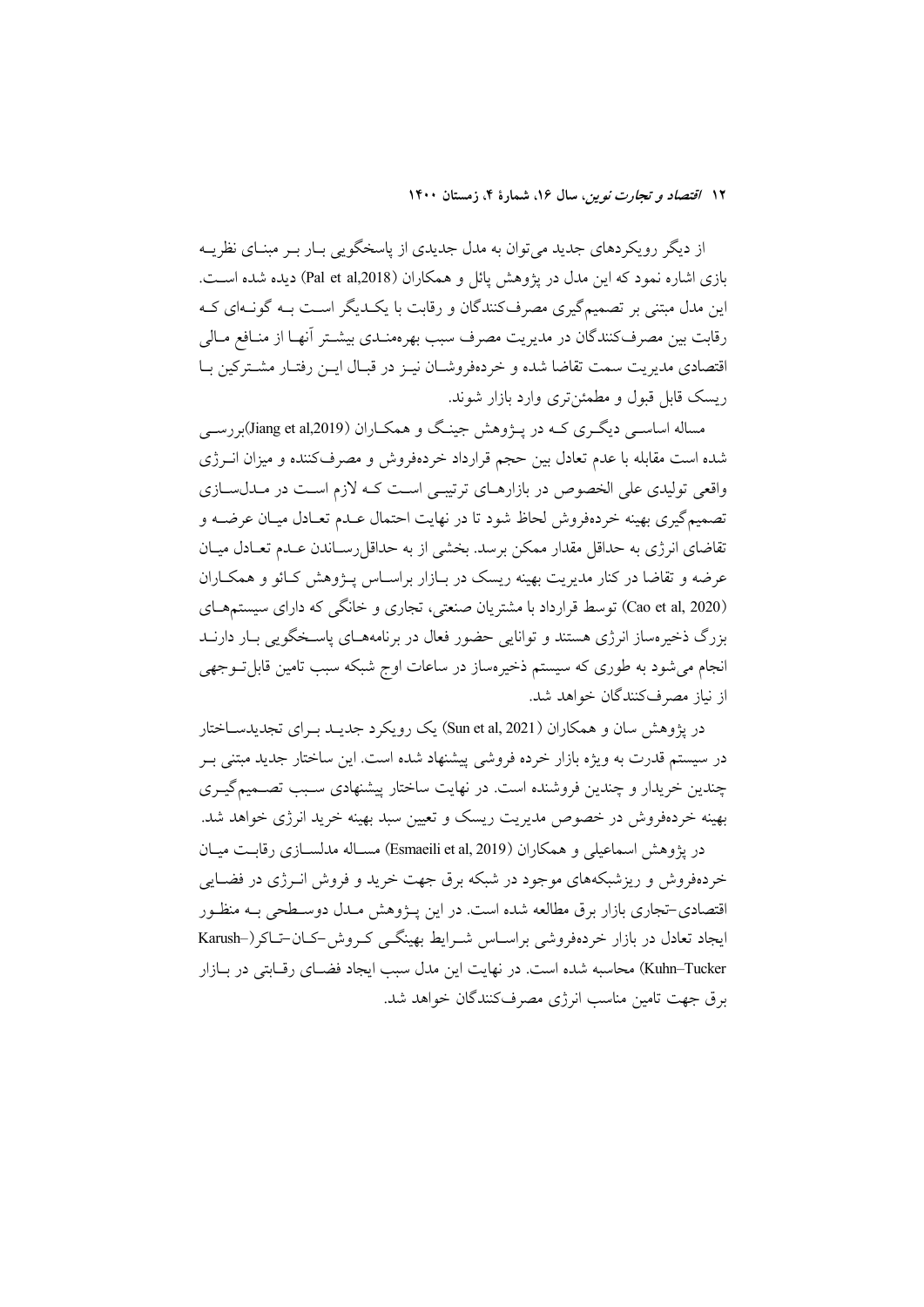## ارائهٔ رویکرد نوین جهت حضور و تجارت ... (کوروش آیرناک و دیگران) ۱۳

در پژوهش وئو و همکاران (Wu et al, 2019) مدلی اقتصادی محور مبتنـبی بـر مــدیریت انرژی برای خرده فروشان بازار برق در شبکههای هوشمند برق ارائه شده است. هـدف ایــن مدل حداقل سازی هزینه خرید انرژی با استفاده از برنامههای پاسخگویی بار و منـابع انــرژی تجدیدپذیر است. در این مدل، ریسک ناشی از نایقینی منابع تجدیدپذیر لحاظ شده است.

مزایای احتمالی معامله انرژی در بازار بینروزی برای مسائل زیست محیطے از دیـدگاه خرده فروشان بازار برق در يژوهش برومنـد و همكــاران (Boroumand et al, 2019) بررســي شده است. رویکرد اقتصادی– محیطی ارائه شده در این یژوهش نه تنهـا بــه مــدیریت بهینــه مصرف انرژی منجر می شود، بلکه مزایای زیست محیطی مانند به حداقل رساندن گرمـایش جهاني را سبب مي شود.

گسترش بازار برق در هر کشوری در وهله اول وابسته به ایجاد بستری مناسب از طرف سیاستگذاران انرژی در هر کشور می باشد. بـه عبـارت دیگـر سیاسـت مناسـب مـی توانـد موجب ترغيب بخش خصوصي به حضور فعال و موثر در بازار برق شــود. چــالش مربــوط به بهینهسازیهای پرتفوی بازیگران بازار برق براساس شرایط و قیود مختلف اقتصادی، فنــی و تجاري كه نهايتا سبب تصميم بهينه در بازار برق مي شـود موضـوعي سـت كـه در يــژوهش احمدی و همکاران (احمدی و همکاران، ۱۳۹۹:۴۱) بدان یرداخته شده است.

در پژوهش کنونی نیز براساس برنامههای پاسخگویی بـار قیمـت-محـور مـدل بهینــهای جهت تصمیم گیری خردهفروش در قراردادهای دوجانبه بازار بـرق و بـازار حوضـچه ارائـه شده است. در این پژوهش ابتدا مدل فرمولبنـدی شـده سـود خـر دهفـروش قبـل از برنامـه جابهجايي بار و اعمـال ياسـخگويي بـار ارائـه مـي شـود. يـس از اصـلاح قيمـت، مـلل فرمولبندي شده غيرخطي سود خردهفروش بعد از جابجـايي بـار ارائــه مــي گــردد. در ادامــه حداکثرسازی اختلاف میان ایـن دو مقـدار در قالـب تـابع نهـایی سـود خـردهفـروش بـا درنظرگرفتن قراردادهای دوجانبه و بازار حوضچه و قیود حاکم بر مدل براساس بهینهسـازی بازهای انجام خواهدشد. تعیین نقاط پرتو براساس تعرفههای قیمـتگـذاری زمـان اسـتفاده و زمان لحظهای براساس روش ایسیلون محدود و فازی ضمن تبیین پارامترهای پوشش دهنـده ریسک نیز در مدل پیشنهادی در تصمیم بهینه خردهفروش لحاظ شـده اسـت. برنامــهریــزی غيرخطي نهايي جهت تعيين تصميم بهينه خردهفروش توسط نرمافزار GAMS و با حل كننــده مناسب اجرا مر شود.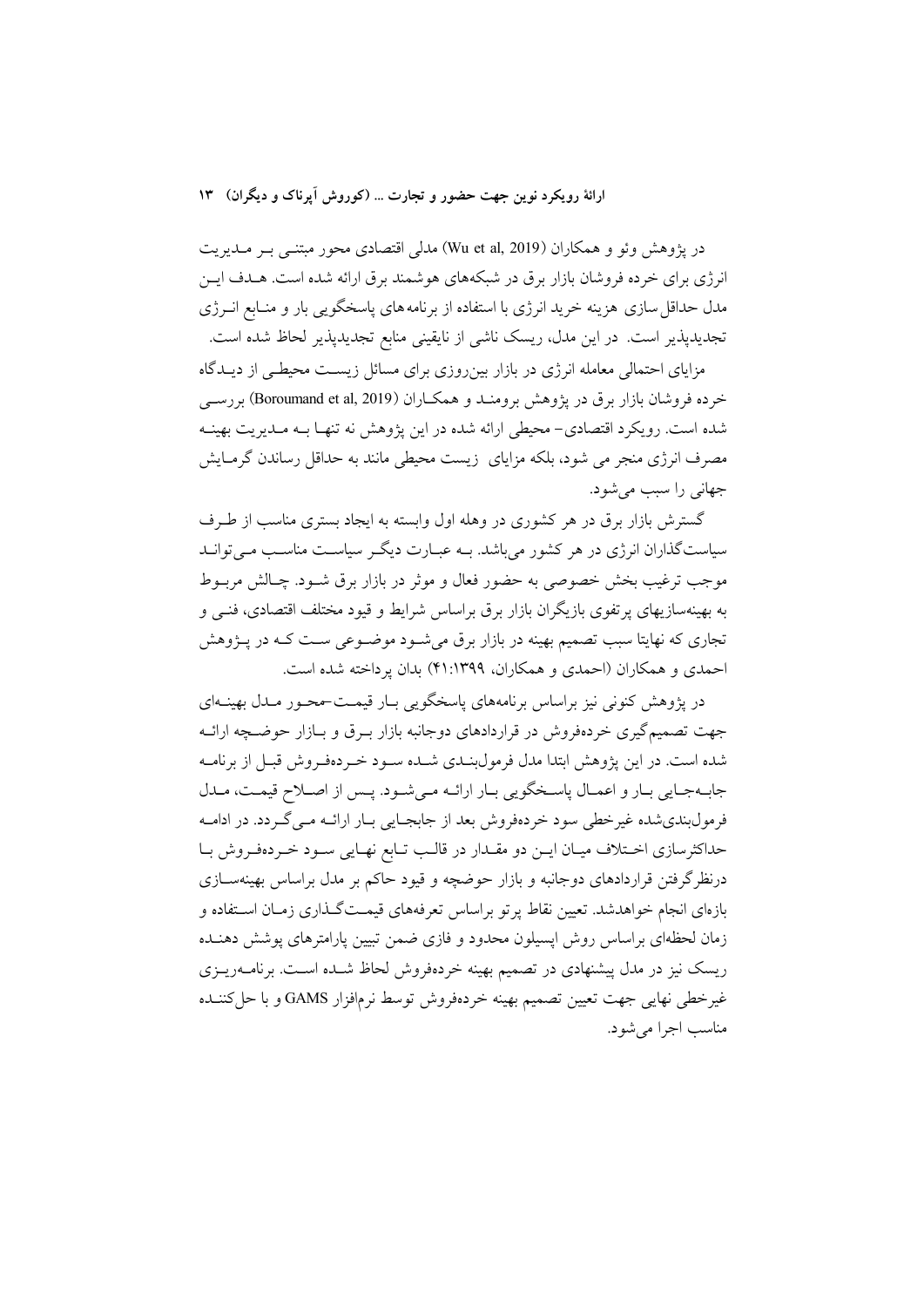مشارکت (نوآوری) پژوهش کنونی را میٍتوان در موارد زیر خلاصه نمود: ۔ تحلیـل مـدلی تجـاری-اقتصـادی بـه منظـور حـداکثر تعامـل میـان خـردهفـروش و مصرفکننده براساس مدلسازی برنامههای پاسخگویی بار

- ـ دستیابی به مدلی جهت حضور همزمان خردهفروش در قراردادهای دوجانب و سازار حوضچه براساس مدلسازی ریسک
- \_ رویکردی اقتصـادی بـا هـدف حداکثرسـازی مشـارکت مصـرفکننـده در مـدیریت مصرف انرژى

# ۴. روش پژوهش

۱.۴ مـدلســازی تجــارتی اقتصــادی پــژوهش جهــت تصــمیمگیــری بهینــهٔ خردهفروش در بازار برق براساس مــدل تجــاري-اقتصــادي پيشــنهادي طبــق روابــط (٣) و (۴) تصــميمگيــري اوليــه خردهفروش انجام می شود. در این حالت سود عبارتسـت از اخـتلاف میـان درآمـد فـروش انرژی به مشترک و هزینه خرید انرژی در قراردادهای دوجانبه و بازار حوضچه:

 $F_0 = \sum_{t=1}^{N_{\text{T}}} \sum_{i=1}^{N_{\text{J}}} \lambda_{it}^{\text{c}} P_{it}^{\text{c}} L_t^{\text{c}} - \sum_{h=1}^{N_{\text{B}}} \lambda_h^{\text{B}} P_{h}^{\text{B}} L_h^{\text{B}}$  $(\tau)$  $\sum_{\omega=1}^{N_{\omega}}\sum_{t=1}^{N_{T}}\sum_{r\in\theta_{tr}}\pi_{\omega}\lambda_{r\omega}^{P}L_{r}^{P}(\sum_{i=1}^{N_{J}}P_{it}^{C}-\sum_{b\in\Omega_{rb}}P_{b}^{B}-)$ به منظور ایجاد مشارکت در برنامههای پاسخگویی بار و ترغیب مشـترک بــه حضــور در برنامه جابجایی بار و جابجا نمودن مصرف خود از ساعات با تعرفه بـالا در بـازار حوضــچه به ساعات با تعرفه پایینتر خردهفروش بازار برق مقدار قیمت فـروش  $\lambda_{lt}^C$  را اصــلاح نمــوده که پس از اصلاح قیمت فروش انرژی به مشترک سود خردهفـروش از رابطـه(۴) بــهدسـت خواهد آمد. یکی از معیارهای مـدل پیشـنهادی جهـت تعیـین تصــمیم بهینــه خــردهفـروش حداکثر سازی عبارت سود نهایی خردهفروش که حاصل از اختلاف میـان F<sub>0</sub> و F<sub>L</sub> اسـت، می باشد.

 $F_L = \sum_{\omega=1}^{N_{\omega}} \sum_{t=1}^{N_{T}} \sum_{i=1}^{N_{J}} \pi_{\omega} (\lambda_{it}^{C} + \Delta \lambda_{it}^{C}) \times (P_{it}^{C} + \Delta P_{it\omega}^{C}) L_t^{C}$  $(\mathbf{r})$  $\sum_{b=1}^{N_B} \lambda_b^B P_b^B L_b^B + \sum_{\omega=1}^{N_\omega} \sum_{r=1}^{N_R} \pi_\omega \lambda_{r\omega}^P L_r^P \sum_{b \in \Omega_{r}} P_b^B$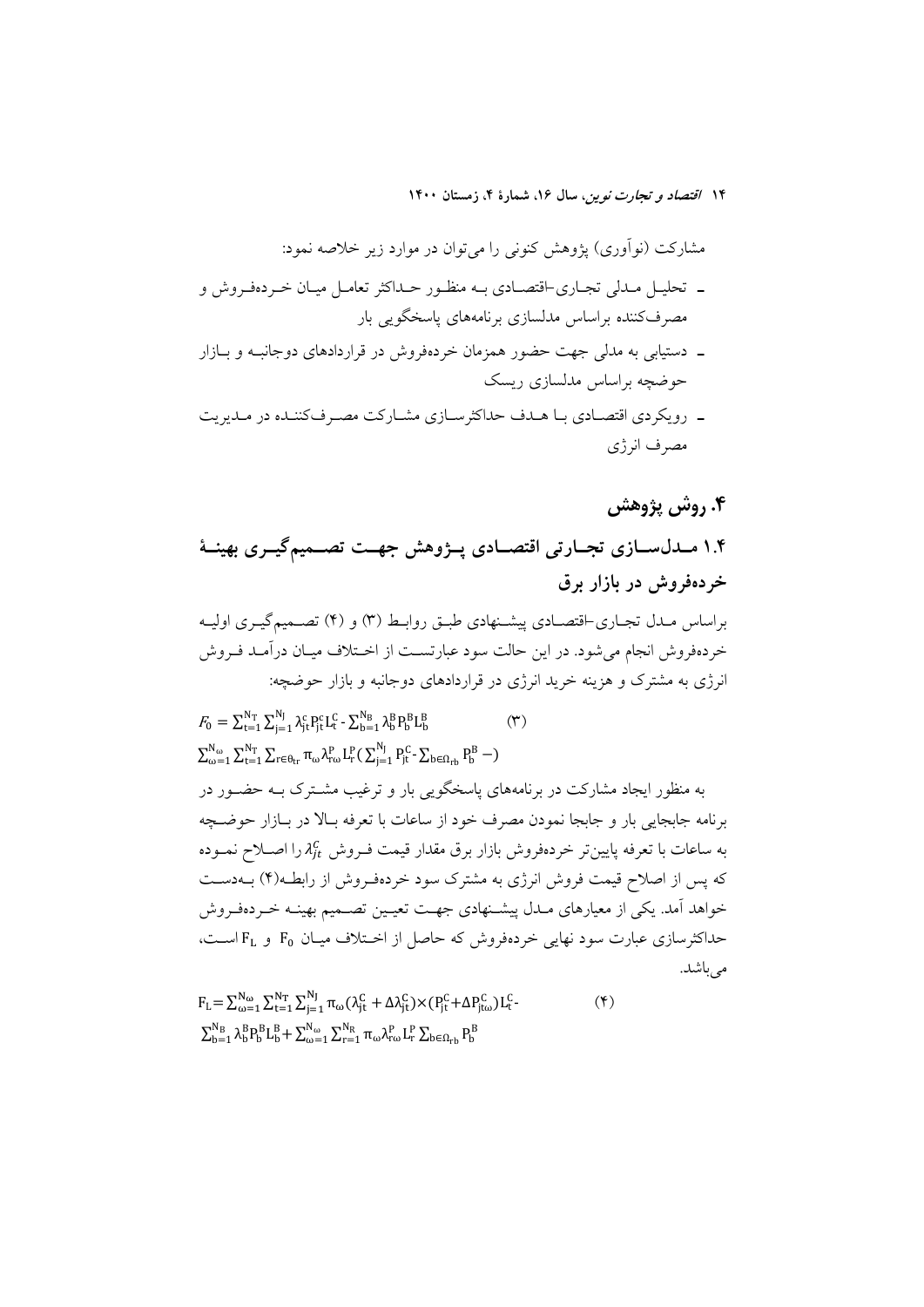$$
\Sigma_{\omega=1}^{N_{\omega}} \Sigma_{t=1}^{N_{T}} \Sigma_{r \in \theta_{tr}} \pi_{\omega} \lambda_{r\omega}^{P} L_{r}^{P} \Sigma_{j=1}^{N_{j}} (P_{jt}^{C} + \Delta P_{jto}^{C})
$$
هم چنین مدلسانزی و ارزیابی ریسک خردهفروش در این پژوهش بر مبنای معیار ارزشی در مېزوهش وریسک شرطی (CVaR) و با استفاده از بهینهسازی رابطه (0)–(0) که در پیژوهش سانگ و املین (Song and Amelin et al,2017) نیز آمده است مطرح می گرد:

CVaR=Maximize<sub> $\xi, \eta_{\omega}$ </sub>  $\xi - \frac{1}{1-\alpha} \sum_{\omega=1}^{N} \pi_{\omega} \eta_{\omega}$  $\omega$ s.t  $\eta_{\omega} \geq \xi - R_{\omega}$ ;  $\forall \omega$  $(\hat{\mathbf{y}})$  $\eta_{\omega} \ge 0$  ;  $\forall \omega$  $(V)$ در رابطه(۶)  $R_\omega$  سود خردهفروش بوده که براساس رابطه (۸) محاسبه شده و رابطـه (۹) نيز تبيين كننده اميد رياضي سود خردهفروش است.  $\mathbf{v}$   $\mathbf{v}$   $\mathbf{v}$   $\mathbf{v}$   $\mathbf{v}$   $\mathbf{v}$  $\mathbf{v}$ 

ارائهٔ رویکرد نوین جهت حضور و تجارت … (کوروش آیرناک و دیگران) ۱۵

$$
R_{\omega} = \sum_{t=1}^{N_{T}} \sum_{j=1}^{N_{J}} (1 - E_{j\text{t}\omega}) \Delta \lambda_{jt}^{\text{c}} P_{jt}^{\text{c}} L_{t}^{\text{c}} - \sum_{t=1}^{N_{T}} \sum_{j=1}^{N_{j}} \frac{E_{j\text{t}\omega} P_{jt}^{\text{c}} L_{t}^{\text{c}}}{\lambda_{jt}^{\text{c}}} (\Delta \lambda_{jt}^{\text{c}})^{2} +
$$
  
\n
$$
\sum_{t=1}^{N_{T}} \sum_{r \in \Theta_{tr}} \sum_{j=1}^{N_{J}} \frac{E_{j\text{t}\omega} P_{jt}^{\text{c}}}{\lambda_{jt}^{\text{c}}} L_{r}^{\text{p}} \lambda_{r\omega}^{\text{p}} \Delta \lambda_{jt}^{\text{c}}; \forall \omega
$$
  
\n
$$
EXP = \sum_{\omega=1}^{N_{\omega}} \pi_{\omega} R_{\omega}
$$
 (4)

در ادامـه پـارامتر (β) كــه شاخصـــى جديــد بــراي پوشــش(هــي ريســك در مــدل پیشنهادی میباشد معرفی میشود که براساس رابطه (۱۰)مشـخص مـیشـود. ایــن رابطــه از دو قسمت تشکیل شده است. سود ً مورد انتظار برای خردهفروش و حاصل(ضـرب CVaR و β. این رابطه در مدل پیشنهادی تصمیمگیری بهینــه در قالــب منــافع خــردهفــروش مــاکزیمم خواهد گشت:

ObjVal: β (
$$
\sum_{\omega=1}^{N_{\omega}} \pi_{\omega} R_{\omega}
$$
) + (1-β) CvaR (1+)

| $\sum_{t=1}^{N_{\text{T}}} \lambda_{\text{it}}^{\text{c}} P_{\text{it}}^{\text{c}} L_{\text{t}}^{\text{c}} \leq 0;$ | $\forall j, \forall \omega$ |      | (11) |
|---------------------------------------------------------------------------------------------------------------------|-----------------------------|------|------|
| $\lambda_{it}^C + \Delta \lambda_{it}^c \geq 0$ ;                                                                   | ∀j, ∀t                      | (11) |      |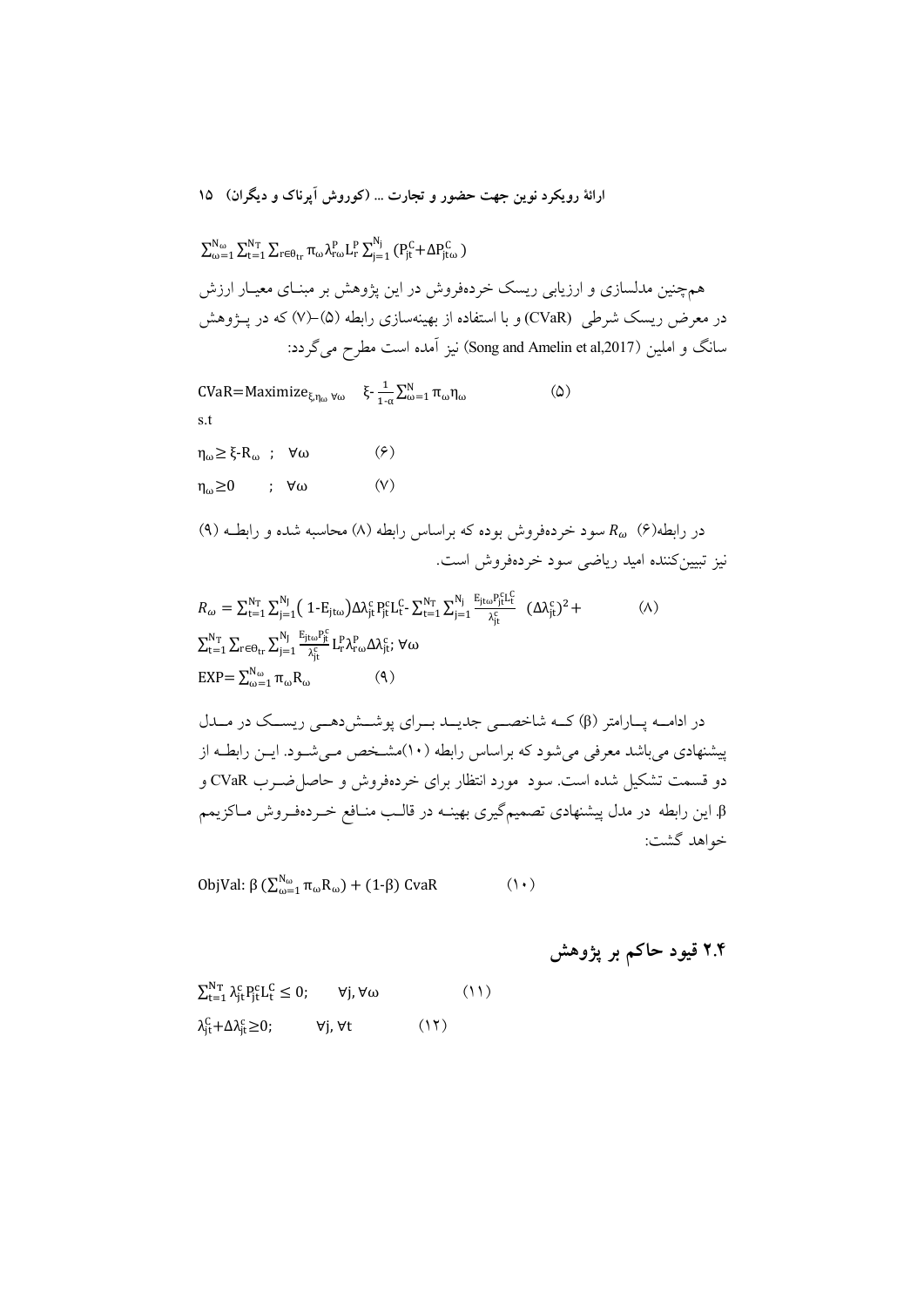$P_{jt}^C$ -  $\frac{E_{jt\omega}P_{jt}^C}{\lambda_{st}^C} \Delta \lambda_{jt}^C \ge 0$ ∀i,∀t,∀ω  $(14)$  $-aP_{jt}^C \leq -\frac{E_{jt\omega}P_{jt}^C}{\lambda_c^C} \Delta \lambda_{jt}^C \leq aP_{jt}^C$  $\forall j, \forall t \in \Lambda_{\text{tm}}$ ,  $\forall m, \forall \omega$  $(14)$ قید(۱۱) تبیین کننده این است که مقدار پرداختی مشترکین قابل افزایش نخواهد بود. قید(۱۲) تبیین کننده این است که میزان قیمت فروش انرژی بعد از اصـلاح قیمـت نبایــد منفي باشد. قید(۱۳) الزامکننده مثبت بودن میزان مصرف مصرفکنندگان پس از جابجای<sub>ی</sub> بار است. قید(۱۴) مقدار مجاز مصرف در هر ماه را مشخص میکند (a  $\leq a \leq 0$ ). هــمچنــین در

روابط فوق E<sub>ito</sub> کشش قیمتی مشترکین می باشد کـه طبـق رابطـه (۱۵) مدلســازی آن انجــام شده است.

 $E_{jt\omega} = \frac{-\Delta P_{jt\omega}^C / P_{jt}^C}{\Delta \lambda_{st}^C / \lambda_{st}^C}$  $(10)$ 

در ادامه تابع نهایی سود خـرده فـروش براسـاس رابطـه(۱۶) بــه منظـور حداکثرســازی معرفی میشود. بخش اول ایــن رابطــه درآمــد خــردهفـروش ناشــی از فــروش انــرژی بــه مشترک بوده و بخش دوم و سوم بـه ترتیـب هزینـه شـرکت در بـازار حوضـچه و قـرارداد دوجانبه است. در این یژوهش متغیر قیمت فروش در دو حالت شامل قیمت قیمت گـذاری زمان استفاده و قیمت گذاری زمان واقعی تعیین می شود. معادله (۱۷) هزینه خریـد تــوان از بازار را نشان می دهد. همچنین هزینه خرید تـوان از قراردادهـای دوجانبـه در معادلـه (۱۸) نشان داده شده است.

 $Maxf(x) = \sum_{t=1}^{T} P(t)D(t) - \sum_{t=1}^{T} \lambda_{ro}^{p} P_{t}^{p} - \sum_{b}^{B} \sum_{t=1}^{T} \lambda_{b}^{B} P_{b}^{B}$  $(19)$ 

قید (١٧) بیانگر آن است که حداکثر تـوان خریــداری شــده از قـرارداد دوجانبــه در بــازه حداقل و حداکثر تقاضا قرار دارد و قید (۱۸) بیـانگر کــل تــوان خریــداری شــده از قــرارداد دو جانبه است.

$$
P_b^{min} < P_{b,t} < P_b^{max} \tag{1V}
$$
\n
$$
P_t^{BC} = \sum_{b=1}^B P_{b,t} \tag{1A}
$$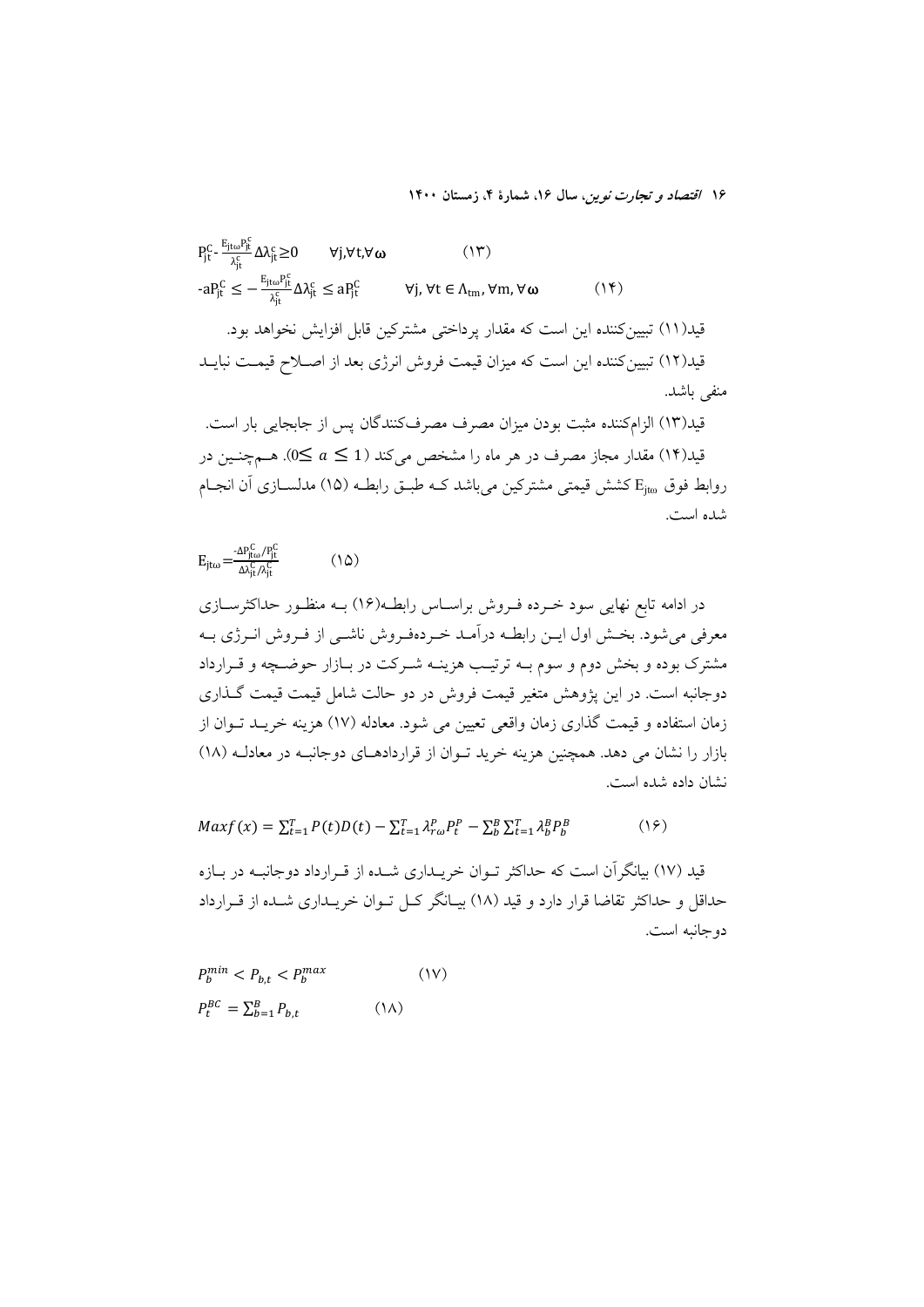ارائهٔ رویکرد نوین جهت حضور و تجارت ... (کوروش آیرناک و دیگران) ۱۷

## ۳.۴ روش بهینهسازی بازهای در یژوهش

همواره یک مدل بهینهسازی استاندارد برای مسئله بهینهسازی قطعی میتواند ارائه شـود. ایــن مدل بهینهسازی با قیود متساوی و نامتساوی در حضـور پـارامتر دارای عـدم قطعیـت p بـه شکل استاندارد به صورت رابطه (۱۹–۲۱) ارائه می شود:

| $Min f(X, U, \rho)$    | (19)        |
|------------------------|-------------|
| s.t.                   |             |
| $g(X, U, \rho) = 0$    | $(Y \cdot)$ |
| $h(X, U, \rho) \leq 0$ | (51)        |

در روش بهینهسازی بازمای پیشنهادی مقادیر کران بالا و پایین پــارامتر بــه جــای مقــادیر مورد انتظار ([U<sup>Min</sup>, U<sup>Max</sup>]) (p ∈ U = سورد انتظار ([Ve U = به عبارت دیگـر، پــارامتر دارای عدم قطعیت به صورت یک پارامتر بازمای بیان میشود. بنابراین به جـای اینکـه بـرای مقدار مورد نظر در نظر گرفته شود کران بالا و پایین برای تـابع هــدف بــه دســت مــی آیــد معادلات (٢٢) و (٢٢) و (٢٣) به ترتیب کران های بـالا و پـایین تـابع (٢٣) به ترتیب کران هـای بـالا و پـایین تـابع هدف مي باشند.

$$
f^{+}(X) = \max_{\rho \subseteq U} f(X)
$$
 (YY)  

$$
f^{-}(X) = \min_{\rho \subseteq U} f(X)
$$
 (YY)

یک تابع هدف بازهای مبتنی بر عدم قطعیت می تواند به یک مـدل چندهدفـه قطعـی بـا متوسط سود و تغییرات سود به صورت یک تابع هدف متضاد تبدیل شود که در آن متوسـط سود باید بیشینه شود در حالی که تغییرات سود باید کمینه شود.. مدل چند هدف پیشتهادی مبتنی بر روش بهینهسازی بازهای از طریق روابط (۲۴–۲۶) بیان می شود:

Min 
$$
f(x) = min(-f^{M}(X), f^{W}(X)
$$
 (Y\*)  
\n $f^{M}(X) = \frac{f^{+}(X) + f^{-}(X)}{2}$  (Y0)  
\n $f^{W}(X) = \frac{f^{+}(X) - f^{-}(X)}{2}$  (Y9)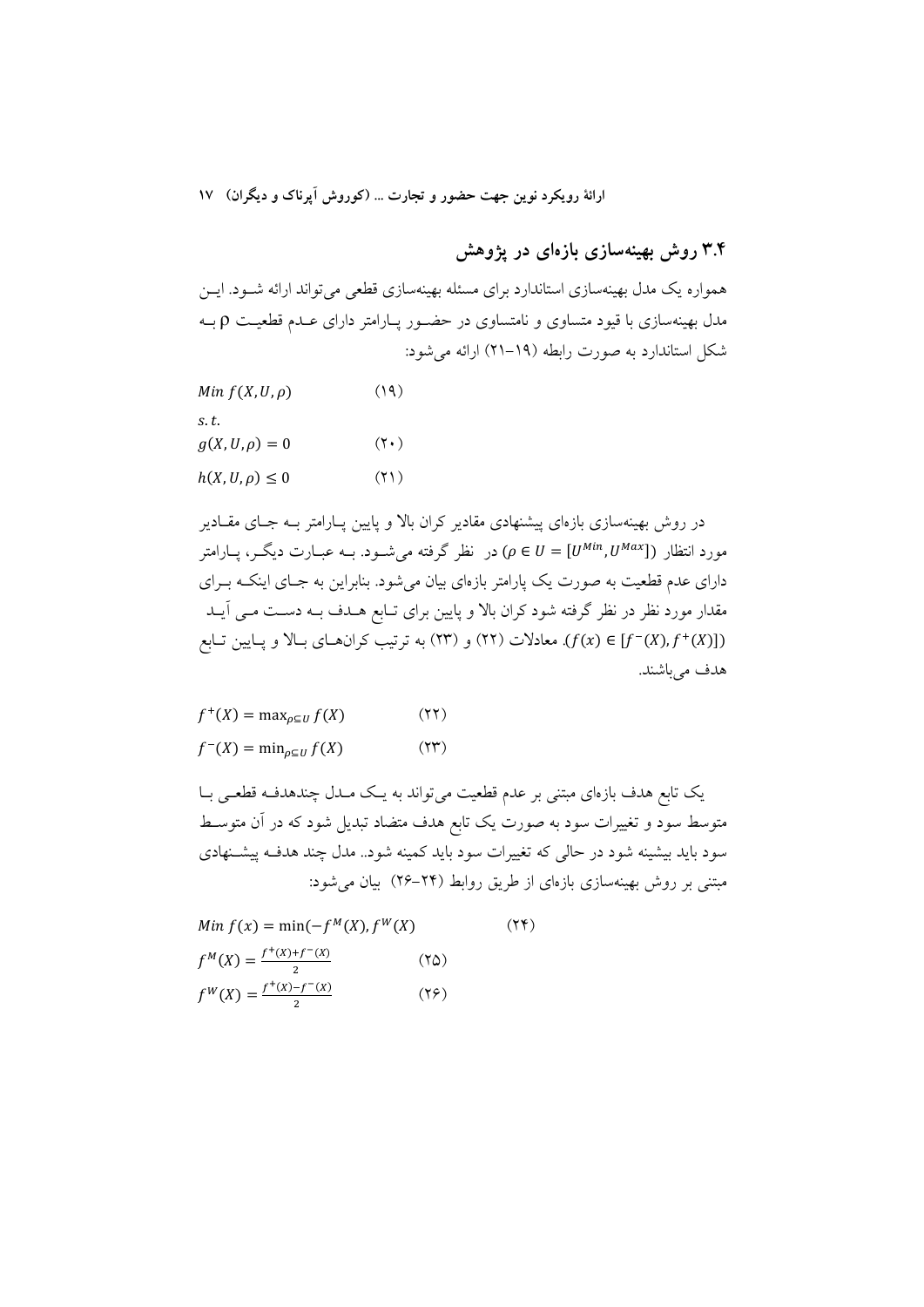در روابــط فـــوق (K)  $f^M$  (X) و (K) ســه ترتيـــب متوســـط ســـود و تغييـــرات ســـود خردەفروش مى باشند.

۴.۴ اعمال رویکرد ایسیلون محدود و فازی در یژوهش

جهت دست یابی به نقاط بهینه پر تو در بهینــهســازی بــازهای پیشــنهادی از رویکــرد ایســیلون محدود استفاده شده است. در نهایت بر مبنای روش فازی تصمیمگیـری بـرای نهایــت پرتــو انجام می شود. در روش اپسیلون محدود در مرحلــه اول حــداقل و حــداکثر مقــدار متوســط  $f_{max}^W(X) - f_{max}^M(X) - f_{min}^M(X)$ سود و انحراف سـود خـردهفـروش محاسـبه مـی شـود((X) - ۱ در مرحله دوم تابع متوسط سود به عنوان تابع هدف اصلی در نظر گرفته شــده و ( $f^W_{min}(X)$ تابع انحراف سود به عنوان قید تابع هدف اصلی تلق<sub>می</sub> شـده کـه توسـط پـارامتر ٤ محـدود خواهد شد. این رویکرد در رابطه (۲۷) به صورت ریاضی بیان شده است.

 $OF = min(-f^{M}(x))$  $(YV)$ 

s.t.

 $-f^W(x) \leq \varepsilon$ ساير قيود

در مرحله سـوم پـارامتر محدودکننـده اپسـيلون بـر روي حـداقل مقـدار انحـراف سـود تنظيم شده و مقدار أن از حداقل مقدار انحراف( fmin(X) تـا حـداكثر مقـدار انحـراف افزایش می یابد. از طرفی متوسط سود بـه عنـوان تـابع هـدف اصـلی مسـاله از (f $\max_{max}(X)$ حداكثر مقدار(((X)) The Schol أي مقدار ((X)) حداكثر مقداردهي مي گردد.

در ادامــه رويكــرد فــازي براســاس روابــط(٢٨)–(٣٠) بــه مســاله بهينــهســازي بــازهاي اعمال می شود. قابل ذکر است که  $f^M(X)_{m}$ و  $f^M(X)_{m}$  مقادیر نرمالیزه شده متوسیط سیود و تغییرات سود خردهفروش می باشند. این مقادیر براساس رابطه (۲۸) و(۲۹) محاسـبه شــده و در هر تکرار یا یکدیگر مقایسه می شوند.

$$
f^{M}(X)_{pu} = \frac{f^{M}(X) - f^{M}_{min}(X)}{f^{M}_{max}(X) - f^{M}_{min}(X)}
$$
 (7A)  

$$
f^{W}(X)_{pu} = \frac{f^{W}_{max}(X) - f^{W}(X)}{f^{M}_{max}(X) - f^{M}_{min}(X)}
$$
 (7A)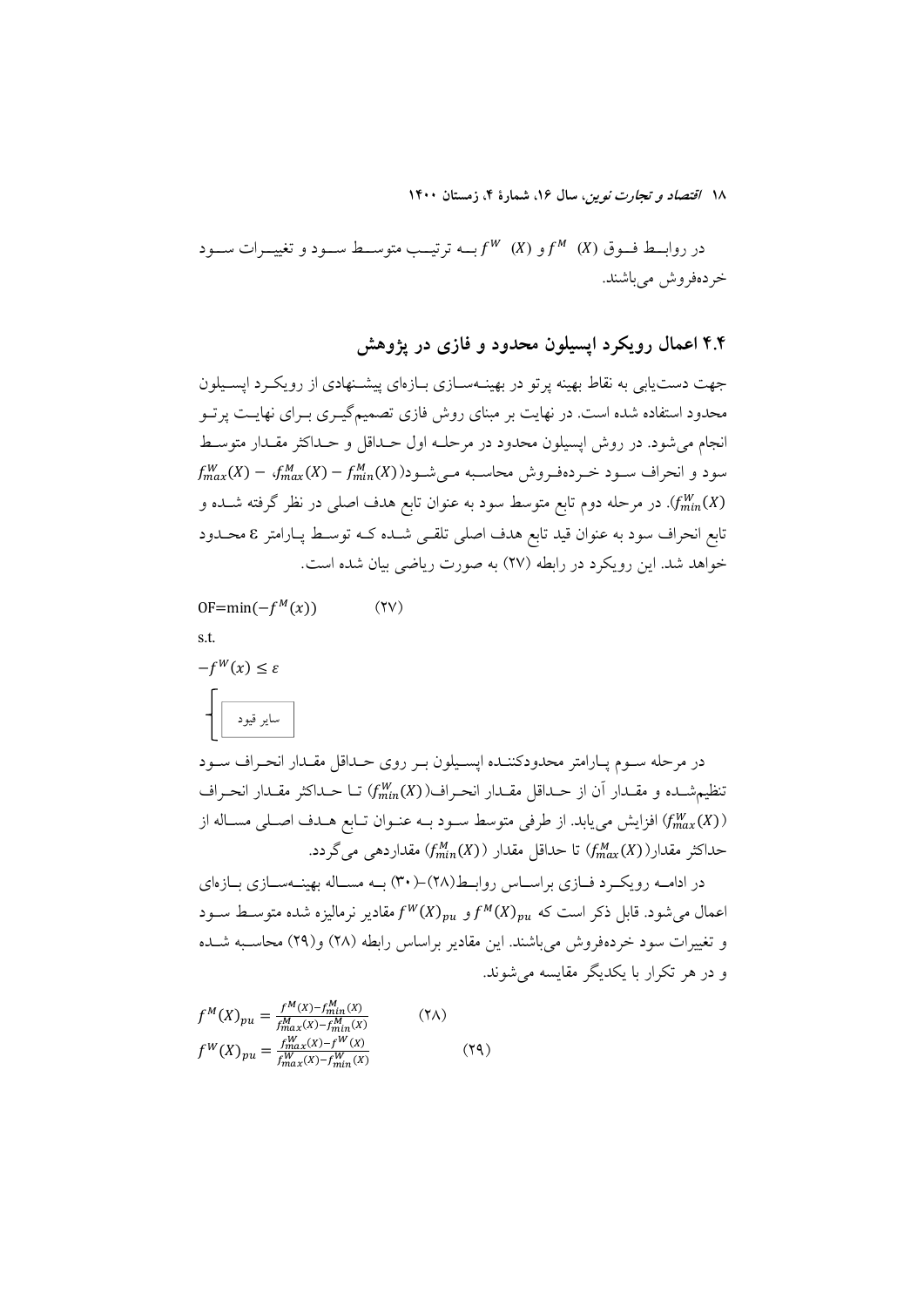ارائهٔ رویکرد نوین جهت حضور و تجارت … (کوروش آیرناک و دیگران) ۱۹

يــس از تعيــين تمــامي مقــادير نرمــاليز شــده حــداقل مقــدار توســط رابطــه (٣٠) انتخاب مي شود.

 $f_n = \min(f_1^n, \dots \dots \dots f_N^n); n = 1, \dots \dots \dots N$  $(\Upsilon \cdot )$ 

در نهایت حداکثر مقدار بین تمامی مقادیر حداقل بـه عنـوان یـارامتر تصـمیمگیرنــده در مساله چندهدفه پیشنهادی طبق رابطه (۳۱) انتخاب می شود.

 $f^{max} = \max(f^1, \dots \dots \dots f^N)$  $(\uparrow\uparrow)$ 

### 0.۴ فرضیات پژوهش و مقداردهی دادهها (کالیبره کردن دادهها)

۱. عملک دخر دهفروش در بازار برق براساس قـرارداد دوجانبـه بـه طـور مسـتقيم بـا مصرفکننده نهایی در نظر گرفته شده است.

۲. قیمتها در بازار حوضچه و قرارداد دوجانبه به صـورت شـش بلـوک زمـانی فـرض شده است.

۳. ۶ بلوک زمانی به صورت شنبه تا چهارشنبه ساعات اوج و غیراوج، پنجشــنبه ســاعات اوج و غیراوج و جمعه ساعات اوج و غیراوج فروض شده است.

۴.تعرفـههـاي مـورد اسـتفاده بـر مبنـاي برنامـه پاسـخگويي بـار قيمـت محـور از نـوع قیمت گذاری زمان لحظهای(RTP)و قیمت گذاری زمان استفاده(TOU) می باشد.

۵.خردهفروش در مدل پیشنهادی انرژی را به سه گروه از مشــترکین خــانگی، تجــاری و صنعتي مي فروشد.

۶. دورههای زمانی اوج و غیراوج مصرف انرژی بـه دو بلــوک ۱۲ ســاعته در شــبانهروز تقسيم شدەاند.

۷. سناریوهای مربوط به کشش قیمتی مشترکین براساس تابع توزیع نرمال با یـک مقــدار متوسط و یک مقدار انحراف از معیار انتخاب شدهاند.

۸. مقدار متوسط تابع توزیع نرمال برای مشترکین خانگی، تجـاری و صـنعتی بــه ترتیــب ۰.۳ مه ۰.۷ و ۱.۱ می باشد.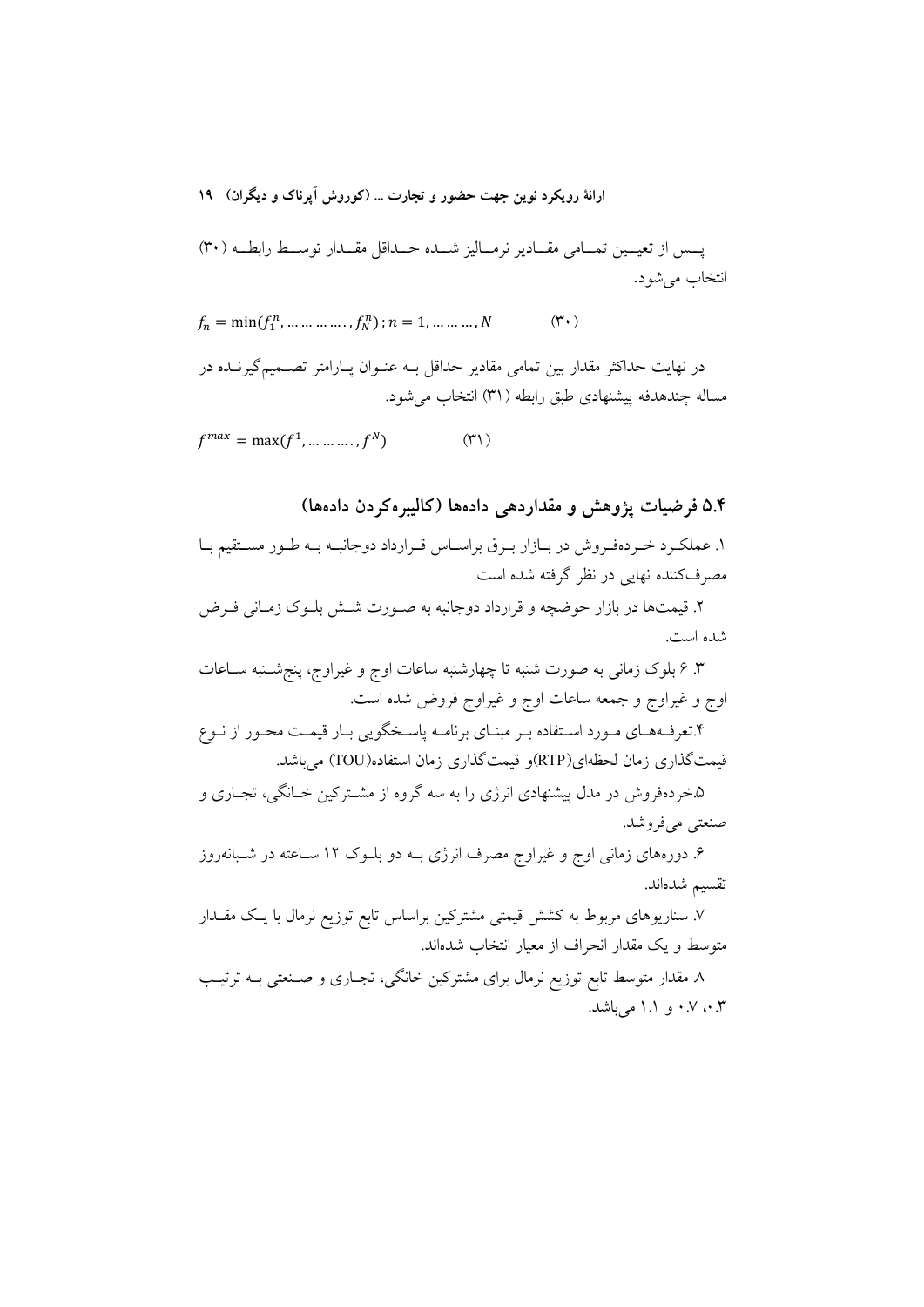۹. مقدار انحراف از معیار تابع توزیع ترمال برای مشــترکین خــانگی، تجــاری و صــنعتی بهترتيب ١٥.٠، ٣٥.٠ و ٠.٠٧ مي باشد.

۱۰. افق زمانی قرارداد دوجانبه میان خردهفروش و مصرفکننده یک مـاه در نظـر گرفتــه شده است.



نمـودار شـكل(٢) بيـانگر ميـزان مصـرف هـر يـك از مشـتركين در سـاعات اوج و غیراوج میباشد.

شکل ۲. نرخ مصرف مشترکین در ساعات اوج و غیراوج منبع: دادههای برآورد شده مشابه با دادههای مصرف انرژی منتشر شده توسط وزارت نیرو

نمودار شکل(۳) نیز بیانگر قیمت انرژی در ساعات اوج و غیراوج میباشد.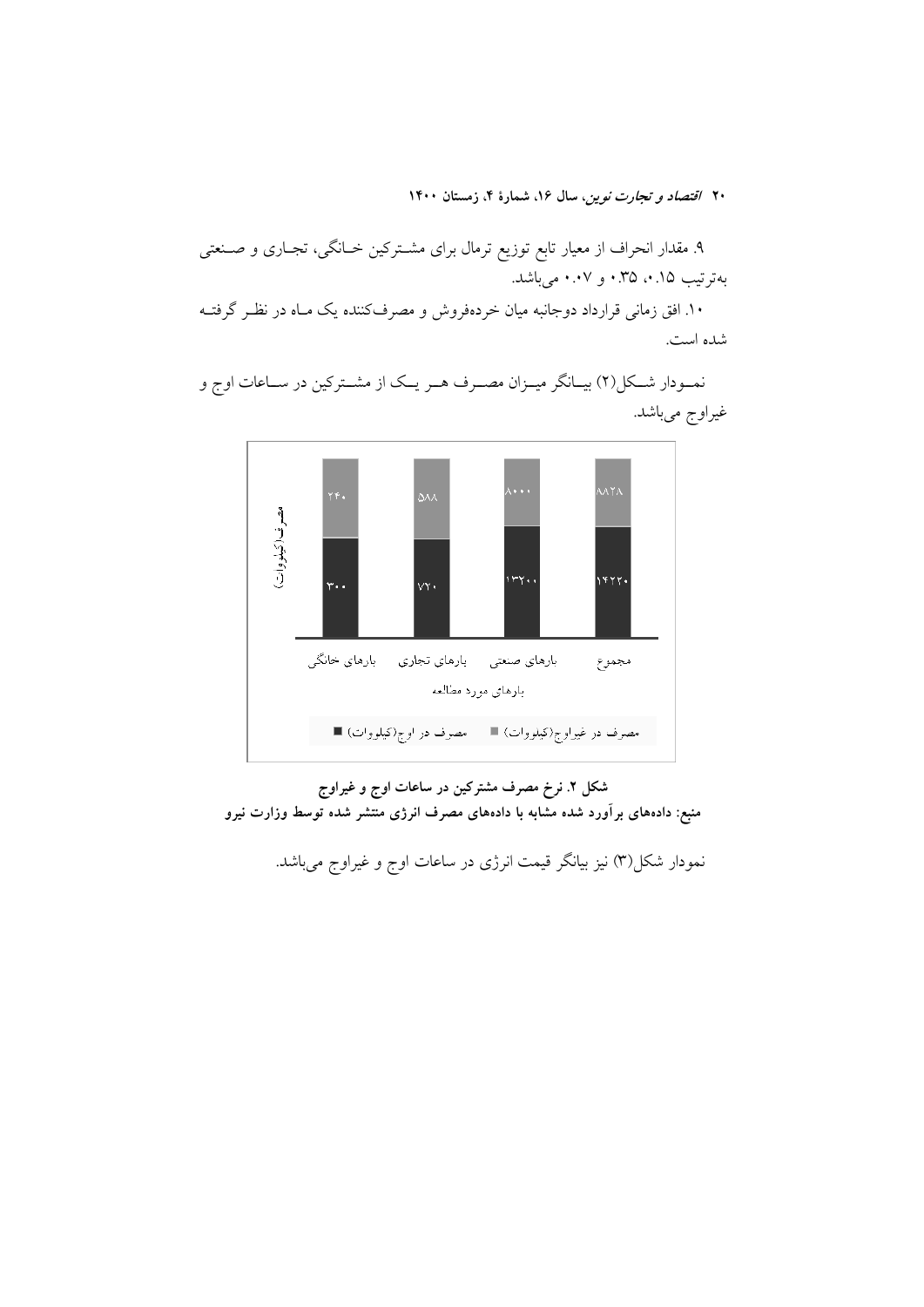ارائهٔ رویکرد نوین جهت حضور و تجارت ... (کوروش آیرناک و دیگران) ۲۱



شکل ۳. قیمت در ساعات اوج و غیراوج

منبع: قیمت برق در بازارهای جهانی انرژی با احتساب یارانه انرژی در ایران جهت واقعی کردن پژوهش

## ۵. تحلیل بحث در یافتههای تجربی پژوهش

بهینهسازی مدل پیشنهادی طبق روابط و قیـود (٣)–(٣١)بـه منظـور تعیـین تصـمیم بهینـه خردهفروش انجام شده است. مساله فوق از نوع برنامهریزی غیرخطی است که با استفاده از حل کننده SNOPT که در پژوهش فیلیپ و همکـاران(Philip et al, 2002) معرفـی شـده حـل خواهد شد. نهايتا براساس انتخاب حل كننده مناسـب و نــرمافـزار GAMS بـRAM 8GB در سيستم عامل ويندوز مدل تحت حل و بهينهسازي قرار خواهد گرفت(Rosenthal, 2002).

جهت حل مدل ۴۰ سناریو برای قیمتهای حوضچه و ۲۰ سناریو به طور تصادفی بهرای کشش مصرف کننده تولید شدهاند. بنابراین در مجموع ۸۰۰ سناریو براساس رویکرد درختــی ایجاد شده و سود خردهفروش در طی این سناریوها بدست آمده است. شکل (۴) بیـانگـر تغییرات فاکتور وزنی امید ریاضی سود برمبنای پارامتر CVaR (ریسک در معـرض شــرطی) است. از اینرو با افزایش پارامتر β میزان ریسک در معـرض شـرطی کـاهش خواهــد یافــت. از طرفي براساس رابطه (۵) با كاهش ميزان پارامتر سطح اطمينان α، تغييرات قيمت از سـوى خسردهف وش افسزایش بیشتر شسده کسه سسبب افسزایش جابجسایی بسار از سسمت مصرفکننده می شود.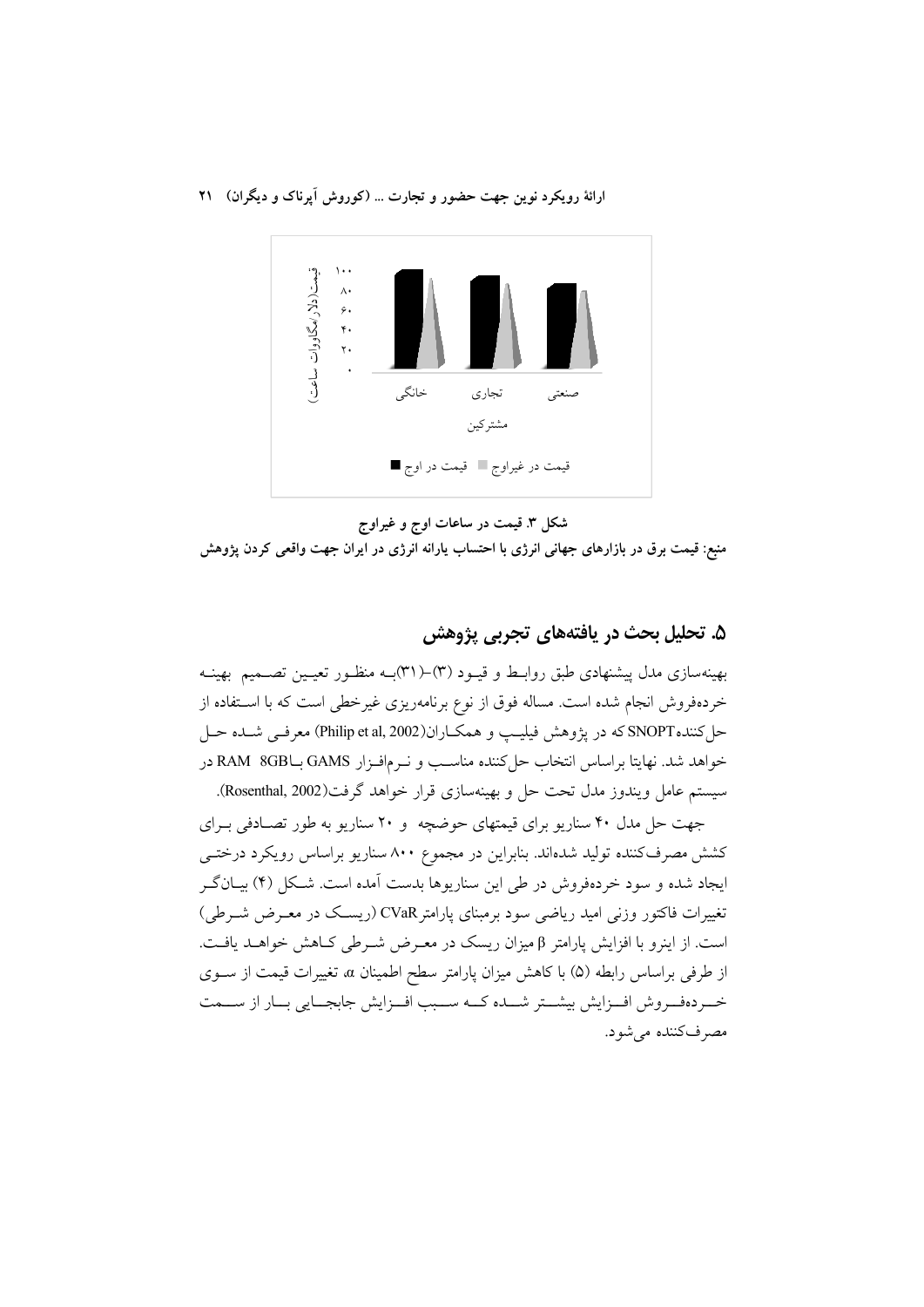



 $\beta$  شکل ۴. تغییرات  $\alpha$ R براساس تغییرات منبع: يافتههاى تحقيق

شکل(۵) نیز بیانگر میزان تغییرات CVaR در مقابل سود مورد انتظار خردهفـروش اسـت. با افزایش β، ضمن کاهش میزان ریسک در معرض شرطی مربوط به سود خردهفروش بـازار بـرق میـزان سـود مـورد انتظـار خـردهفـروش كـه در رابطـه (۸) بيـان شـده اسـت اسـت افزايش مي يابد. از طرفي با كاهش يافتن يارامتر α تغييرات مربوط به قيمت اعمالي از ســمت خردهفروش بازار برق افزايش مي يابد. افزايش ميزان تغييرات قيمتي باعث ياسـخ مناسـب از سمت مشترکین و جابجایی بار می شود.



شکل ۵. تغییرات مربوط به سود مورد انتظار خردهفروش بازار برق براساس تغییرات CvaR منبع: يافتههاي تحقيق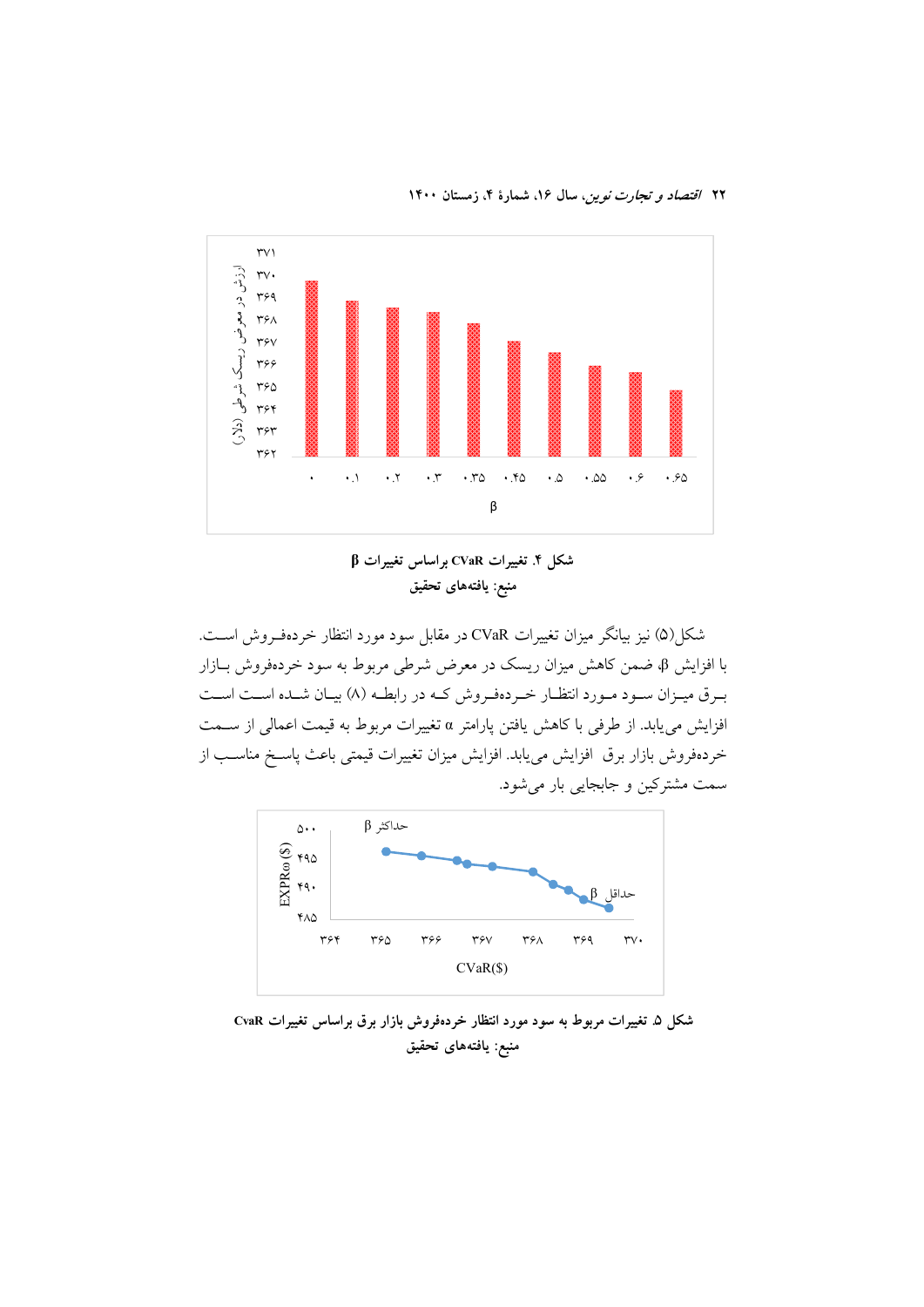ارائهٔ رویکرد نوین جهت حضور و تجارت ... (کوروش آیرناک و دیگران) ۲۳



شکل (۶) نشانگر تغییرات پارامتر β براساس تغییرات تابع هدف تعریف شـده در رابطـه (۹)و (۱۰) مي باشد.

 $\beta$  شکل ۶ تغییرات ObjVal برحسب میزان تغییرات منبع: يافتههاي تحقيق

براین اساس بر طبق نمودار (۶) با افزایش میزان β، تابع هدفی که همان رابطه (۹) بیـانگر آن است افزایش می یابد و به عبارتی میزان سود نهایی خردهفروش افزایش یافته اسـت. ایــن افزایش سود خردهفروش از آنجا بدست میآید کـه سـطح اطمینـان α کـاهش یافتـه اسـت، قیمتها در ساعات پیک افزایش یافته و مشترک به منظور کاهش هزینـههـای پرداختـی خــود لازم است در برنامههای پاسخگویی بار شرکت نماید. به عبـارتی لازم اسـت مصـرفکننـده مصرف خود را به ساعات غیراوج انتقال دهد تا فرآیند جابجایی بار رخ دهد.

در شکل (۷) میزان سود خردهفروش به ازای سناریوهای مختلف که براسـاس رابطـه(۸) در مدل پیشـنهادی بدسـت آمـد نمـایش داده شـده اسـت. بـراین اسـاس در زمانهـایی کـه خردهفروش بر مبنای برنامه مناسب پاسخگویی بـار مصـرفکننــده را متقاعــد بــه جابجــایی کرده است هزینههای خود را کاهش داده و توانسته میزان سود خود را حداکثر نماید.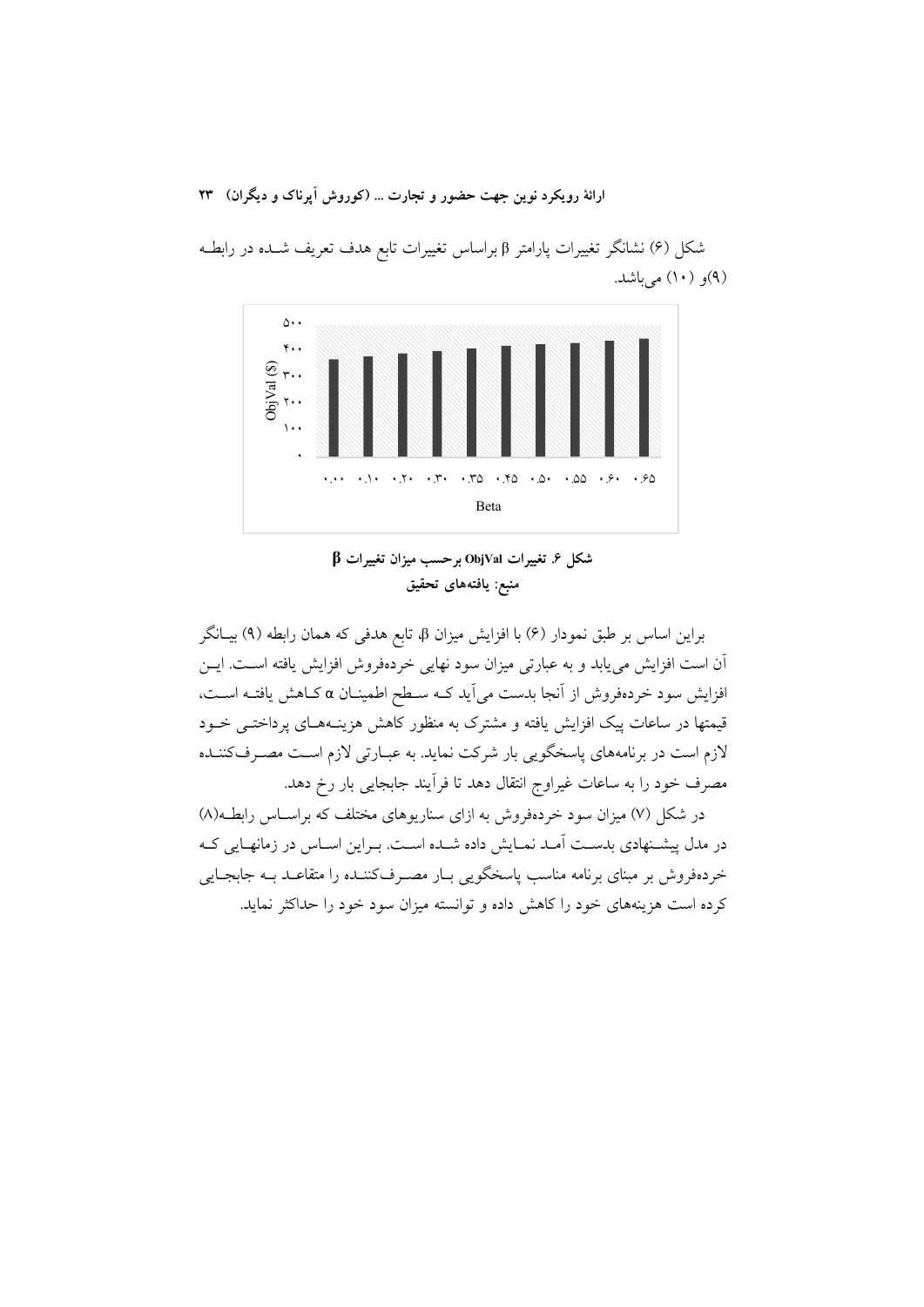

شکل ۷. میزان سود خردهفروش به ازای ۲۱ سناریو مختلف در مدل پیشنهادی منبع: يافتههاى تحقيق

در ادامه شکل(۸) نشاندهنده تغییرات برای قیمت در ۲۰ مصرفکننـده خـانگی در بـازه زمانی نمونه است. بر مبنای این شکل، خردهفروش قیمت فروش انرژی را برای بـازه زمـانی اوج افزایش داده تا مصرفکننده ترغیب به کاهش مصرف در ساعات با قیمـت بـالای بــازار حوضچه شود. از طرفی خردهفروش بازار برق در ساعات کمباری قیمت فـروش انـرژی را كمتر خواهد نمود تا مصـرفكننـدگان مصـرف بيشـتري را در ايــن ســاعات داشـته باشــند. بهطور كلي تحليـل تغييـرات قيمـت بـراي مشـتركين براسـاس پـارامتر كشش(الاستيسـيته) بدین صورت است که تغییرات قیمت برای مشترکین با کشش کم، زیاد خواهد بود. بــر ایــن اساس مقایسه تغییرات قیمت برای ۵ مشترک خانگی و ۵ مشترک صـنعتی در دو شـکل (۹) و (١٠) در ادامه آمـده اسـت. بيشـترين و كمتـرين تغييـرات قيمـت بـه ترتيـب مربـوط بـه مصرفکننده خانگی و صنعتی میباشد.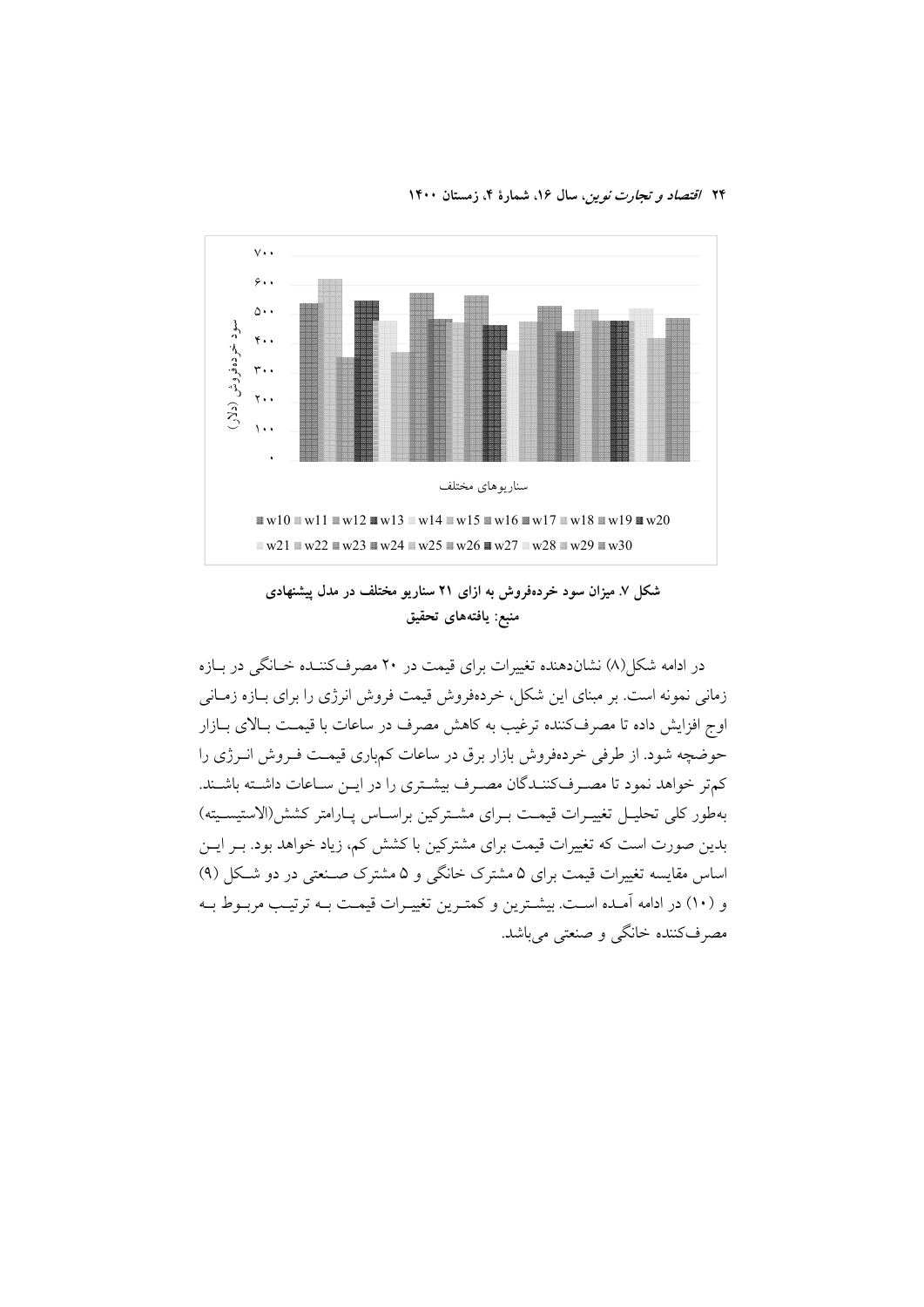ارائهٔ رویکرد نوین جهت حضور و تجارت ... (کوروش اَپرناک و دیگران) ۲۵



شکل ۸ تغییرات قیمت برای منتخبی از مشترکین خانگی در دوره زمانی اوج منبع: يافتههاى تحقيق



شکل ۹. مقایسه تغییرات قیمت برای مشترکین خانگی و صنعتی در دوره زمانی غیراوج منبع: يافتههاى تحقيق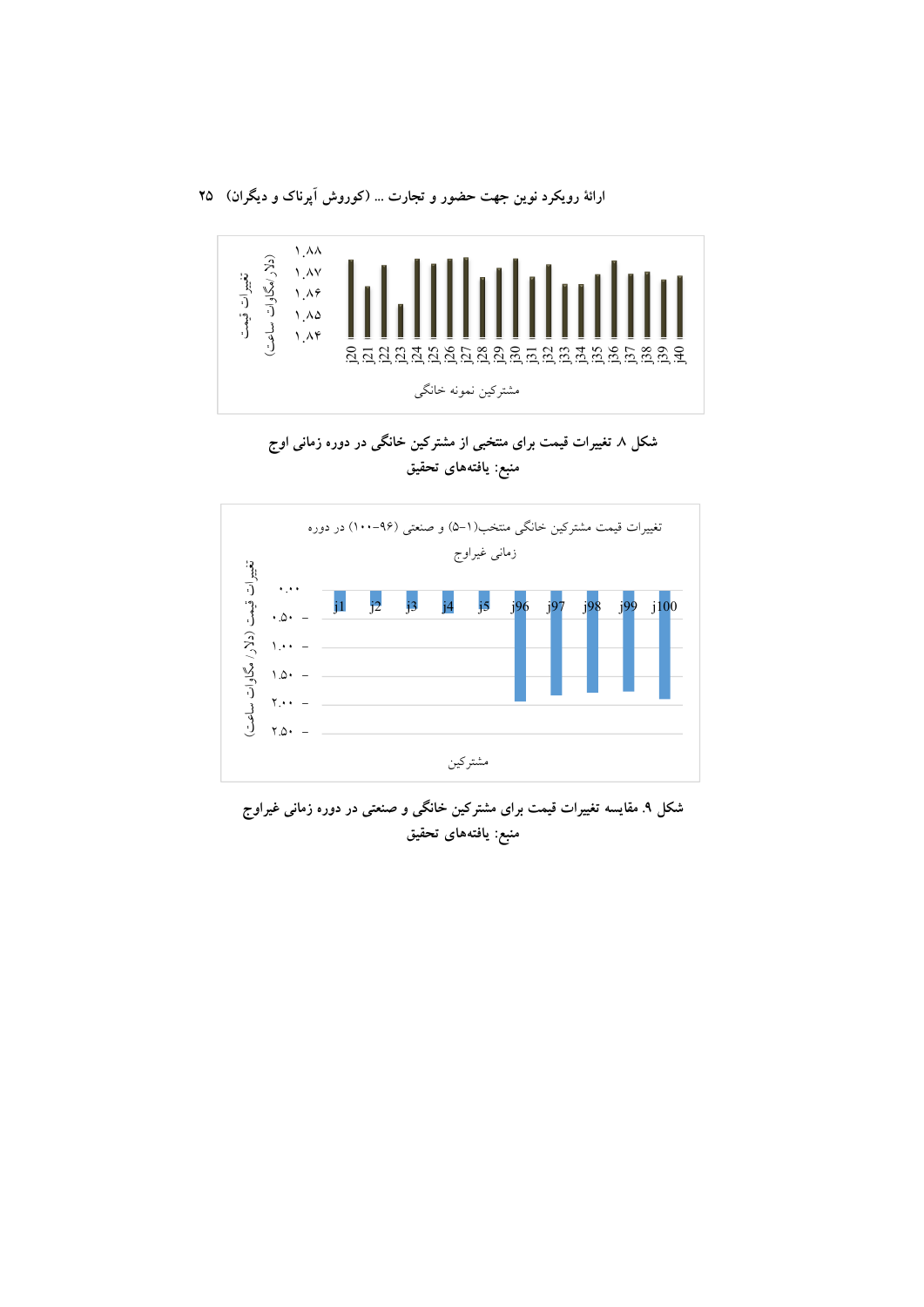

شکل ۱۰. مقایسه تغییرات قیمت برای مشترکین خانگی و صنعتی در دوره زمانی اوج منبع: يافتههاى تحقيق

تغییرات توان نیـز بـرای هـر مصـرفکننـده بـه کشـش قیمتـی بسـتگی دارد کـه دارای عـدمقطعيـت بـوده و ايـن عـدم قطعيـت بـا در نظـر گـرفتن ٢٠ سـناريو مختلـف بـراي هر مصرفکننده مدل سازی شده است. شکل (۱۱) و (۱۲) به ترتیب مقایسه تغییـرات تــوان برای مصـرفکننـدگان خـانگی و صـنعتی را در سـاعات اوج و غيـراوج نشـان مـیدهنـد. همانطور که انتظار می رود، مصرفکنندگان میزان مصرف خود را در سـاعات اوج کــاهش و در ساعت غیراوج افزایش میدهند و همین موضوع سبب صافتر شـدن منحنـی تـداوم بار مي شود.

بیشترین و کم ترین تغییرات تـوان بـه ترتیـب مربـوط بـه مصـرفکننـده صـنعتی و خانگي مي باشد.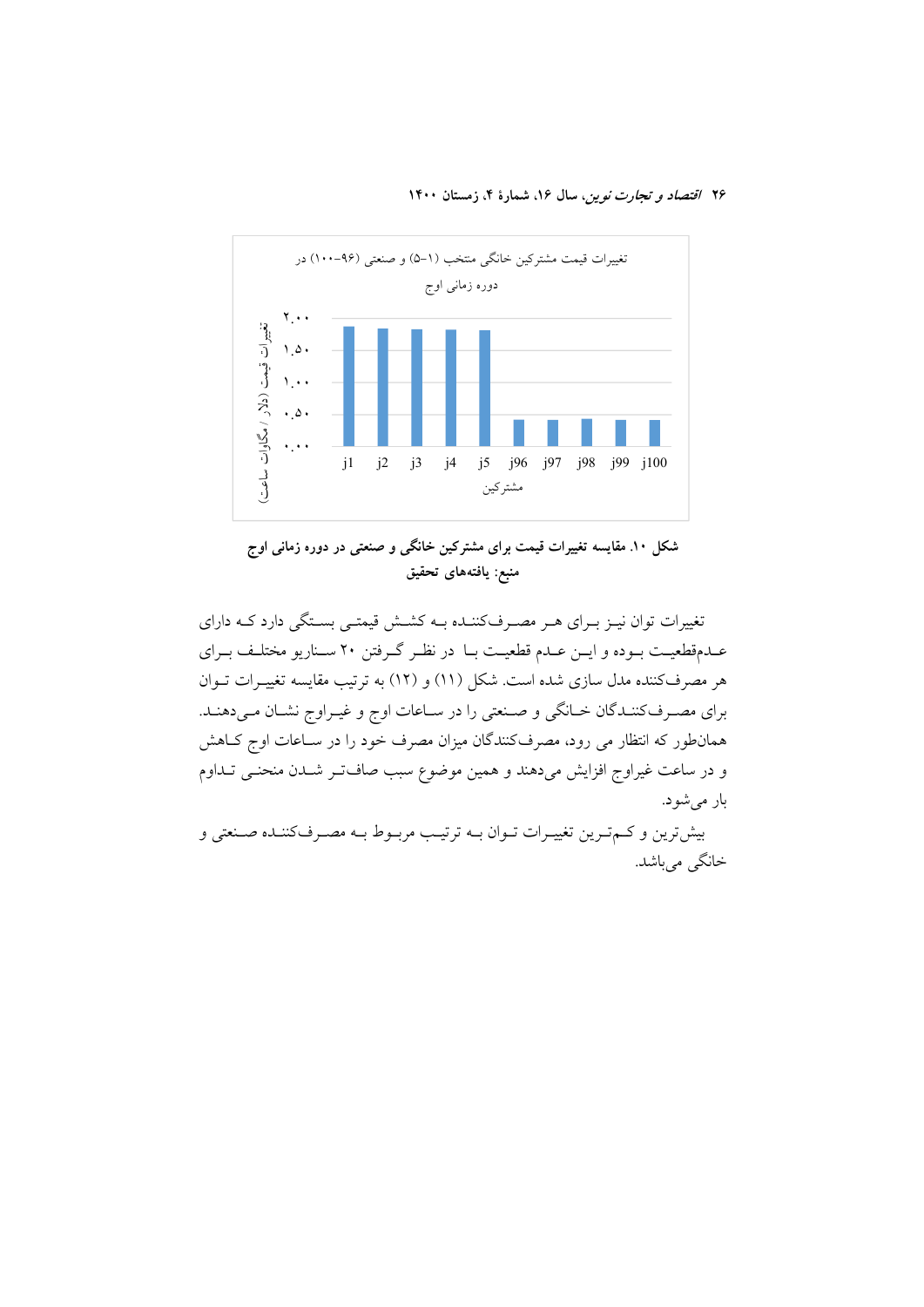ارائهٔ رویکرد نوین جهت حضور و تجارت … (کوروش اپرناک و دیگران) ۲۷







شکل ۱۲. مقایسه تغییرات توان برای مشترکین خانگی و صنعتی در دوره زمانی غیراوج منبع: يافتههاى تحقيق

شکل(۱۳) میزان سود خردهفروش را بــرای تعرفــههــای زمــان اســتفاده و زمــان حقیقــی براساس بهینهسازی بازهای نشان میدهد. (نقاط دایره قرمـز رنـگ نشــاندهنــده نقطــه بهینــه انتخاب شده بر اساس منحنی پرتو میباشد)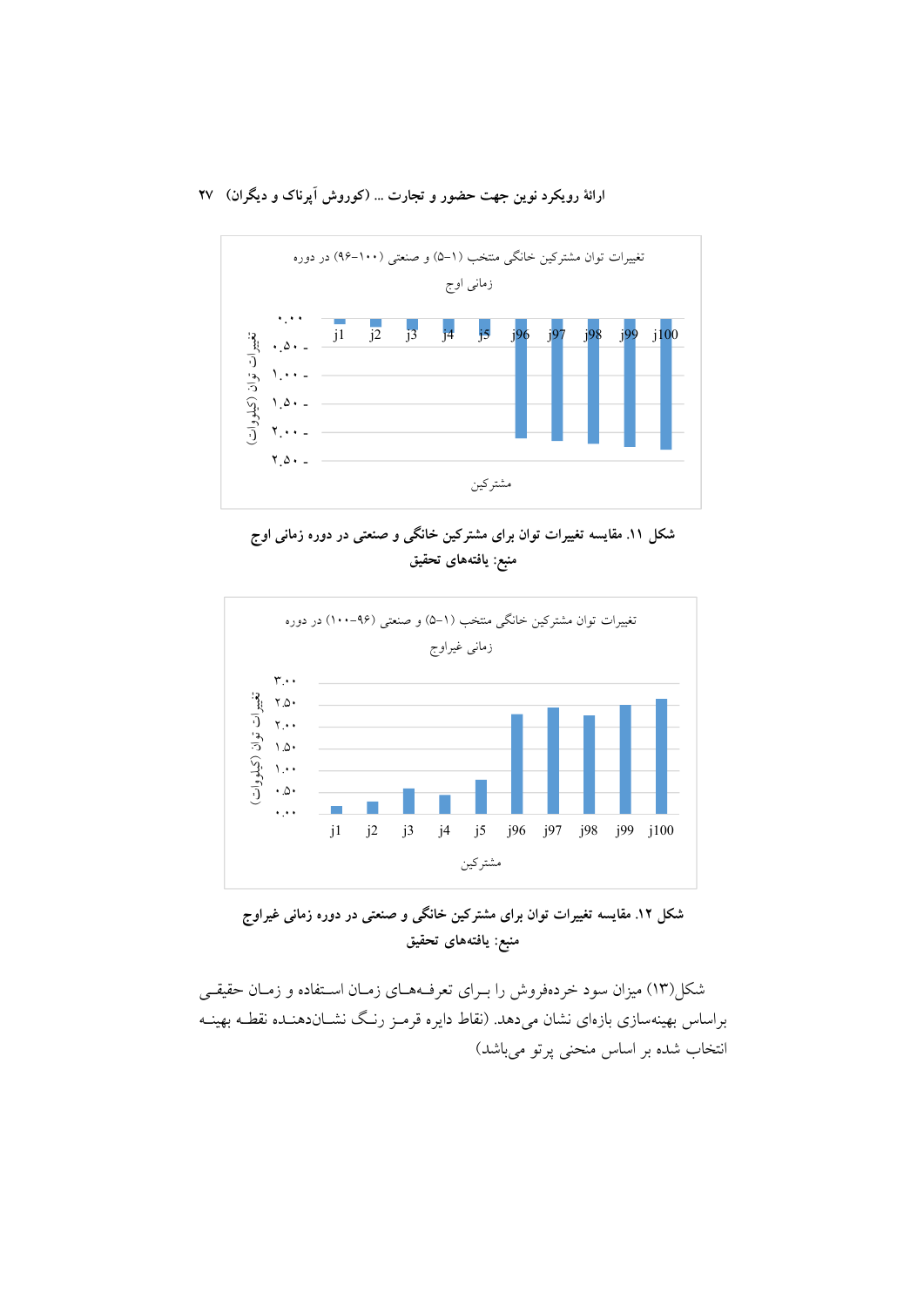۲۸ /قتصاد و تجارت نوین، سال ۱۶، شمارهٔ ۴، زمستان ۱۴۰۰



شکل ۱۳. یاسخهای پر تو بر مبنای رویکرد بهینهسازی چند هدفه بازهای منبع: يافتههاي تحقيق

مطابق با راه حلهای پرتو منطبق بر رویکرد بهینــهســازی بــازهای و همچنــین بــر مبنــای قیمت گذاری زمان استفاده، سود متوسط خردهفروش برابر با ۱۵۳۵/۶۵\$ است در حـالی کـه تغییرات سود ۶۶۲/۸۶ میباشد، همچنین با استفاده از قیمتگذاری زمـان واقعـی، متوسـط سود خردهفروش ٩١۵۵٩/١ می باشد در حالی که تغییرات سود ٨١/٠٨١ می باشد. ایسن نتیجـه بدین معنی است که متوسط سود خردهفروش در قیمتگذاری زمـان واقعـی در مقایســه بــا قیمتگذاری زمان استفاده و قیمتگذاری ثابت افزایش یافتـه اسـت. در نهایـت بـا مقایسـه راه حل مناسب به دست آمده درقیمت گذاری زمان استفاده و قیمت گیذاری واقعبی می تبوان مشاهده کرد که در قیمتگذاری زمان واقعی، متوسط سـود خـردهفـروش بیشـتر از ۱/۵۴ ٪ نسبت به قیمتگذاری زمان استفاده افزایش یافته است که این افزایش به دلیل واقعی تربودن تعرفه زمان حقيقي نسبت به زمان استفاده مي باشد.

جدول (۱) نیز نتایج حاصل از بهینهسازی بازهای و اعمـال رویکـرد اپسـیلون محـدود و فازی در تعیین نقاط پر تو براساس روابط (۱۹)–(۳۱) برای تعرفههای زمـان اسـتفاده و زمـان حقیقی نشان میدهد. این در حالی ست که در صورت عدم بکارگیری بهینـهسـازی بـازهای نتايج به صورت جدول (٢) ميباشد.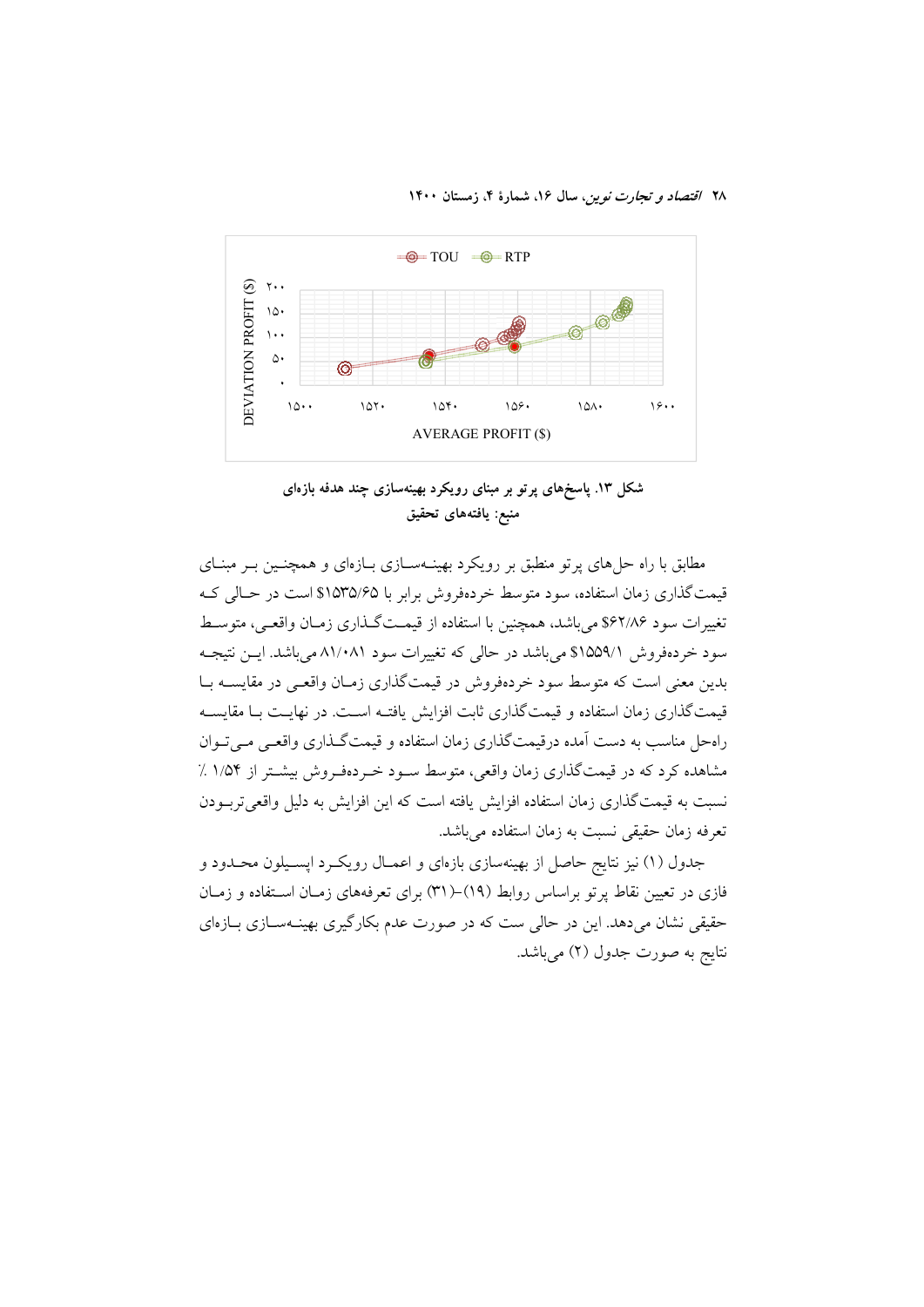ارائهٔ رویکرد نوین جهت حضور و تجارت ... (کوروش آیرناک و دیگران) ۲۹

| انحر اف سو د<br>(قیمتگذاری زمان<br>لحظه ي) حلار | متو سط سو د<br>(قیمتگذاری زمان<br>لحظه ي)-دلار    | انحراف سود<br>(قیمتگذاری زمان<br>استفاده)حدلار | متو سط سو د<br>(قیمتگذاری زمان<br>استفاده)-دلا, | #      |
|-------------------------------------------------|---------------------------------------------------|------------------------------------------------|-------------------------------------------------|--------|
| 197/11                                          | 1180N1                                            | 197/11                                         | $\cdot$ ۳۳/۵۳                                   |        |
| 11/71                                           | 110.799                                           | 11/71                                          | 1.71/8V                                         | ۲      |
| $V \cdot \pi r$                                 | <b>1171/47</b>                                    | $V \cdot \gamma Y$                             | 1.74/17                                         | ٣      |
| 187110                                          | 1178/79                                           | 187110                                         | 1.77/94                                         | ۴      |
| 10.797                                          | 1117/VA                                           | 10.797                                         | $\lambda \cdot \lambda \wedge \lambda$          | ۵      |
| 157/Vf                                          | 11.7/99                                           | 144/4                                          | 1.10/10                                         | ۶      |
| 139/66                                          | $\lambda \cdot \lambda f / f \gamma$              | 139/66                                         | 1.11/8V                                         | $\vee$ |
| 177/0V                                          | $\mathcal{N} \cdot \mathcal{N} \cdot \mathcal{N}$ | 177/0V                                         | 990/97                                          | Λ      |
| 117/1A                                          | 1.07/10                                           | 114/1 <sub>A</sub>                             | 991NQ                                           | ٩      |
| 1.1/9                                           | 1.71/99                                           | $\cdot \cdot \cdot$ ۹                          | 98448                                           | ١٠     |

جدول ۱. نتایج حاصل از رویکرد پرتو در مدل بهینهسازی پیشنهادی منبع: يافتههاي تحقيق

## جدول ۲. نتایج حاصل از عدم بکارگیری بهینهسازی بازهای(مدل قطعی) منبع: يافتههاي تحقيق

| قیمتگذاری زمان لحظهای | قیمتگذاری زمان استفاده | شاخص       |
|-----------------------|------------------------|------------|
| ۱۰۳۵/۶۲               | $\binom{1 + 1}{1}$     | متوسط سود  |
| ۲۶۴/۵۴                | <b>TEANY</b>           | انحراف سود |

براساس جداول (۱) و (۲) و همچنین جهت تعیین سیاست بهینه در بازار خـردهفروشــی انرژی میتوان بیان کرد:

رویکرد قیمتگذاری زمان لحظهای سود خردهفروش را در مقایسه با قیمتگذاری زمـان استفاده فزایش میدهد. علاوه بر ایـن، مـی تـوان نتیجـه گرفـت کـه سـود خـردهفـروش در قیمتگذاری زمان لحظهای و زمان استفاده براساس رویکرد بهینه ســازی بــازمای در مقایســه با رويكرد قطعي(در نظرنگرفتن عدم قطعيت) بدليل مدلسازي مناسب عـدم قطعيـت قيمـت بازار افزایش می یابـد. در ایــن راسـتا و براســاس نتــایج موجــود در جــداول (۱) و (۲)، در رویکرد بهینهسازی بازهای ضمن مشاهده کاهش چشمگیر در انحـراف ســود خــردهفـروش، فقط مقدار اندکی از متوسط سود خردهفروش کاهش یافته است.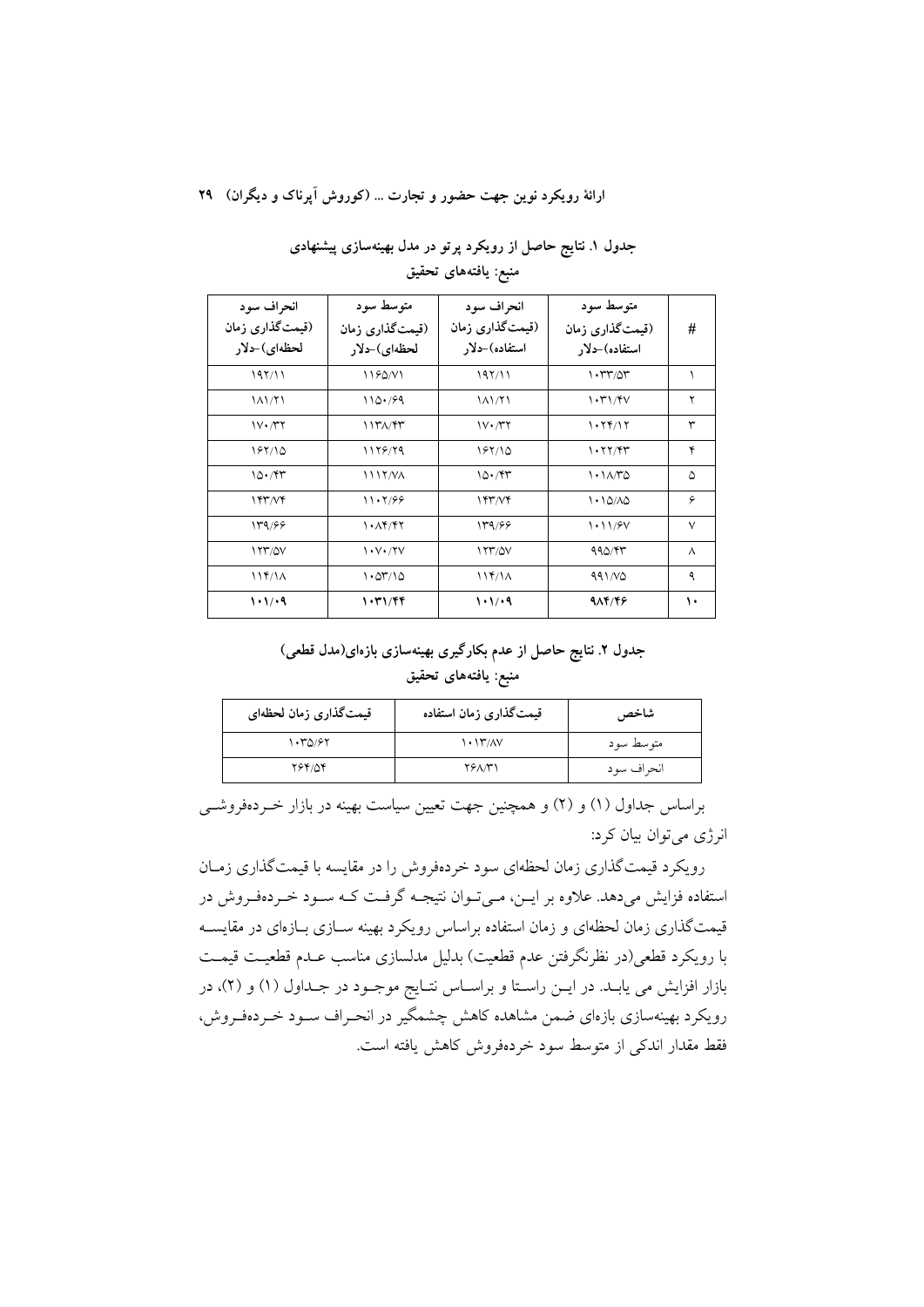از میان ۸۰۰ سناریوی کل، ۴۵ سناریو به طـور گزینشـی منتخـب و سـود خـردهفـروش بهازای هر سناریو در جدول (۳) آمده است.

### جدول ۳. نتایج سود خردهفروش به ازای ۴۵ سناریوی منتخب

سود متناظر با هر سناریو (دلار) ۔<br>شمارہ سناریو  $YYY/YY$  $\boldsymbol{\lambda}$  $\Delta$ . $\Lambda$ /19  $\mathbf Y$  $\mathfrak{r} \cdot \mathfrak{r}/\mathsf{VV}$  $\mathbf{\breve{r}}$  $540/5$  $\mathbf{\acute{r}}$  $QAV/\cdot Y$  $\Delta$  $YAY/09$  $\overline{\epsilon}$  $Y\Lambda\Lambda/\Upsilon$  $\mathsf{V}$  $Y\Lambda Q/SQ$  $\boldsymbol{\wedge}$  $rrq/r$  $\spadesuit$  $\Delta$ 89/11  $\overline{\mathcal{N}}$  $547/17$  $\setminus$  $\Upsilon\Upsilon\Upsilon/\Upsilon\Delta$  $\mathcal{N}$  $\overline{\mathbf{r}}$  $009/09$  $417.49991$  $\gamma$  $Y^{\varphi}V/\varphi V$  $\sqrt{2}$  $\triangle\lambda\lambda/\lambda\Upsilon$  $\sqrt{2}$  $44.77$  $\sqrt{}$  $\frac{8}{2}$  $\lambda$  $\Delta V \hat{\mathcal{F}}/\Lambda$  $\sqrt{9}$  $Y^{\varphi}$  $\mathbf{y}$  . **TVF/VV**  $\upgamma\upgamma$  $YV9/VY$  $\overline{\Upsilon}$  $\Delta r \sim \sqrt{v}$  $\overline{Y}$  $\mathbf{Y}\mathbf{Y}\mathbf{Y}/\mathbf{Y}\Lambda$  $\gamma\gamma$  $QY5/99$  $\gamma$ ۵  $Y\Lambda$  /  $Y$  $\gamma\varphi$ 

منبع: يافتههاى تحقيق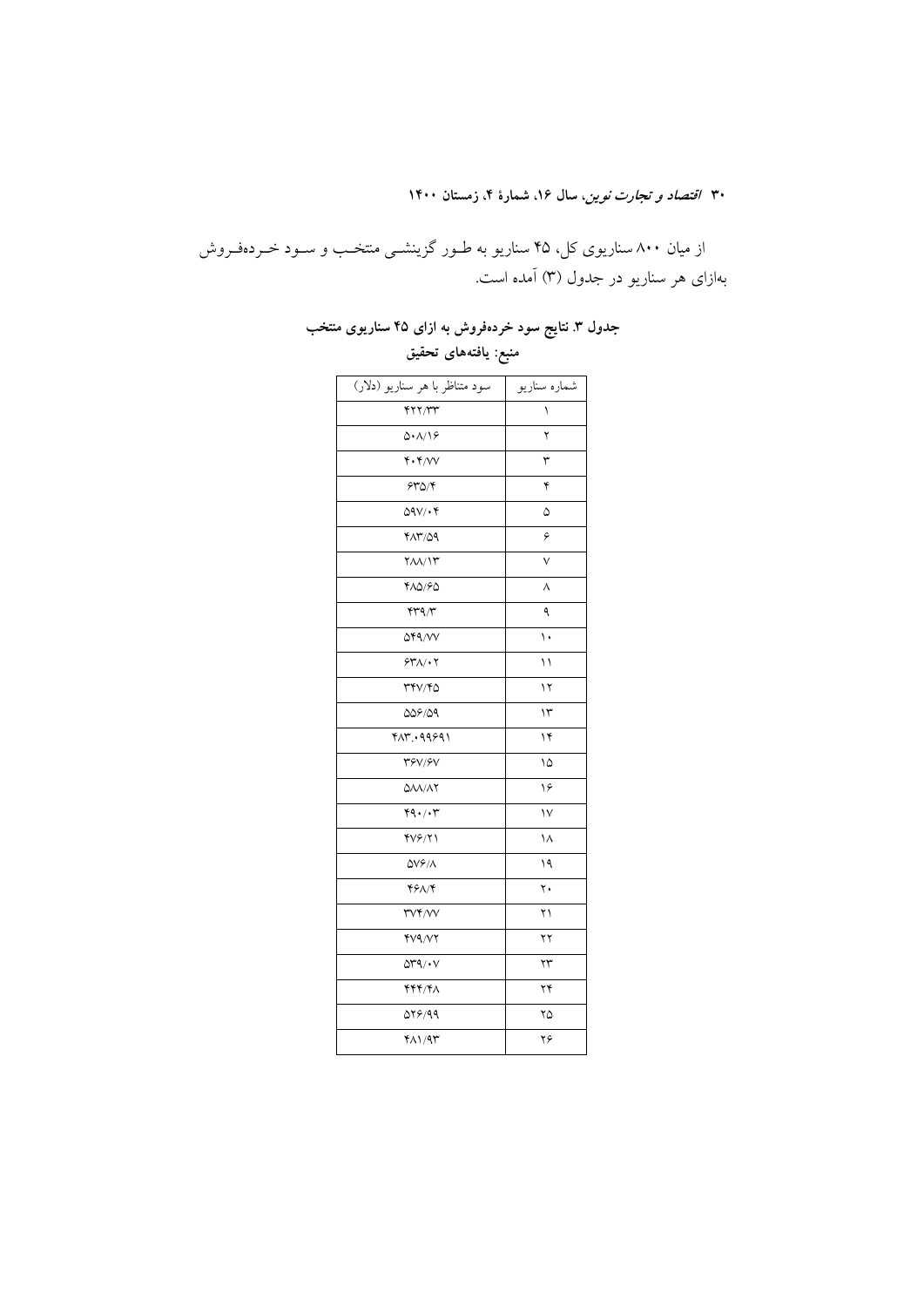| ارائهٔ رویکرد نوین جهت حضور و تجارت  (کوروش آپرناک و دیگران) ۳۱ |
|-----------------------------------------------------------------|
|                                                                 |

| <b>FAF/0A</b>                               | $\forall \forall$ |
|---------------------------------------------|-------------------|
| <b>OYV/AV</b>                               | ٢٨                |
| $Y\Lambda/Y$                                | ۲۹                |
| 491/0A                                      | ٣٠                |
| 0.4101                                      | ٣١                |
| YY' / 9Y                                    | ٣٢                |
| <b>AYA/FV</b>                               | $\tau\tau$        |
| 491/M                                       | ٣۴                |
| <b>۴۶۴/۴۷</b>                               | ٣۵                |
| 99. N <sub>A</sub>                          | ٣۶                |
| rvr/rr                                      | $\forall$         |
| 9.1                                         | ٣٨                |
| 497/74                                      | ٣٩                |
| $\Delta \mathbf{r} \cdot \Delta \mathbf{r}$ | ۴.                |
| YY1/NQ                                      | ۴۱                |
| 017/97                                      | ۴۲                |
| Y10/19                                      | ۴٣                |
| 544/7                                       | ۴۴                |
| ۵۹۷                                         | ۴۵                |

۱.۵ اعتبارسنجی و تحلیل حساسیت در پژوهش

به منظور اعتبارسنجی مدل ارائه شده و راستی آزمایی در نتایج پژوهش مـیتـوان دو حالـت زیر را با یکدیگر مقایسه نمود:

> الف) تعیین میزان سود خردهفروش در حالت پایه ب) تعیین میزان سود خردهفروش در مدل پیشنهادی

منظور از مدل پایه مدلی است که در آن پارامترهای مـوثر بـر مـدل بهینــه ارائــه شــده در پژوهش لحاظ نشده باشد.

نمودار شکل (۱۴) بیانگر منافع خردهفروش در حضور و عدم حضور پارامتر β میباشــد. در این شکل θ =0 بیانگر حالتی است که مدل پیشنهادی به کار گرفته نشده و ســود (منــافع)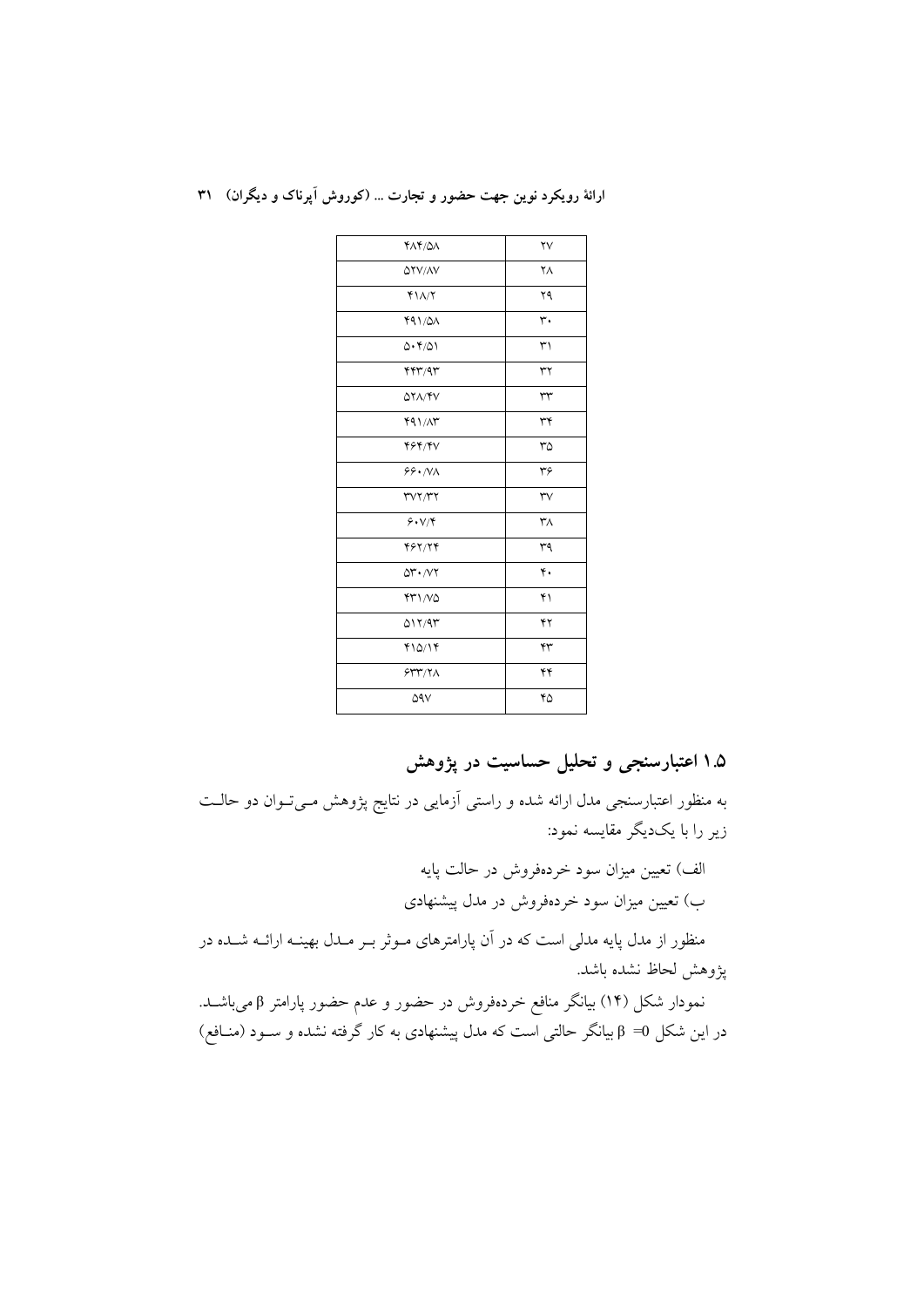خردهفروش در کمترین حالت قـرار دارد. ســه حالـت بعــدی بیــانگر میــزان ضــریب نفــوذ پارامتر β در مدل ارائه شده است. براین اساس هر چه میــزان ضــریب نفــوذ ایــن پــارامتر در بیش تر می شود حداکثرسازی سود خردهفروش صحیح تر انجام شده و منافع خردهفـروش در بیش ترین مقدار قرار خواهد گرفت به طوری که 85=β بیانگر نفوذ ۸۵ درصدی ایــن پــارامتر در مدل است و سود خردهفروش حداکثر مقدار را بسین ســه مقــدار دیگــر خواهــد داشــت. بنابراین تاثیر گذاری پارامتر β بر روی مدل بهینه ارائه شده جهت تصمیم گیـری خـردهفـروش بر طبق شکل(۱۴) اثبات می شود.





نمودار شکل (۱۵) نیـز بیـانگر میـزان سـود مـورد انتظـار خـردهفـروش در حضـور و عدمحضور پارامتر پوشش،دهنده ریسک در مدل تصمیمگیری ارائه شده مـیباشـد. براسـاس این نمودار و همچنین سود مورد انتظـار خـردهفـروش کـه در رابطـه (۹) بـدان اشــاره شــد در α=0 خردهفروش نگرانی بابت ریسک نخواهد داشت(تمایل کامل به ریسک) و بهعبــارتی ریسک خنثی بوده و بالاترین سود مورد انتظـار را کسـب خواهــد کــرد. بــا افــزایش ســطح اطمینان a خردهفروش علاقه به پذیرش ریسک کمتری نشان داده که این عمل سبب کـاهش میزان سود مورد انتظار خردهفروش نیز خواهد شد. در 0.95=α (پایین ترین میـزان تمایــل بــه ریسک) خردهفروش به طور کامل ریسکگریز شده و تمایل بسیار کمی به ریســک از خــود نشان میدهد که در این صورت پایینترین میزان سود را کسب خواهد نمود.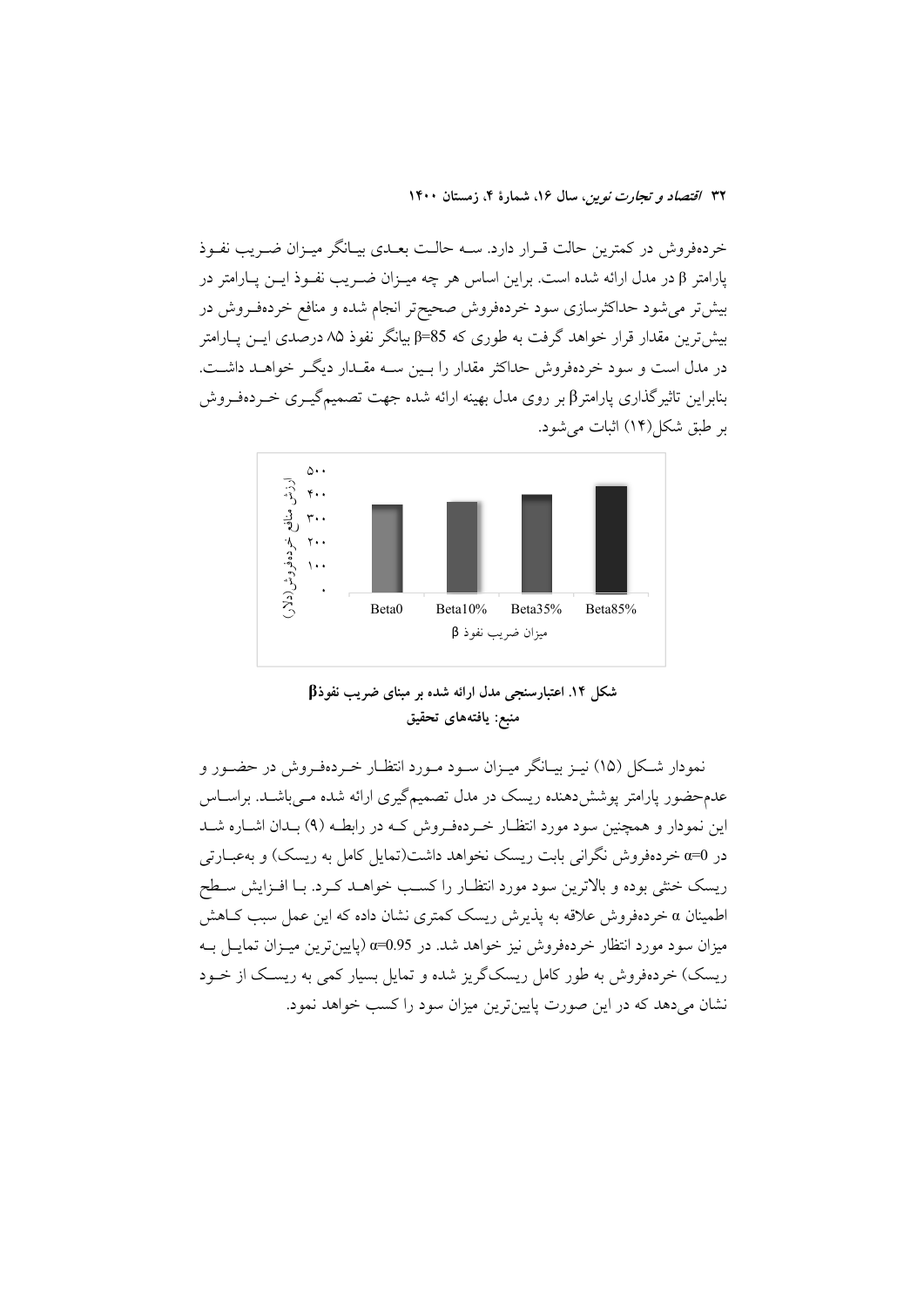ارائهٔ رویکرد نوین جهت حضور و تجارت ... (کوروش آیرناک و دیگران) ۳۳

شکل(۱۶) و (۱۷) به ترتیب میـزان خریـد خـردهفـروش از بـازار حوضـچه و قـرارداد دوجانبه را بر مبنای بهکارگیری قیمتگذاری زمان حقیقی در مدل پیشنهادی نشان مـیدهــد. از آنجایی که این نوع قیمتگذاری نسبت به قیمتگذاری زمان اسـتفاده واقعـیتـر بـوده و منعکس کننده شرایط واقعی بازار برق میباشد خردهفروش بـا بکـارگیری مـدل پیشـنهادی میزان خرید خود از بازار حوضچه در روش قیمتگذاری زمـان لحظـهای را بــه نسـبت بــه قیمت گذاری زمان استفاده کاهش میدهد(شکل(۱۶)). از طرفی بـه دلیـل ثبـات در قیمـت قرارداد دوجانبه میـزان خریـد خـردهفـروش در قیمـتگـذاری زمـان لحظـهای نسـبت بـه قيمت\$ذاري زمان استفاده، افزايش يافته است (شكل(١٧)).



شکل ۱۵. اعتبارسنجی مدل ارائه شده برمبنای سطح اطمینان(a) منبع: يافتههاي تحقيق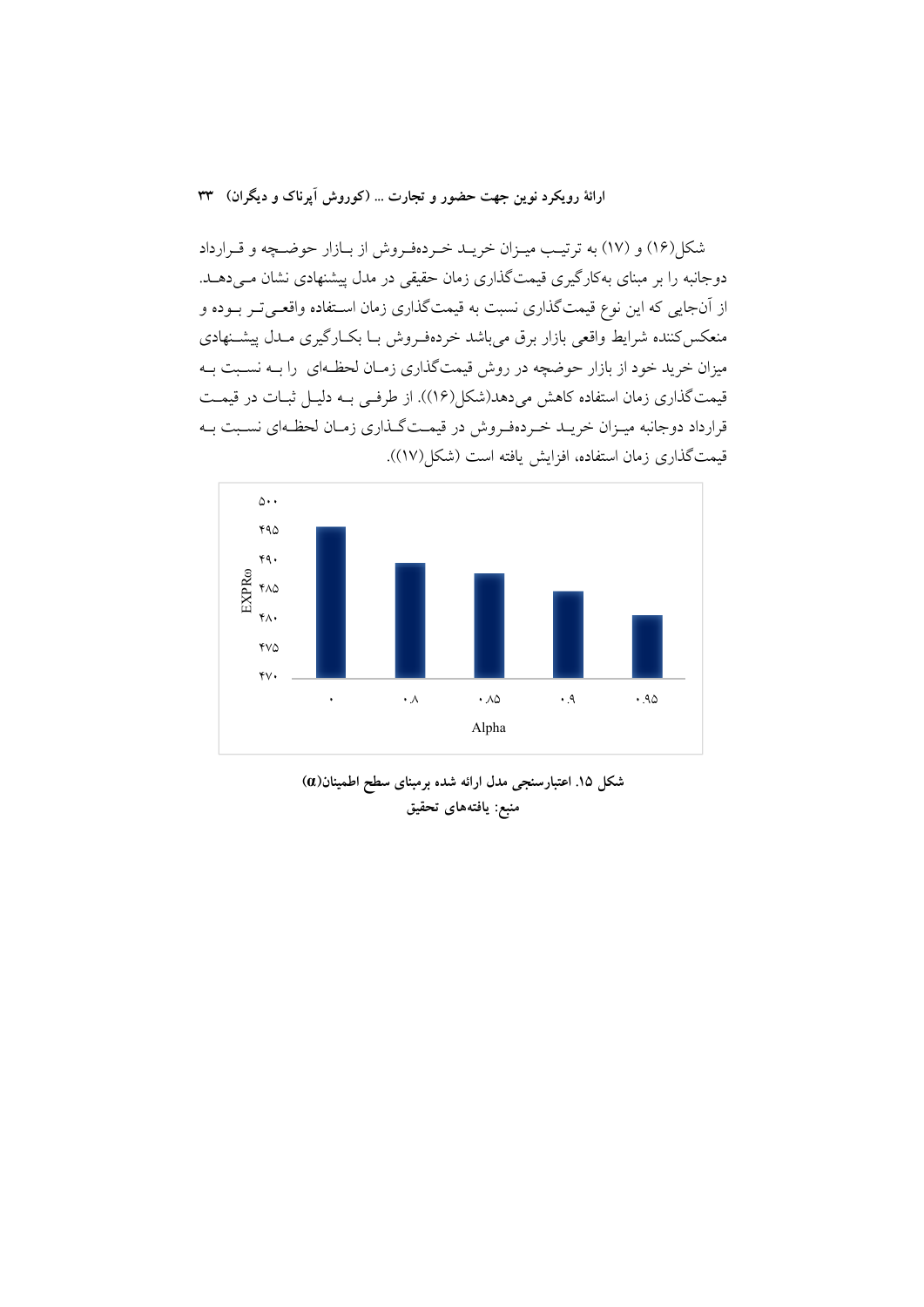

شکل ۱۷. خرید خردهفروش در طی قرارداد دوجانبه منبع: يافتههاى تحقيق

جدول (۴) نتایج حاصـل از مـدل پیشــنهادی بــر مبنــای برخــی پارامترهــای اساســی در تصمیم گیری خردهفروش را نشان میدهد. همانطور که در تعیین نقاط پرتـو در شـکل (۱۳)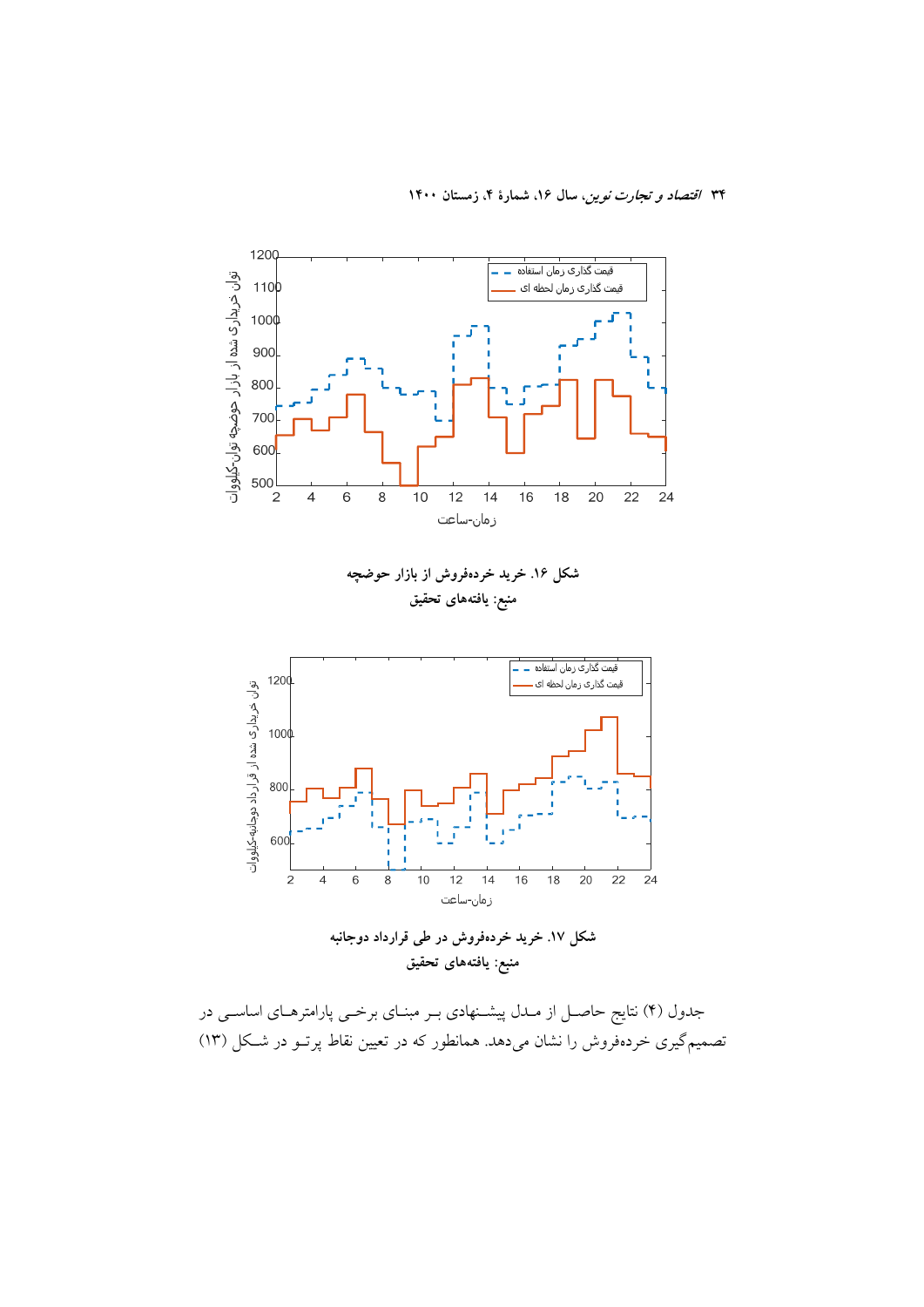ارائهٔ رویکرد نوین جهت حضور و تجارت … (کوروش اَیرناک و دیگران) ۳۵

نيـز نشـان داده شـد پارامترهـايي از جملــه ميـانگين ســود، انحـراف ســود و كــل در آمــد خردهفروش در روش قیمتگذاری زمان واقعے بهینـهتـر از قیمـتگـذاری زمـان اسـتفاده بەدست آمدە است.

جدول ۴. اعتبارسنجی مدل پیشنهادی براساس پارامترهای اساسی مدل تجاری-اقتصادی منبع: يافتههاي تحقيق

| قیمتگذاری زمان<br>لحظهاى | قیمتگذاری زمان<br>استفاده | پارامترهای اساسی در تصمیمگیری خردهفروش |
|--------------------------|---------------------------|----------------------------------------|
| ۱۵۶۰                     | ۱۵۳۵                      | متوسط سود خردهفروش(دلار)               |
| ۱۳۲                      | ۱۵۵                       | انحراف سود خردهفروش(دلار)              |
| ۲۳۶۶                     | ۲۲۵۹                      | كل درآمد خردهفروش(دلار)                |

## ۶. نتيجه گيري

با افزایش میـزان تقاضـای مشـترکین و مقـرراتزدایـی در صـنعت بـرق، بـازار بـرق دارای ساختاری تجاری-اقتصادی شده است. خردهفروشان انرژی نیز بـه دلیـل ارتبـاط مسـتقیم بـا متقاضیان انرژی از یک سمت و تامین کنندگان انرژی از سمتی دیگر لازم است جهت ورود به قراردادهای بازار برق مدل بهینه تجاری-اقتصادی را اتخاذ نمایند. درایس پـژوهش، مــدل تجاری-اقتصادی مناسبی مبتنی بر رویکر بهینهسازی بازهای بــه منظـور حداکثرســازی ســود خردهفروش بر مبنای حضور در قراردادهای دوجانبه و شرکت در بازار حوضچه انجام شـد. برنامهریزی بهینه انجام شده ضمن مدلسازی رفتار مصرف کننده و در نظر گ وفتن تعرف۱های قیمتگذاری زمان استفاده و زمان حقیقی نشان از تصمیمگیری بهینه خـردهفـروش در بـازار برق دارد. در این راستا مقدار بهینه حد مجاز ریسکپــذیری بــر مبنــای پارامترهــای مــوثر در مدلسازی ریسک تعیین و مورد بحث قـرار گرفـت. بـر مبنـای رویکـرد مـدل ارائــه شـده، خردهفروش تصمیم گیری مناسبتری بـه منظـور مـدیریت سـود خـود و تقاضـای مشـترکین تحت نظر خود داشته و میتوانـد بـازههـایی کـه سـود خـود در آن بیشـینه اسـت را در طـی قرار دادهای مختلف و پر مینای مشارکت دادن مصرفکنندگان در پرنامههای پاسخگویی بیار افزايش دهد. در نهايت بر مبناي به كارگيري رويكرد پر تو خازي و استفاده از شــاخص هــاي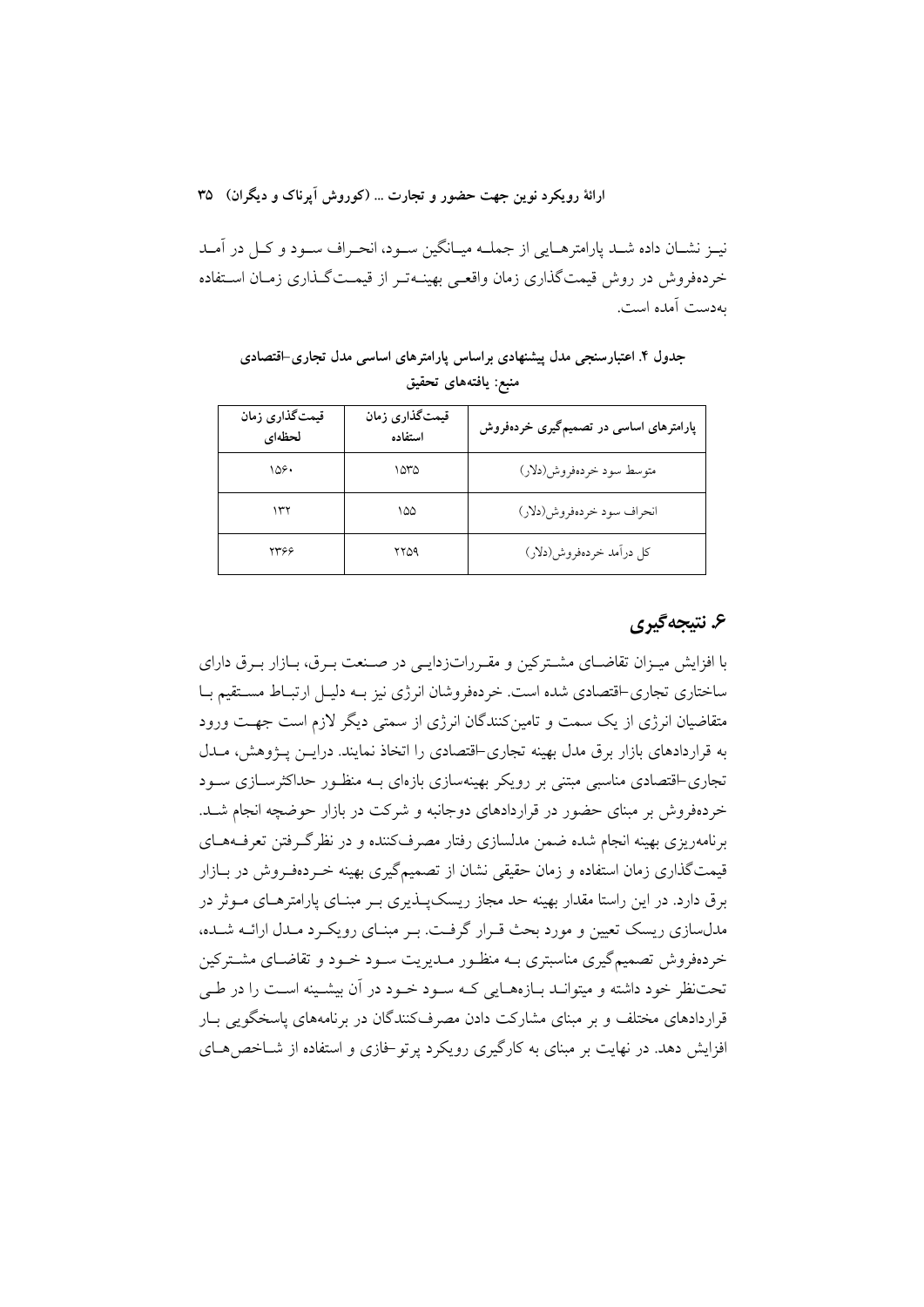متوسط سود و انحراف سود، بهینهسازی سـود خـردهفـروش و مـدیریت خریـد انــرژی در قراردادهای بازار برق انجام گرفت.

#### ييوستها

علائم به کار رفته: تعداد ساعات مرتبط با دوره زمانی t(برحسب ساعت)  $L_t^C$ بازههای زمانی مخصوص تبادلات خردهفروش و مصرفکننده در قرارداد دوجانبه  $b$ دورههای زمانی تبادل خردهفروش و مصرفکننده از طریق قرارداد دوجانبه  $N_B$  $b$  قیمت قرارداد دوجانبه خردهفروش بـا شـرکت تولیدکننـده انـرژی در دوره زمـانی b (دلار /مگاوات ساعت) توان خریداری شده در طی قرارداد دوجانبه در دوره زمانی b(مگاوات) LB تعداد ساعات دوره زمانی b(ساعت) تعداد کل مشترکین  $N_I$  $\zeta$ قیمت انرژی برای مشترک  $j$ برای دوره زمانی  $f(x)$ دلار/مگاوات ساعت) توان قرارداد شده با مشترک j برای دوره زمانی t (مگاوات) بازههای زمانی مخصوص تبادلات خردهفروش و مصرفکننده در بازار حوضچه  $r$ t دورههای زمانی r مرتبط با دوره زمانی t  $\alpha$  میسزان قیمست بسازار حوضسچه مربسوط بسه دوره زمسانی r در سسناریو  $\omega$  (دلار) مگاوات ساعت) توان خریداری شده از بازار حوضچه(مگاوات)  $P_t^p$ تعداد ساعات دوره زمانی r (ساعت)  $L_r^p$ شاخصی مربوط به مجاز بودن دوره زمانی جهت عقد قرارداد خردهفروش با مشترک دورههای زمانی تبادل خردهفروش و مصرفکننده  $N_T$ ر ابر حسب دلار) سود خردهفروش قبل از جابجایی بار (بر حسب دلار) j شاخص معرف مشتركين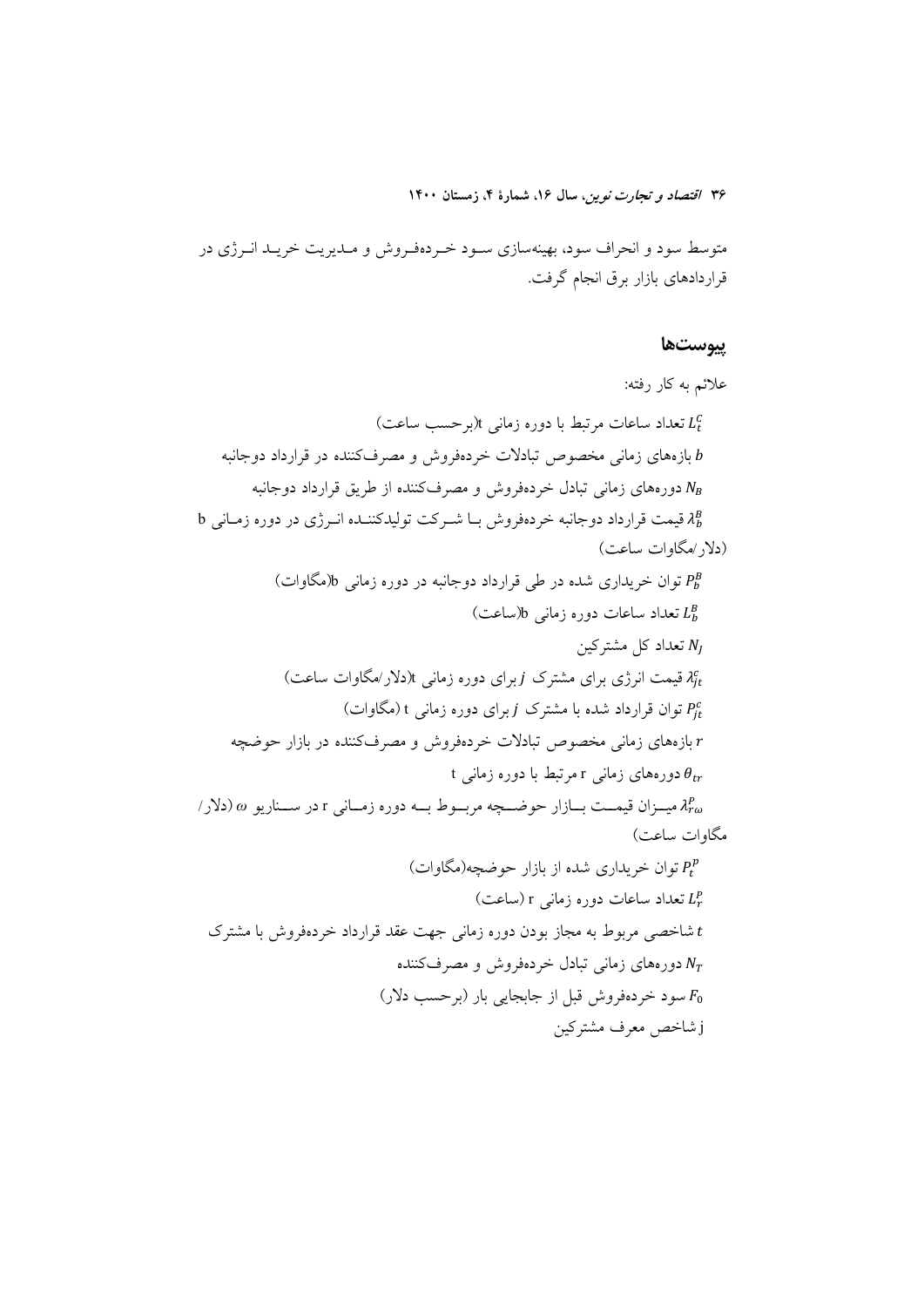ارائهٔ رویکرد نوین جهت حضور و تجارت ... (کوروش اَپرناک و دیگران) ۳۷

م 0 دوردهای زمانی 1 مرتبط با دور زمانی 1  
\n7 سود خردهزوش بعد از جابجایی بار (برحسب دلار)  
\n7 
$$
μ_0
$$
 کیامش یبا افرایش قیمت اسرژی مرب-وط به مش-ترک ازدر دوره 1 دلارر  
\n6  $Δλ_0^C$   
\n6  $Δρ_0^C$   
\n6  $Δρ_0^C$   
\n7  $δε/σ$   
\n8  $Δρ_0^C$   
\n9  $Δρ_0^C$   
\n10  $Δρ_0^C$   
\n11  $σε(ωπα) = απα$   
\n12  $Δρπα$   
\n13  $Δρπα$   
\n14  $απαα$   
\n15  $Δρπαα$   
\n16  $α<sup>π</sup>ααα<sup>π</sup>αα<sup>π</sup>αα<sup>π</sup>αα<sup>π</sup>αα<sup>π</sup>αα<sup>π</sup>αα<sup>π</sup>αα<sup>π</sup>αα<sup>π</sup>αα<sup>π</sup>αα<sup>π</sup>αα<sup>π</sup>αα<sup>π</sup>αα<sup>π</sup>αα<sup>π</sup>αα<sup>π</sup>αα<sup>π</sup>αα<sup>π</sup>αα<sup>π</sup>αα<sup>π</sup>αα<sup>π</sup>αα<sup>π</sup>αα<sup>π</sup>αα<sup>π</sup>αα<sup>π</sup>αα<sup>π</sup>αα<sup>π</sup>αα<sup>π</sup>αα<sup>π</sup>αα<sup>π</sup>αα<sup>π</sup>αα<sup>π</sup>αα<sup>π</sup>αα<sup>π</sup>αα<sup>π</sup>αα<sup>π</sup>αα<sup>π</sup>αα<sup>π</sup>αα<sup>π</sup>αα<sup>π</sup>αα<sup>π</sup>αα<sup>π</sup>αα<sup>π</sup>αα<sup>π</sup>αα<sup>π</sup>αα<sup>π</sup>$ 

# كتابنامه

- Ahmadi, A., Charwand, M., Aghaei. J., 2013, Risk-Constrained Optimal Strategy for Retailer Forward Contract Portfolio International Journal of Electrical Power & Energy Systems 53,704-713.
- Albadi, M., El-saadany. E.F., 2008, A summary of demand response in electricity markets, Electric Power System Research 78, 1989-1996
- Albadi, M., El-Saadany, E. F., 2007, Demand Response in Electricity Markets: An Overview, IEEE Power Engineering Society General Meeting, 1-5.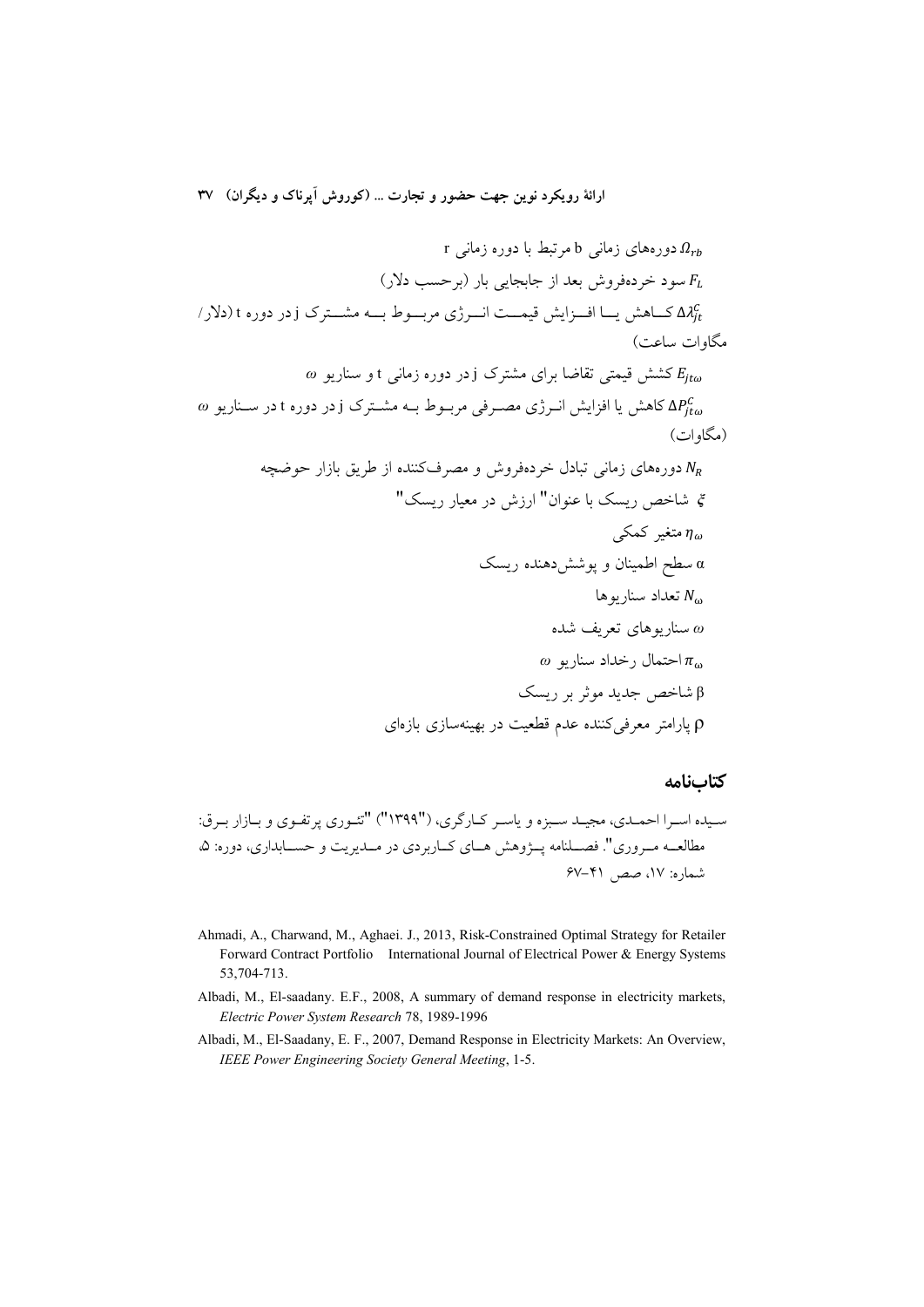- Bo Sun, Fan Wang⁎, Jingdong Xie, Xin Sun, 2021, "Electricity Retailer Trading Portfolio Optimization Considering Risk Assessment in Chinese Electricity Market", *Electric Power Systems Research*
- Boroumand RH, Goutte S, Guesmi K, Porcher T, 2019, "Potential benefits of optimal intraday electricity hedging for the environment: The perspective of electricity retailers. Energy Policy, 132, 1120–1129.
- Carrion, M., Conejo, AJ, Arroyo, JM., 2007, Forward Contracting And Selling Price Determination For a Retailer, *IEEE Transaction on Power Systems* 22, 2105-2114.
- Carrion, M., Conejo, A.J., Arroyo, J.M., 2009, A Bilevel Stochastic Programming Approach for Retailer Futures Market Trading. *IEEE Transaction on Power Systems* 24, 1446-1456.
- Charwand, M., Gitizadeh, M., Siano, P., 2017, A New Active Portfolio Risk Management for an Electricity Retailer Based on A Drawdown Risk Preference, *Energy* 118,387-398.
- Conejo, A.J., Carrión,M., Morales, J.M., 2010, *Decision Making Under Uncertainty in Electricity Markets*, New York, NY, USA, Springer.
- Feinberg, E. A., Genethliou, D., 2005, Load Forecasting, *Applied Mathematics for Restructured Electric Power Systems*, 269–285.
- Gabriel, SA, Conejo, AJ., Plazas, MA., Balakrishnan S., 2006, Optimal Price And Quantity Determination for Retail Electric Power Contracts, *IEEE Transaction on Power Systems* 21, 180-187.
- Gill,P.E., Murray, W., Michael A.S., 2002, Snopt: an SQP Algorithm for Large-Scale Constrained Optimization, Siam Journal on Optimization 47,99-131.
- Hao, H., Corbin, C.D., Kalsi,K., Pratt,R.G., 2017, Transactive Control of Commercial Buildings for Demand Response*, IEEE Transaction on Power Systems* 32, 774-783.
- Hatami, A.R., Seifi, H., Sheikh-El-Eslami, M.K., 2009, Optimal Selling Price and Energy Procurement Strategies for a Retailer in an Electricity Market, *Electric Power Systems Research* 79,246-254.
- J. Yang, J. Zhao, F. Luo, F. Wen, and Z. Y. Dong, 2018, Decision-making for electricity retailers: A brief survey,'' *IEEE Transaction on Smart Grid*, 9, 4140-4153
- Jiang,Y., Hou,J., Lin,Z., Wen,F., Li,J., He,C., Ji,C., Lin,Z., Ding,Y., Yang,L.,2019, Optimal Bidding Strategy for a Power Producer Under Monthly Pre-Listing Balancing Mechanism in Actual Sequential Energy Dual-Market in China, *IEEE Access* 7, 70986- 70998.
- Jin, M., Feng, W., Marnay, C., Spanos, C., 2018, Microgrid to Enable Optimal Distributed Energy Retail and End-User Demand Response, *Applied Energy* 210, 1321-1335.
- Kettunen, J., Salo, A., Bunn DW, 2010, Optimization of Electricity Retailer's Contract Portfolio Subject to Risk Preferences*, IEEE Transaction on Power Systems* 25,117-128.
- Kirschen, D., Strbac, G., Cumperayot, P., De Paiva Mendes, D., 2000, Factoring the Elasticity of Demand in Electricity Prices. *IEEE Transaction on Power Systems* 15, 612-617.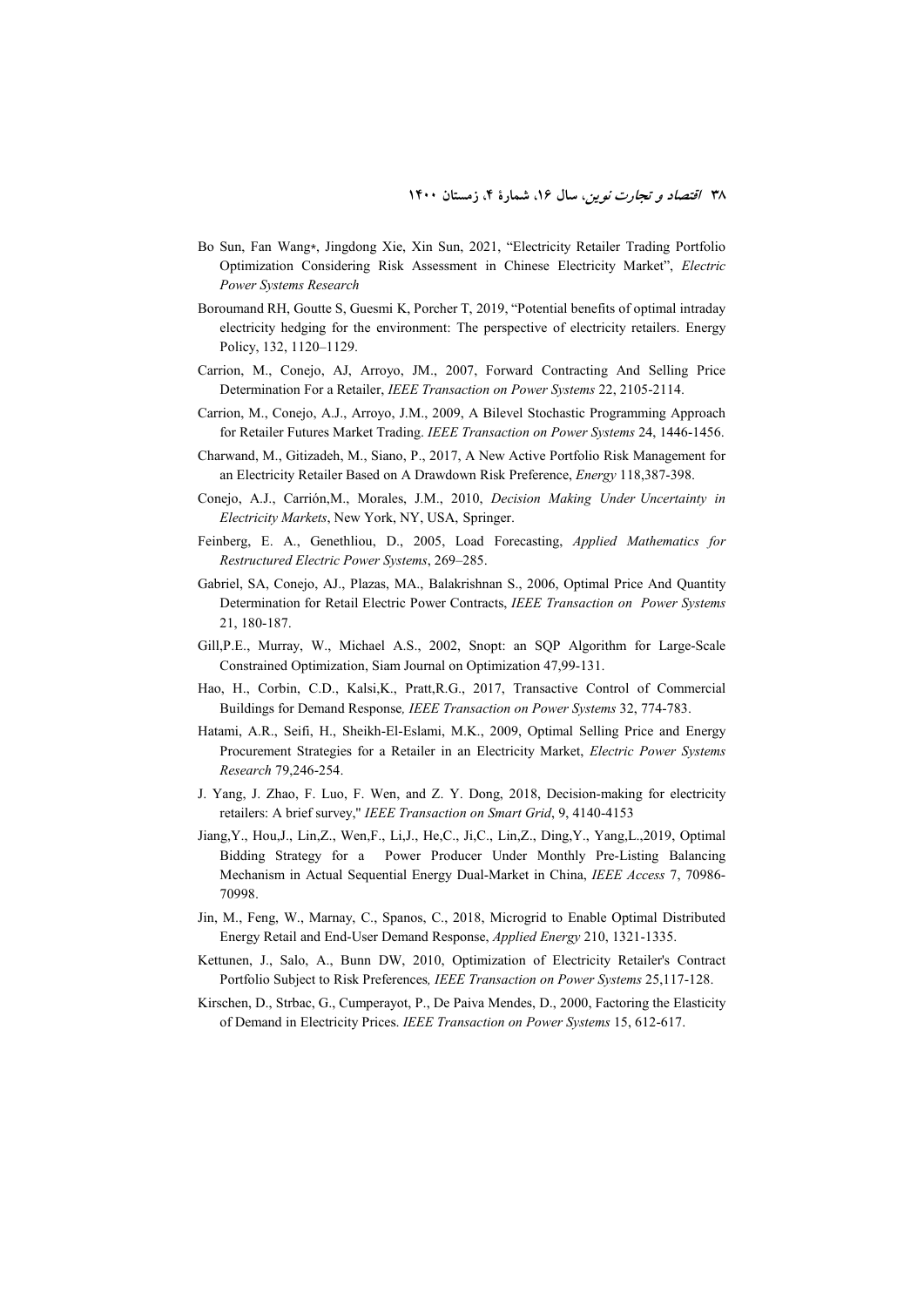- Marzband, M., Javadi, M., Pourmousavi, SA., Lightbody, G., 2018, An Advanced Retail Electricity Market for Active Distribution Systems and Home Microgrid Interoperability Based on Game Theory, *Electric Power System Research* 157, 187-199.
- Majidi, M., Nojavan, S., Zare, K., 2017, A Cost-Emission Framework for Hub Energy System Under Demand Response Program, *Energy* 134, 157-166.
- Mohseni-Bonab, S.M., Rabiee, A., Mohammadi-Ivatloo, B., Jalilzadeh, S., Nojavan, S., 2016, A Two-Point Estimate Method for Uncertainty Modeling in Multi-Objective Optimal Reactive Power Dispatch Problem, *International Journal of Electrical Power & Energy Systems* 75,194–204.
- Mazidi, M., Monsef, H., Siano, P., 2016, Robust Day-Ahead Scheduling of Smart Distribution Networks Considering Demand Response Programs, *Applied Energy* 178, 929-942.
- Nazari, M., Foroud, AA, 2013, Optimal Strategy Planning for A Retailer Considering Medium And Short-Term Decisions, *International Journal of Electrical Power & Energy Systems* 45,107-116.
- Nojavan, S., Zare, K., Mohammadi-Ivatloo, B., 2017, Risk-Based Framework for Supplying Electricity from Renewable Generation-Owning Retailers to Price-Sensitive Customers Using Information Gap Decision Theory. *International Journal of Electrical Power & Energy Systems* 93,156-170.
- Nojavan, S., Zare, K., Mohammadi-Ivatloo, B., 2017, Selling Price Determination by Electricity Retailer in The Smart Grid Under Demand Side Management in The Presence of The Electrolyser And Fuel Cell As Hydrogen Storage System, *International Journal of Hydrogen Energy* 42, 3294-3308.
- Nojavan, S., Mehdinejad, M., Zare, K., Mohammadi-Ivatloo, B., 2015, Energy Procurement Management for Electricity Retailer Using New Hybrid Approach Based on Combined BICA–BPSO, *International Journal of Electrical Power & Energy Systems* 73,411-419.
- Nojavan, S., Majidi, M., Najafi-Ghalelou, A., Ghahramani, M., Zare, K., 2017. A Cost Emission Model for Fuel Cell/PV/Battery Hybrid Energy System in the Presence of Demand Response Program: ε-Constraint Method and Fuzzy Satisfying Approach, *Energy Convers and Management* 138, 383–392.
- Nojavan, S., Majidi, M., Zare, K., 2018, Optimal Scheduling of Heating and Power Hubs Under Economic and Environment Issues in the Presence of Peak Load Management, *Energy Convers and Management* 156, 34–44.
- Pal, S., Thakur, S., Kumar, R., Panigrahi, BK., 2018, A Strategical Game Theoretic Based Demand Response Model for Residential Consumers in a Fair Environment, *International Journal of Electrical Power & Energy Systems* 97,201-210.
- Q. Zhang and J. Li, 2012 "Demand response in electricity markets: A review," 9th International Conference on the European Energy Market, Florence, pp. 1-8.